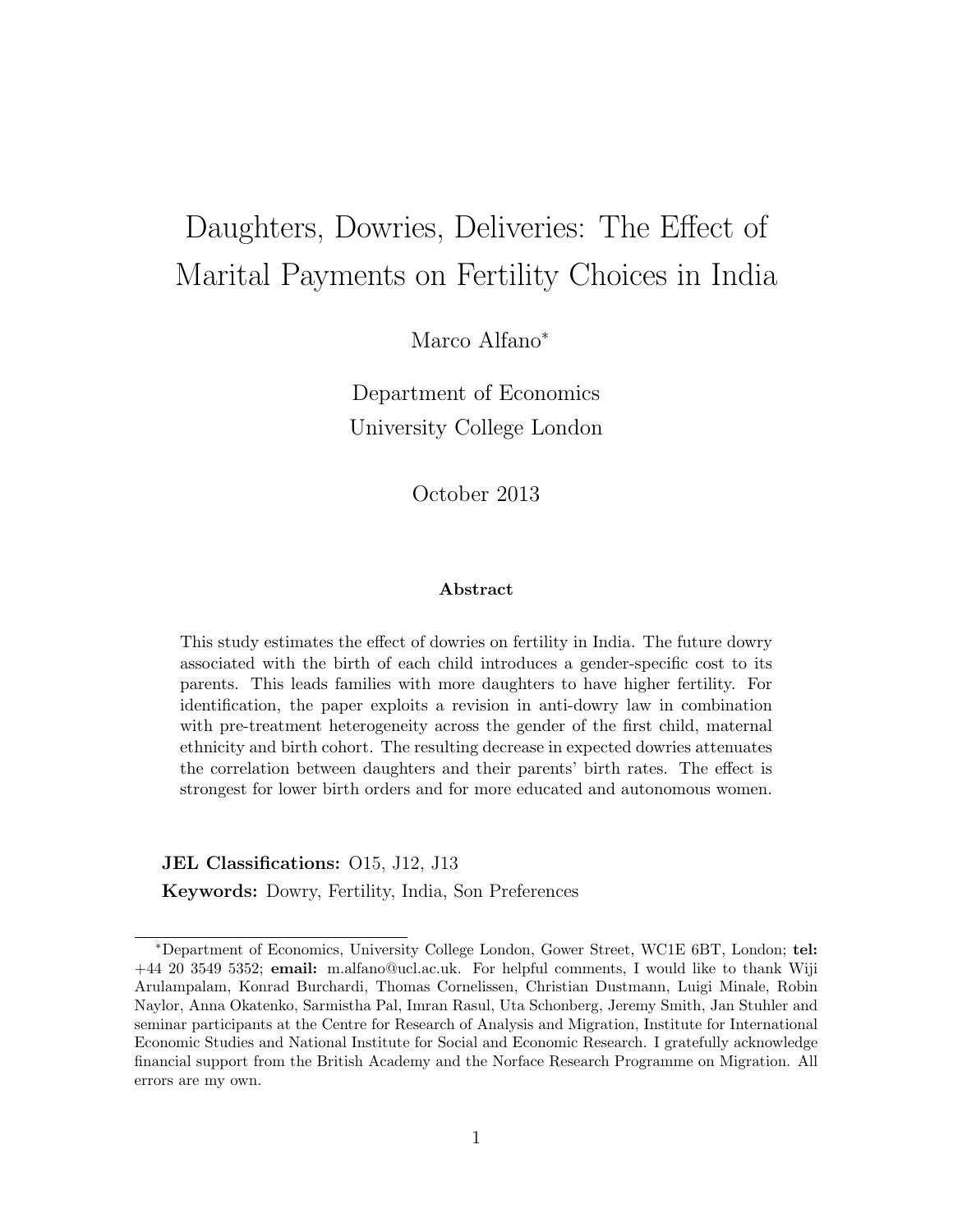# 1 Introduction

It is widely accepted that Indian fertility is key to world demography. Over the past 5 years, the number of children born in India has accounted for about one fifth of global births  $(UN, 2013).<sup>1</sup>$  Moreover, the country's fertility rates are likely to translate into future population growth; India is estimated to overtake China as the world's most populous country within the next 20 years.<sup>2</sup> Concerns that these phenomena will lead to a scarcity of resources and societal problems (UNDP, 2006) have sparked an increased interest in the determinants of fertility choices. For each individual household, parents' desire to achieve a determined gender composition of their children has been identified as an important factor influencing reproductive decisions (Angrist and Evans, 1998; for instance).

A growing body of evidence points to parents favouring male offspring (Dahl and Moretti, 2008; among others). South East Asia in general and India in particular, have been argued to exhibit especially strong preferences for sons, based on the belief that sons are more valuable than daughters (Pande and Astone, 2007; Das Gupta et al., 2003; Clark, 2000). The presence of significant gender gaps in a number of human development indicators such as mortality (Bhargava, 2003; Arnold et al., 2002), nutrition (Jayachandran and Kuziemko, 2011; Oster, 2009; Pande, 2003), abortions (Bhalotra and Cochrane, 2010) and more recently child care (Barcellos et al., 2012) further corroborates these findings. Indeed, various studies have argued that parents adjust their reproductive behaviour in an effort to achieve their ideal mix of sons and daughters (Arokiasamy, 2002; Yount et al., 2000; Srinivasan, 1992). Empirically, this behaviour results in a correlation between the gender composition of a couple's o↵spring and its fertility rates; ceteris paribus, the presence of daughters in the family tends to increase fertility, whereas sons decrease birth rates. This correlation is often been interpreted as "son preference" in fertility behaviour. Yamaguchi (1989) and Dreze and Murthi (1999) argue that this behaviour substantially increases fertility rates. Jensen (2003) meanwhile points out that these patterns ultimately decrease young girls' welfare by concentrating daughters into larger families. Whilst it is well documented that parents condition reproductive choices on the gender composition of their offspring, our understanding of the underlying mechanisms behind this behaviour

<sup>1</sup>129 million births for India and 675 million births for the world

<sup>2</sup>Figures come from the Population Reference Bureau: http://www.prb.org/. The 2025 and 2050 estimates for India are 1.444 billion and 1.747 billion individuals. For China 1.476 billion and 1.437 billion individuals.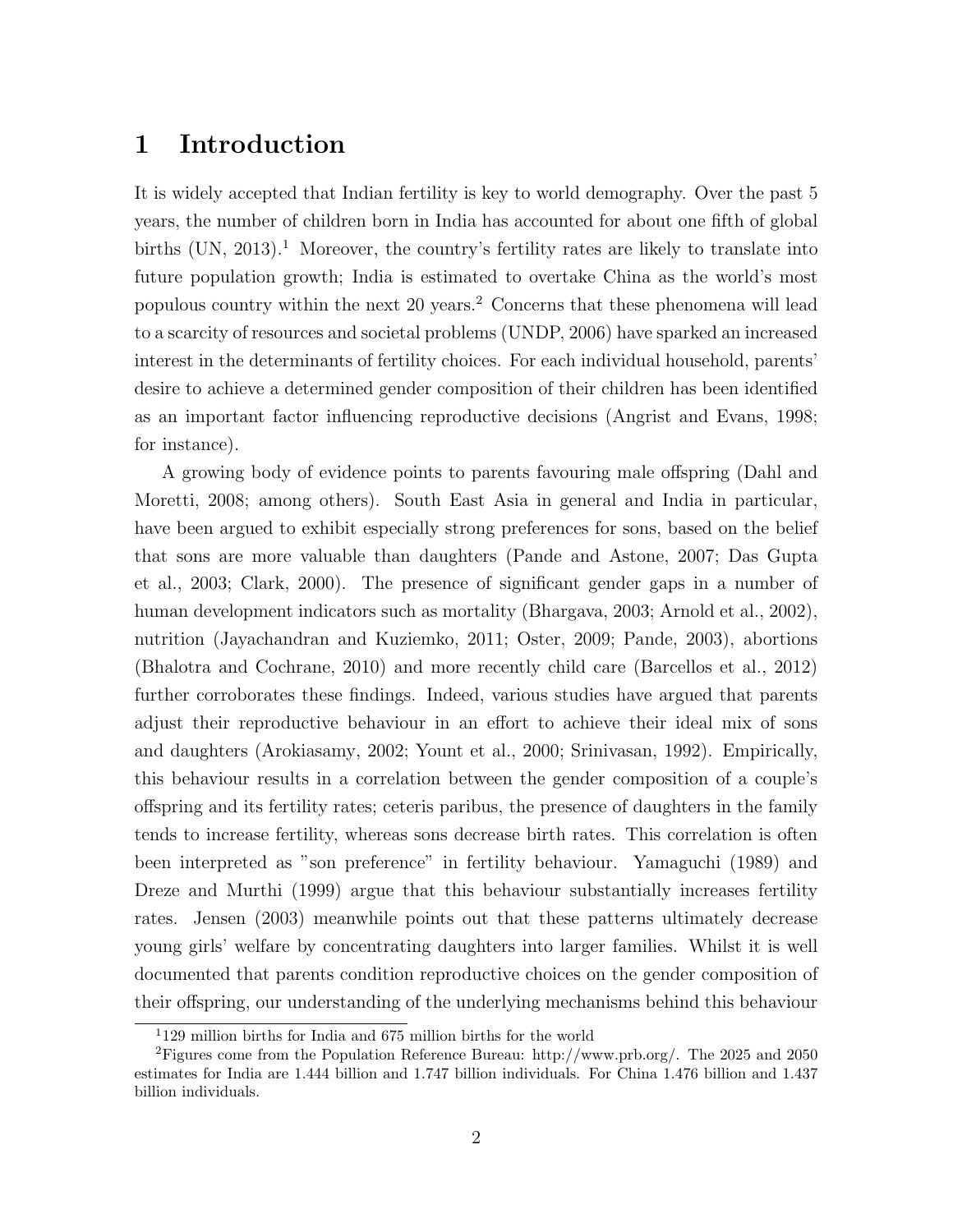remains rudimentary. In particular, we are yet to identify the role pecuniary factors play in determining these patterns.

The present study addresses this gap by investigating the extent to which the correlation between the gender composition of a couple's offspring and its fertility choices is the result of gender specific economic costs of children. The focus is on one custom that is particularly widespread in India: dowries, defined as marital transfers of resources from the family of the bride to the groom or his family (see Anderson, 2007a; for a review). The prospect of these marital payments introduces an expected future cost that is conditional on the gender of each child: the birth of a girl will be associated with a negative, and the birth of a boy with a positive, income shock at the time of his or her marriage. Forward-looking parents are likely to take this into account when making reproductive decisions. Indeed, qualitative evidence has suggested a strong correlation between dowries and reproductive decisions (Diamond-Smith et al., 2008). In contrast to other expenses related to children, where the gender specific component can be hard to determine - take educational expenses for example - the focus on dowries will allow us to better approximate the effect of boy's or a girl's birth on the finances of a family.

The theoretical framework views the total number of a couple's offspring as the result of a series of sequential yes/no decisions. After every birth, parents decide whether or not to opt for a further child. Individuals are assumed to have children for two reasons. First, to increase their utility net of costs; second, to influence the flow of costs and returns associated with their children. The latter mechanism stipulates that parents aim to offset the negative income shock associated with the birth of a daughter with the revenue generated from dowries received at the time of a son's marriage. As a consequence, couples', whose offspring are mainly female, are likely to continue childbearing beyond their ideal family size. In contrast to fertility models rooted in the standard constrained optimisation setting, where parents decide on the optimal number of children at the outset of their reproductive years (see Becker and Lewis, 1973; for instance), this way of viewing fertility allows parents to revise their reproductive choices as the gender of each child is revealed birth by birth. The model has the following implications: (i) there exists a negative correlation between the expected value of the dowry and the probability of the woman experiencing a further birth; (ii) conditional on the total number of children, there exists a positive correlation between the number of daughters and the probability of the couple opting for a further birth; and (iii) the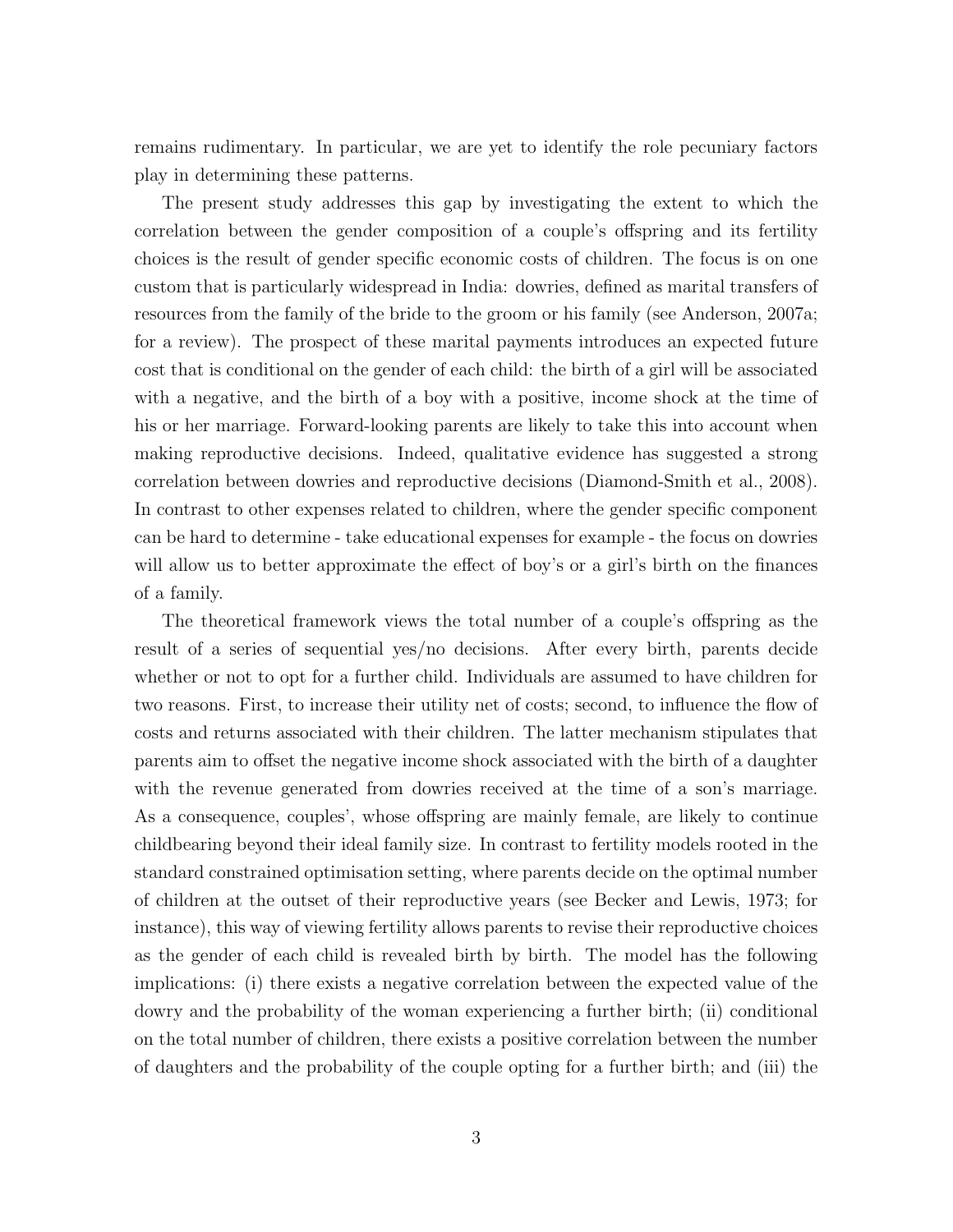correlation mentioned in point (ii) depends positively on the expected value of the dowry.

To test the three aforementioned implications empirically, this study estimates a reduced form sequential fertility model using information on completed birth histories from three rounds of the National Family Health Survey (NFHS, 1994; 1999; 2007b). At every birth order, the parameter estimates show a strong positive correlation between the number of daughters in the family and the probability of the woman experiencing a further birth. This lends empirical support to theoretical implication (ii). On average the birth of a girl increases the conditional probability of a woman experiencing a further birth by 7 percentage points. The correlation, further, appears to be the strongest between the second and fourth birth.

To isolate the causal effect of dowries on fertility choices, the present analysis exploits a substantial revision in India's anti-dowry laws. The ineffective and widely criticised Dowry Prohibition Act of 1961 was tightened in 1985 under the Dowry Prohibition Rules. The changes encompassed more stringent monitoring of transfers associated with marriage as well as substantial increases in penalties for offenders. Evidence from the Survey of Status of Women and Fertility (SWAF, 2000) shows a marked decrease in the conditional probability of dowry payments in the years immediately after the introduction of the policy, which, in turn, is likely to decrease parents' expectation that a dowry will be transferred upon their children's marriage. This is borne out by descriptive evidence from the SWAF, which suggests that mothers became less willing to pay a dowry for children born after the implementation of the policy. With regard to fertility decisions, the theoretical model predicts that this shift in expectations will cause an increase in the probability of the couple opting for a further birth - see implication (i) - as well as an attenuation of the positive correlation between the number of daughters and birth rates - see implication (iii).

The policy change is evaluated in a difference in differences framework, which allows for a change in the intercept as well as in the slope parameter. Because the Dowry Prohibition Rules were introduced simultaneously in the whole of India in 1985, this paper exploits the heterogeneity in dowry payments before that year to identify the effect of the policy on reproductive decisions. It argues that the impact of the policy on an individual family was proportional to the average dowry paid and received by that household in the pre-treatment period. In other words, the change in the law had an especially strong effect on couples paying particularly high dowries before 1985. The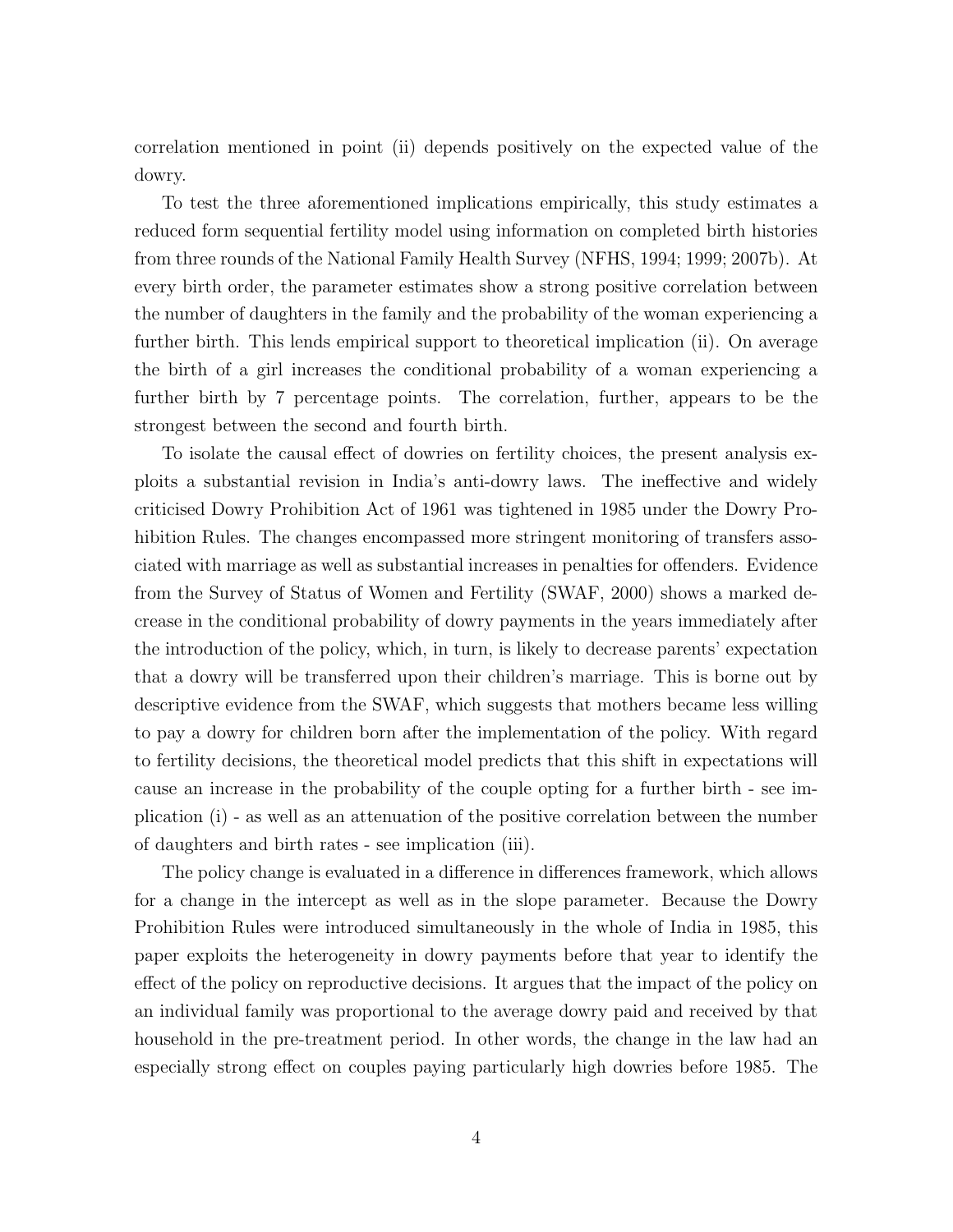specification defines treatment status along the lines of the gender of the firstborn child and employs mothers, whose firstborn is female, as treated individuals. The woman's ethnicity is employed as a further way to distinguish the treatment and control group. Evidence on dowry transfers between 1975 and 1984 from the International Crops Research Institute for the Semi-Arid Tropics (ICRISAT, 1984) suggests that these two groups paid significantly higher dowries than average. To strengthen the specification further, the empirical model takes advantage of the fact that some women had come to the end of their reproductive years by the time the changes in the policy had been implemented.

The estimates suggest that the amendment of the law impacted upon fertility behaviour significantly. The policy change is estimated to have lead to an one-off increase the probability of a woman experiencing a further birth of 4 percentage points; this is in line with prediction (i). The specification further points to an attenuation in the previously observed correlation between the number of girls in the household and fertility rate of 5 percentage points, this lends support to prediction (iii). For the treated, the policy decreased the influence of the gender composition on fertility by 20 percent. The effect appears particularly strong for children of lower birth orders and for more educated and autonomous women.

By analysing the link between dowries and fertility decisions, this study attempts to shed light on as yet unanswered questions such as: why is son preference still so widespread? What are its determinants? And how does it influence fertility decisions? Insights into these issues can uncover some of the mechanisms underlying fertility choices and are thus likely to be of interest to policy makers concerned with, for instance, fertility rates or son preferring behaviour more generally. Moreover, the present analysis aims to add to the growing knowledge base on dowries. Whilst the determinants of marital payments (Botticini and Siow, 2003; for instance) as well as their effects on brides (Bloch and Rao, 2002) have received growing attention, little is known on the ramifications of this practice on other household members.

The remainder of the paper is structured as follows: Section 2 introduces the data and gives motivating descriptive evidence. Section 3 explains the practice of dowries and the legal framework. Section 4 lays out a theoretical framework to help conceptualise the effect changes in dowry policies can have on fertility choices. Section 5 analyses the influence of a couple's gender composition on fertility; the effect of the policy change on this behaviour is explored in section 6. Section 7 shows the results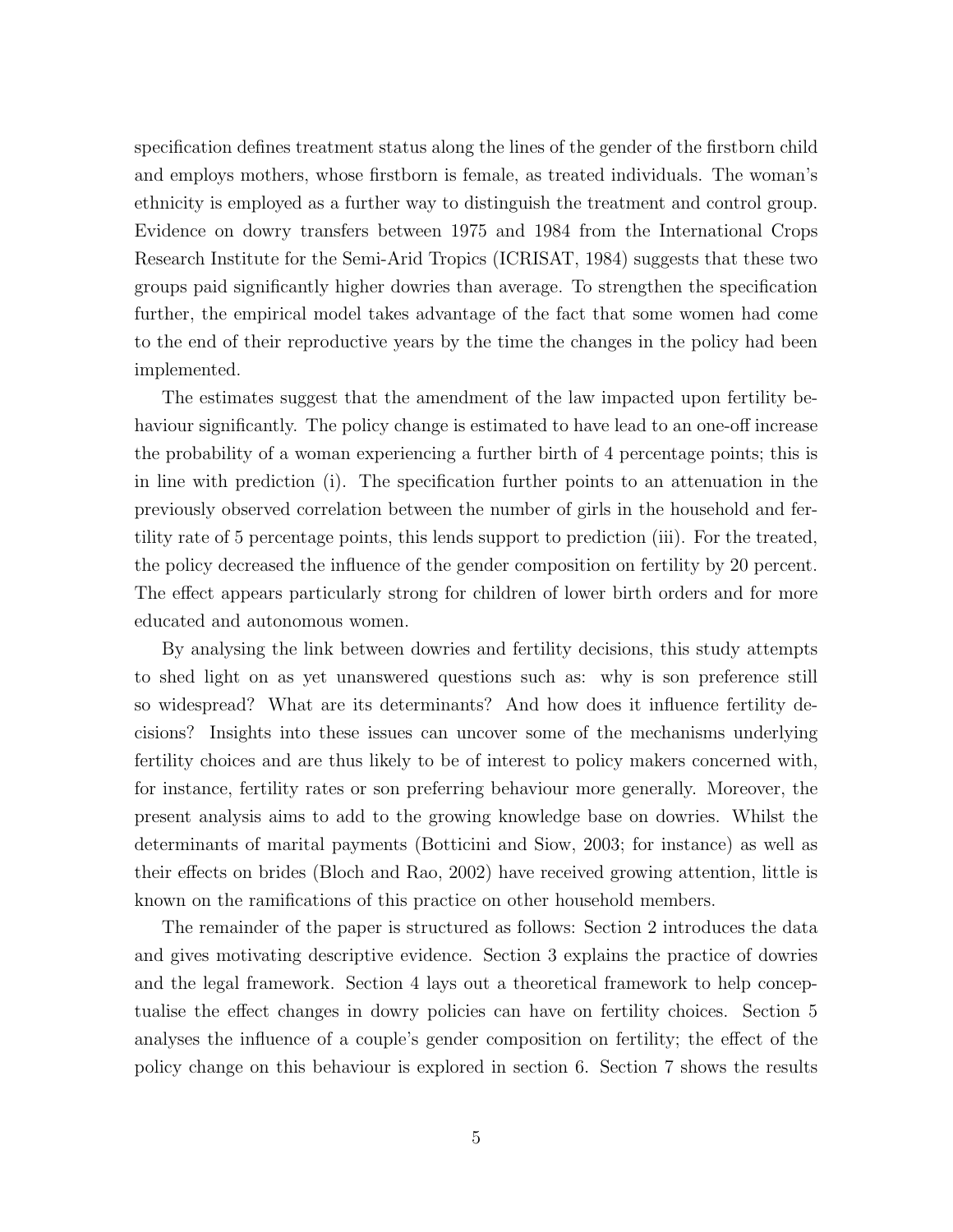of the empirical analysis, the robustness of which is shown in section 8. Section 9 concludes.

# 2 Fertility and Gender Preferences in India

This study starts from the qualitative observation that, when asked about their ideal number of children, women in India tend to report a preference for sons over daughters.<sup>3</sup>

# 2.1 The Data

The present analysis employs data drawn from three rounds of the National Family Health Survey (NFHS) for India (NFHS-1, NFHS-2 and NFHS-3), a nationally representative survey of Indian households. The NFHS is part of the Demographic and Health Surveys series, which is conducted in about 70 low and middle income countries around the world.<sup>4</sup> The questionnaires collect extensive information on health, nutrition, population and focus particular on women and children. The NFHS-1 (International Institute for Population Sciences and Macro International, 1994) was carried out in 1992 and 1993 and interviewed 89,777 ever-married women aged 13 to 49; the NFHS-2 (International Institute for Population Sciences and Macro International, 1999) was conducted in 1998 and 1999 and interviewed 89,199 ever married women aged 15 to 49; finally the NFHS-3 (International Institute for Population Sciences and Macro International, 2007b) was implemented in 2005 and 2006 and interviewed 124,385 women aged 15 to 49. Each round collected detailed information on women's complete birth histories including the number, gender and morality status of all births.

Individuals selected for the present purpose are women, who have experienced at least one birth and who have come to the end of their reproductive years, i.e. aged 36 or above. Although biologically women can still conceive in their late 30s and early 40s, the percentage of women doing so in India is very low. The NFHS-3 final report (NFHS, 2007a) indicates that fertility at ages 35 and above accounts for only 4 percent of total fertility in urban and  $7$  percent in rural areas.<sup>5</sup> Similarly, the omission of childless women is unlikely to bias the results significantly, only 3.6 percent of women

<sup>3</sup>The estimates reported are for women aged 35 or above at the time of interview. The same patterns, however, can be found in younger women.

<sup>4</sup>The data are publicly available at measuredhs.com

<sup>5</sup>Restricting the sample to women aged 40 and above does not alter the results significantly.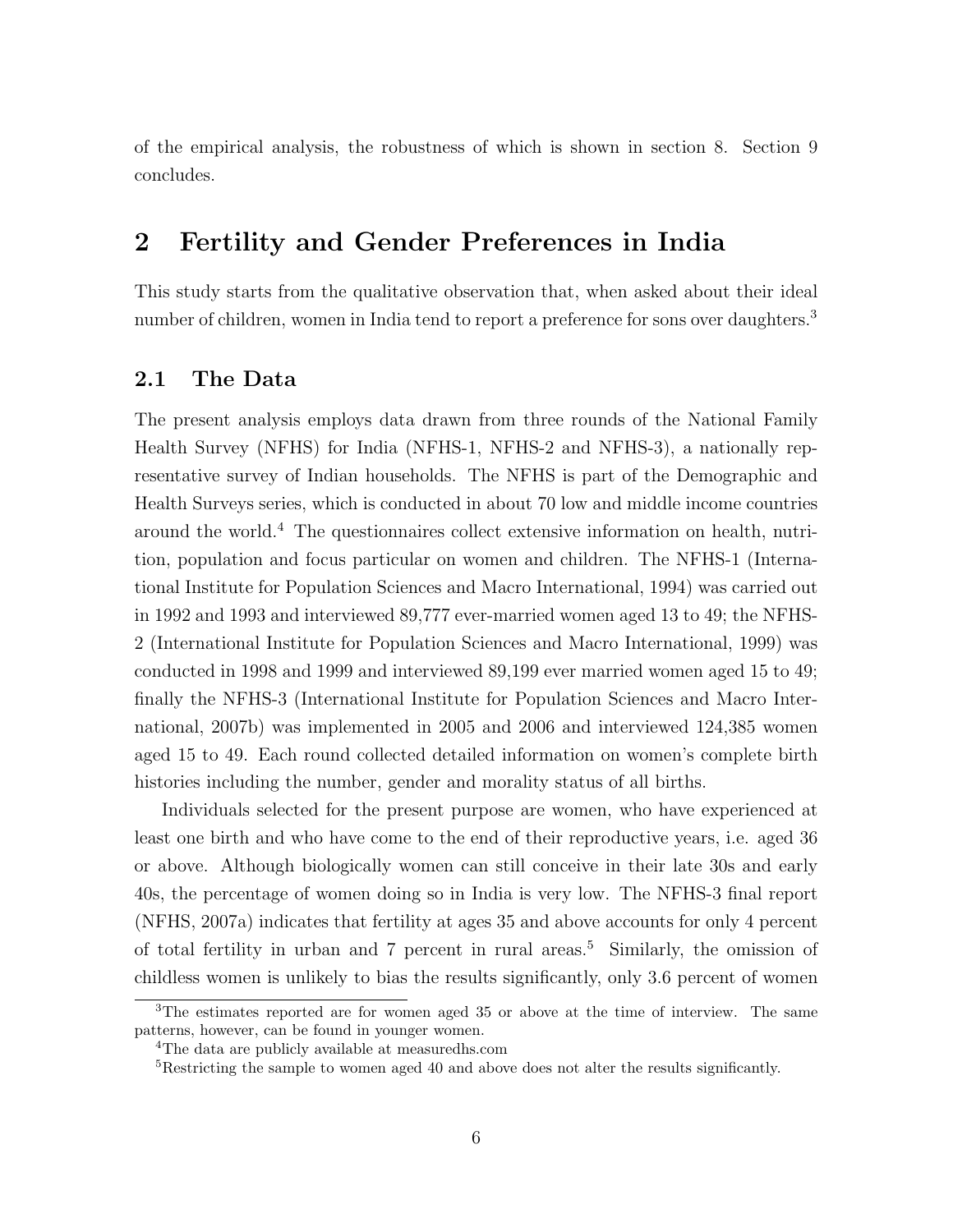aged 35 to 40 in India have never experienced a birth (NFHS-3, 2007a). The final sample consists of 412,378 children of 99,533 mothers born between the years 1942 and 1970.

### 2.2 Descriptive Statistics

Women in the estimation sample show relatively low levels of education, around half of the individuals have completed primary school. The majority are Hindu (85 percent) with a minority of Muslim women (11 percent). Around 15 percent belong to a scheduled caste. These mothers give birth to, on average, 4.1 children. The mean age at first birth is around 20 years. The histogram in figure 1 shows the fraction of completed births for women born between 1942 and 1970. The mode of the distribution lies at 4 children. Most women have between 2 and 5 children. The gender composition of offspring appears relatively close to the natural rate; 47.8 percent of children born to women are female.<sup>6</sup> However, an inspection of the gender composition at every birth order reveals that the total number of children within a household and their gender composition are closely linked. Figure 1 also reports the average number of sons and daughters by the total number of births experienced in a woman's lifetime. Whilst, on average, families with five or less children are at home to more boys than girls, the opposite is true for larger families. This pattern is in congruence with Jensen (2003), who shows that in India girls tend to be brought up in larger families compared to boys.

The most common explanation for the aforementioned pattern is that parents adjust their reproductive behaviour to achieve a gender composition skewed towards boys. The retrospective questions elicited by the NFHS regarding the respondent's ideal number of children, sons and daughters confirm this.<sup>7</sup> Individuals in the sample report an ideal number of 2.8 children, 1.4 sons and 1.1 daughters.<sup>8</sup> Figure 2 plots the mean of the ideal number of children, boys and girls as well as the difference between the latter two by the birth year of the mother. For all years of birth, the ideal number of sons exceeds the ones of daughters. The difference between the ideal number of sons and

<sup>6</sup>The natural rate of girls born at birth is 48.8 percent.

<sup>7</sup>The relevant questions are *If you could choose exactly the number of children to have in your whole life, how many would that be?* and *How many of these children would you like to be boys and how many girls?*

<sup>&</sup>lt;sup>8</sup>The number of ideal sons and daughters do not add up because in the second and third round of the NFHS women were also asked about their ideal number of children regardless of the sex.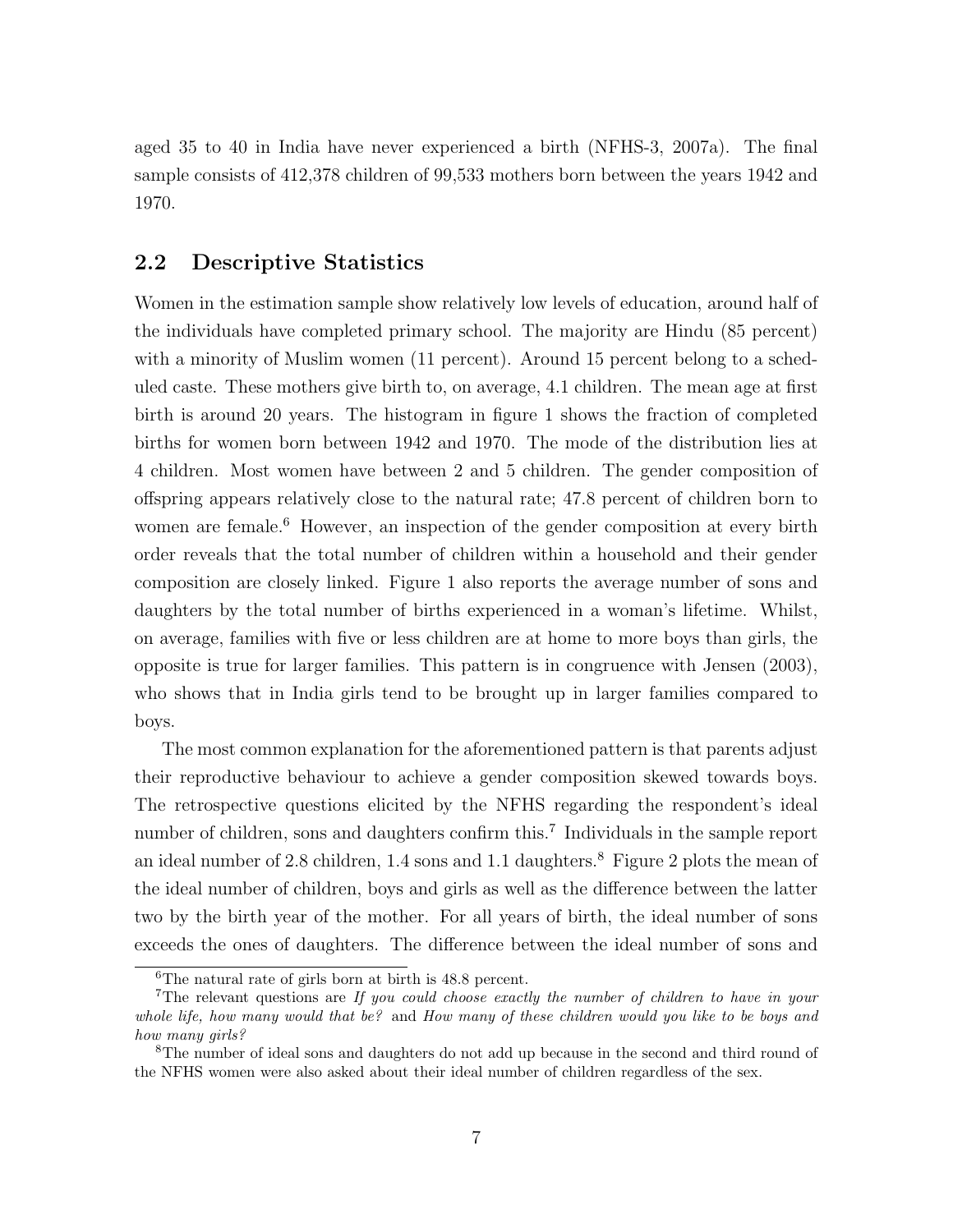daughters is around 0.4. Only 14 percent of respondents report not to desire any sons. However, women report to also desire to give birth to daughters; the average number of ideal daughters is constantly around 1.1. Indeed, only 19 percent of respondents report not to desire any girls. Whilst the ideal number of children decreases over time, from 3.3 to 2.5, the difference between the ideal number of sons and daughters remains remarkably stable, from 0.5 for the oldest women to 0.3 for the youngest. This finding is in line with previous research pointing to the fact that attitudes towards girls only change very slowly over time.

For the whole sample, only 3 percent of mothers report to desire more girls than boys. The majority of respondents, 64 percent, report an ideal number of sons equal to one of daughters. However, a third of all mothers reports a higher number of ideal sons compared to daughters. This descriptive and retrospective evidence suggests that women desire sons as well as daughters. However, on average, women desire at least as many sons as daughters.

# 3 Dowries in India

The custom of marital payments is widespread in India. Between 60 and 90 percent of women interviewed in 1993 (SWAF, 1994) reported to have paid a dowry at their own marriage.

# 3.1 Evidence on Dowries

Much of the research on dowries has focused on the prevalence and value of marital payments. From a theoretical point of view, Anderson (2003) maintains that the prevalence of dowries in India is a result of fast economic development combined with the rigid social system provided by the country's caste system; Tertilt (2005) considers the importance of monogamy. The value of these transfers, however, has been debated. Whilst some studies argue for substantial dowry inflation (Rao, 1993, 2000) others do not find evidence for this phenomenon (Arunachalam and Logan, 2008; Anderson, 2007b; Edlund, 2000). Other determinants of dowries identified are idiosyncrasies of the bridal couple such as physical appearance of the bride (Caldwell et al., 1983) and the groom's labour market prospects and characteristics (Deolalikar and Rao, 1998; Dalmia, 2004).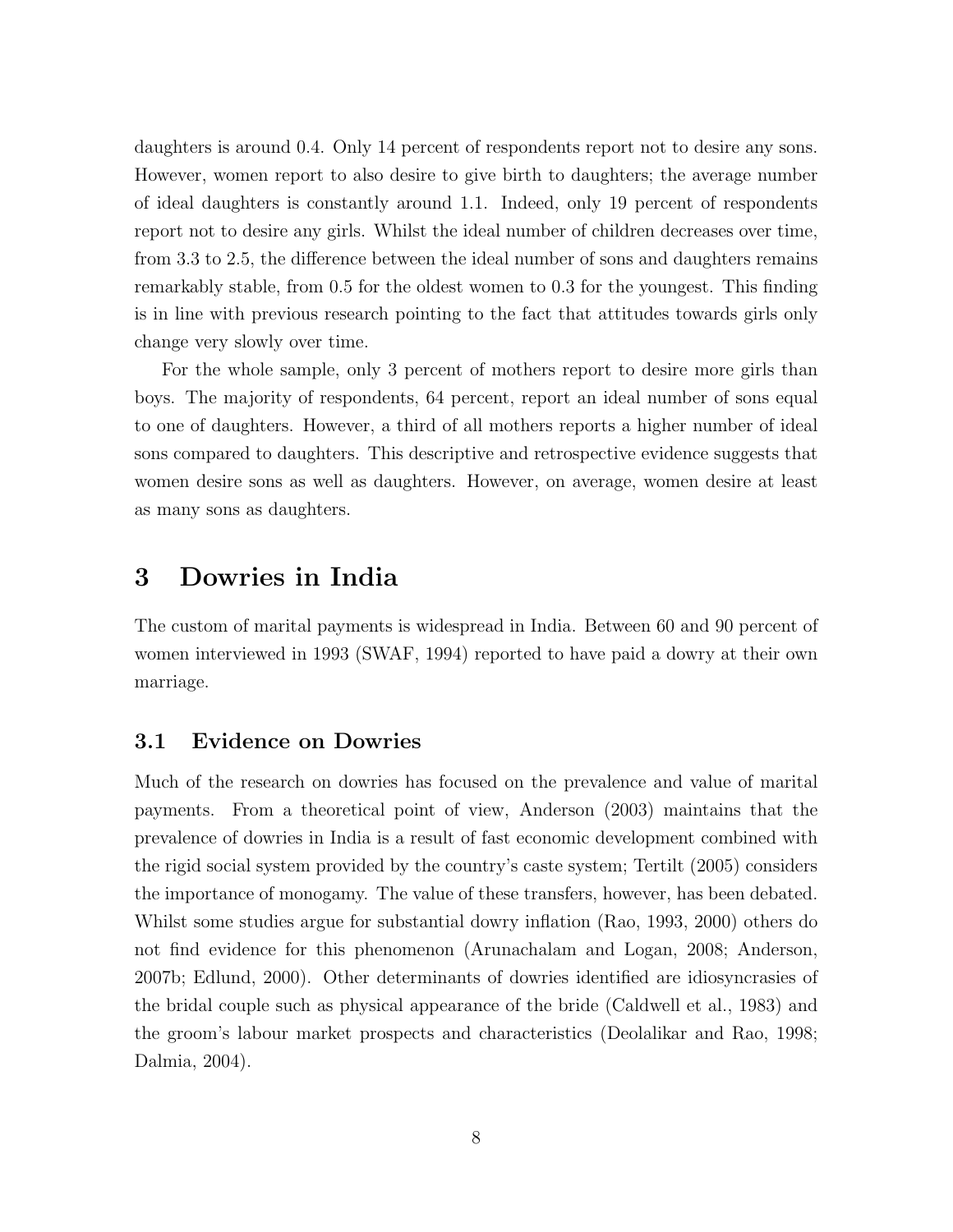A commonly used source of information on dowry transfers is the survey carried out by the International Crops Research Institute for the Semi-Arid Tropics (ICRISAT) in 6 different villages in the Indian state of Andhra Pradesh between the years 1975 and 1984. This survey contains information on, inter alia, age, marital status, education level, primary and secondary occupations, of all household members and inventory files for animals, farm implements, farm buildings, and current physical stocks as well as on financial assets and liabilities such as bank accounts, life insurance, loans and dowries. Evidence from this source suggests that dowry payments are considerable. Summary statistics of average dowries paid and received by households are reported in table 1. The figures for the whole sample are reported in column (1). The majority of households report to have either paid or received a dowry, 81 percent. Rows (b) and (c) report the dowries paid, (d) and (e) dowries received and (f) and (g) the net out payments per household. For the whole sample, households pay larger amount of dowries than they receive, 1,584 Rupees versus 600 Rupees per annum. The 684 Rupees per year net payments translate into around 70 Rupees per person residing in the household per year.<sup>9</sup> Rows (h) to (i) report net dowry payments as the percentage of other household transfers and indicate that marital payments constitute a sizeable part of the family's budget making up more than half of the household's non-durable consumption expenditures and 8 percent of the income of all household members combined.

# 3.2 Laws Regarding Dowries in India

In an attempt to curb the prevalence of dowries, the government of India passed the Dowry Prohibition Act in 1961 prohibiting the giving and taking of dowry, defined as "any property or valuable security given or agreed to be given either directly or indirectly a) by one party to a marriage to the other party to the marriage or b) by the parents of either party to a marriage or by any other person to either part to the marriage or to any other person at or before or any time after the marriage in connection with the marriage of said parties" (Dowry Prohibition Act, 1961). According to the Act the giving or taking of dowries is punishable with an imprisonment of no less than 6 months and with a fine of 5,000 Rupees or the amount of the dowry, whichever is larger. Similarly, demanding a dowry is punishable with imprisonment of no less than 6 months and with a fine of up to 10,000 Rupees. Furthermore, the act stipulates that if a dowry is received by a person other than the woman, whose marriage the dowry

 $9$ All numbers are given in 1984 Rupees. Official GDP per capita in 1980 was Rupees 1,630.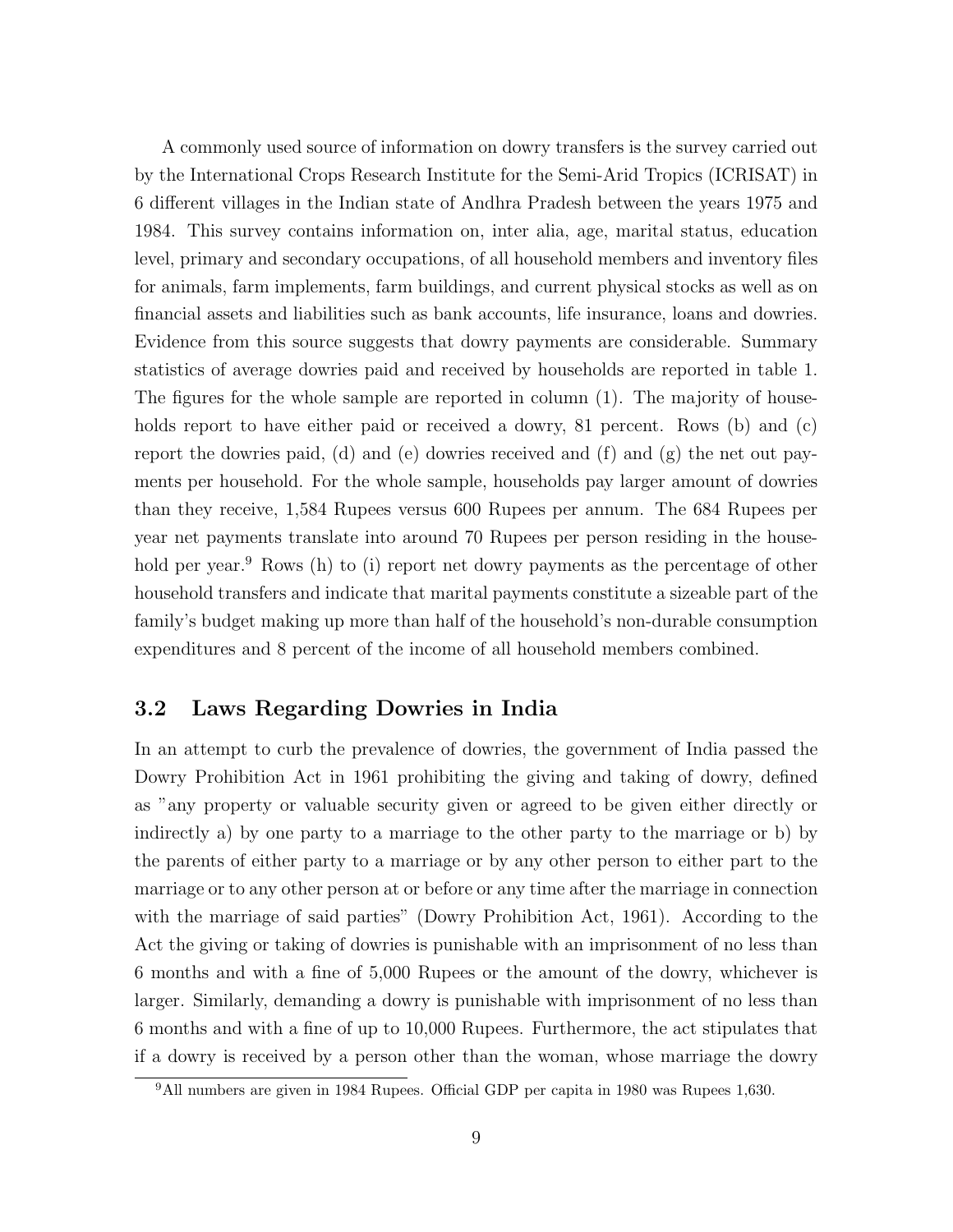is associated with, it shall be transferred in full to the bride. The law also bans any advertisement of dowries.

Despite this policy, the practice of dowries continued to flourish - see evidence in section 3.1. One reason put forward for this is the Act's lack of provisions for monitoring marital transfers. In response to this, the government of India introduced the Dowry Prohibition Rules  $(1985)$ ,<sup>10</sup> which are the focus of this empirical analysis. The purpose of this amendment was to make the Dowry Prohibition Act of 1961 more stringent and effective in a number of ways. First, the legislation establishes a set of rules in accordance with which a list of presents has to be maintained. The list of presents given to be bride is mainlined by the bride whereas the list containing presents to the groom is kept with the groom. These lists must to be in writing and contain a brief description of each present, the approximate value of the present, the name of the person who has given the present and where the person giving the present is related to the bride or bridegroom, a description of such relationship. These lists are required to be signed by both parties. Second, the Dowry Prohibition Rules raise the minimum punishment for taking or abetting the taking of dowry to 5 years of imprisonment and to a fine of 15,000 Rupees. Third, the burden of proving that no funds were exchanged now lies with the person who takes or abets the taking of dowry. Fourth, offences to the act are made non-bailable.

# 4 Fertility as a Sequential Stopping Decision

Much of the previous work on fertility choices is based to some extent on the Becker-Lewis framework (Becker and Lewis, 1973), where parents choose the number as well as the quality of children subject to the household's budget in a constrained optimisation setting. Nevertheless, there are two reasons why this approach does not allow parents to condition their reproductive behaviour on the gender composition of their offspring. First, parents decide on the total number of children irrespective of gender. Second, parents are assumed to decide on their optimal number of children at the outset of their reproductive years. However, the gender of the child may not be known or influenced before each birth.<sup>11</sup> Thus, parents aiming for a particular gender composition are likely to revise their fertility choices as the gender of each child is revealed birth by birth.

<sup>10</sup>Amendment Act 63 of 1984 came into force on the 2.10.1985.

<sup>11</sup>Sex selective abortions are not considered here. This is discussed in section 8.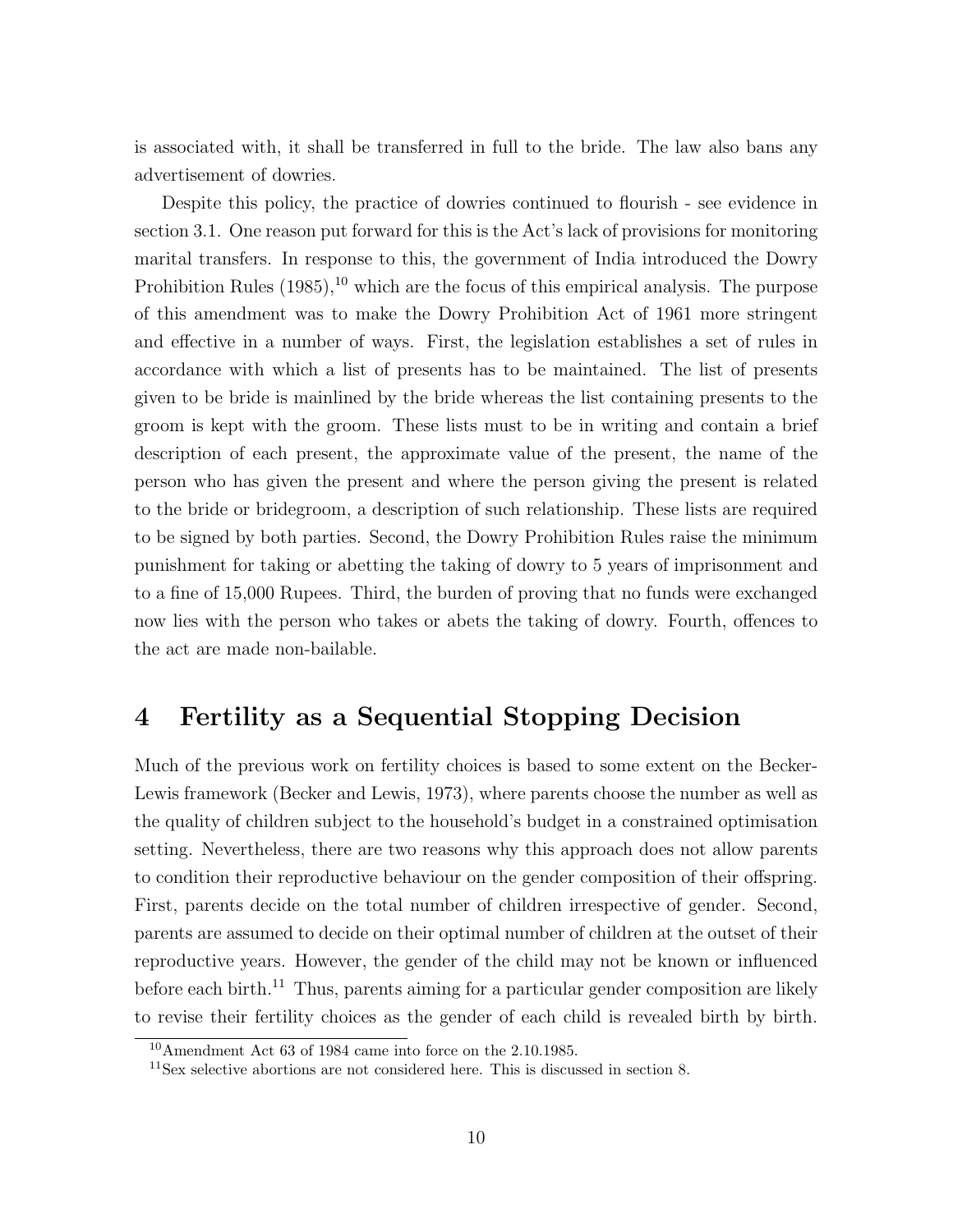One possibility of linking the inherent uncertainty regarding the gender of the child to fertility decisions is to view the total number of births a woman experiences as the result of a number of yes/no decisions. Instead of choosing the optimal number of children before commencing their reproductive years, the couple treats the birth of each child separately. In practice, after every birth, parents decide whether or not to continue childbearing. The advantage of this framework is that it allows parents to incorporate newly available information - such as, for instance, the gender of the last child - at every birth order.

It is widely accepted that the gender composition of a couple's offspring affects its fertility decisions for a variety of reasons. Schultz (1993), for instance, points out that parents may prefer sons for both economic and non-economic reasons - because of differences in farm productivity, for example, or out of a desire to raise children with culturally accepted characteristics. Although this study acknowledges the importance of the latter category of determinants, it abstracts from the possibility that the gender of each child a↵ects its parents' utility for a number of reasons. In the first instance, the descriptive evidence in section 2 and the parameter estimates based on equation 5 suggest that parents might be aiming to match the number of daughters with an equal number of sons. This desire might stem from either a very specific set of preferences regarding the gender of children or, more likely, from an effort to balance the raising costs resulting from the gender composition of children in the household. Furthermore, the assumption of parental indifference with regard to the gender of each child can be viewed as an abstraction to achieve this study's original purpose , i.e. to investigate the extent to which the economic costs of children influence reproductive choices. The framework presented below can, in principle, also accommodate the notion that parents prefer sons to daughters. Doing so, however, would imply assumptions about the functional form of the parents' utility function, which this study intends to avoid.

### 4.1 Utility and Costs of Children

In the theoretical framework proposed here, parents weigh up the utility gains from a further birth against the expected costs, which depend on the gender of the child. The couple draws utility from the total number, *n*, as well as from the quality, *q*, of children, irrespective of gender. The utility function is denoted as  $U(n,q)$  and the marginal utility of children is assumed to be positive and decreasing.<sup>12</sup> The economic

 $12$ The quality of children is taken as exogenous here.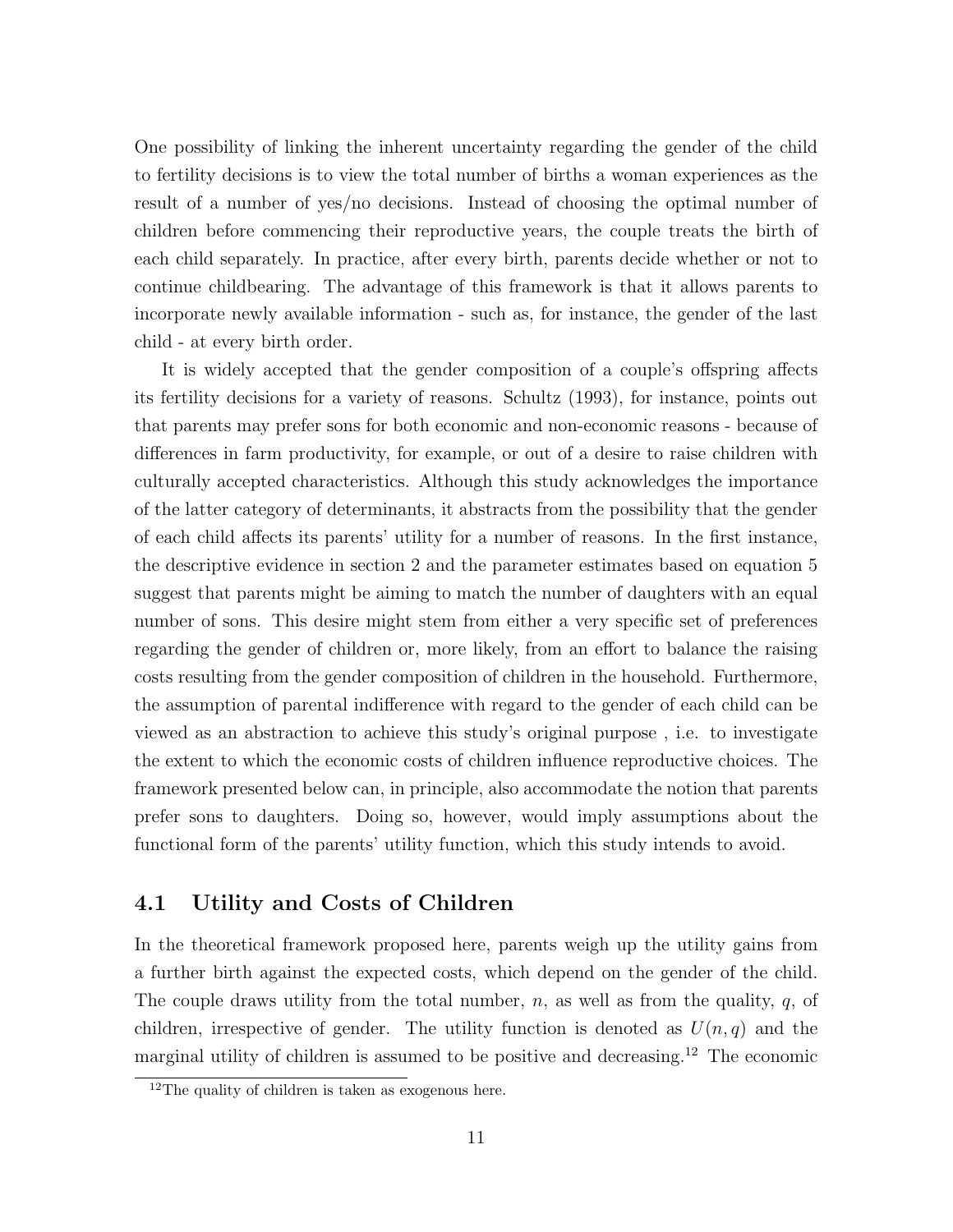costs of children consist of two components. The first is the net economic cost of every child, which is independent of its gender. It is denoted by  $\pi_n$  and consists of all child raising costs, such as, for instance, food or educational expenses, net of any returns the parents receive from children - for example remittances or household production. This cost component is linear in the number of children, *n*.

The second cost component of every child is the dowry paid or received at the time of his or her marriage, which is contingent on the child's gender. For every daughter born, *g*, the family may have to pay a dowry at the time of her marriage. The expected total of all dowry payments to be made by the parents is denoted as  $D_g(g)$ . From the parents' perspective, the birth of a girl will thus lead to an expected negative income shock with a value of

$$
\pi_n+D'_g(g)
$$

where  $D'_g(g)$  is the partial derivative of  $D_g(g)$  with respect to the number of girls, *g*. For every son born, *b*, by contrast, the parents may receive a dowry - paid by the parents of the future bride. The expected total of all dowries paid to the sons in the family is denoted by  $D_b(b)$ . Of this, the parents capture only a percentage,  $\phi$ . This study assumes that the income generated by the incoming dowry associated with the marriage of a son exceeds the net child raising costs. For the parents, the birth of a boy is thus associated with an expected positive income shock with a value of

$$
\phi D'_b(b) - \pi_n
$$

where  $D'_b(b)$  is the partial derivative of  $D_b(b)$  with respect to the number of boys, *b*. This theoretical framework is a partial equilibrium model, which considers fertility choices in isolation. It assumes that parents make reproductive decisions independently of consumption choices. Parents do not, for instance, substitute consumption of other goods in order to afford the birth of an additional child and vice versa. Instead, the couple is assumed to set aside an exogenously fixed amount from their income to pay for fertility related costs, *En*. Total expenditures on children cannot exceed this amount.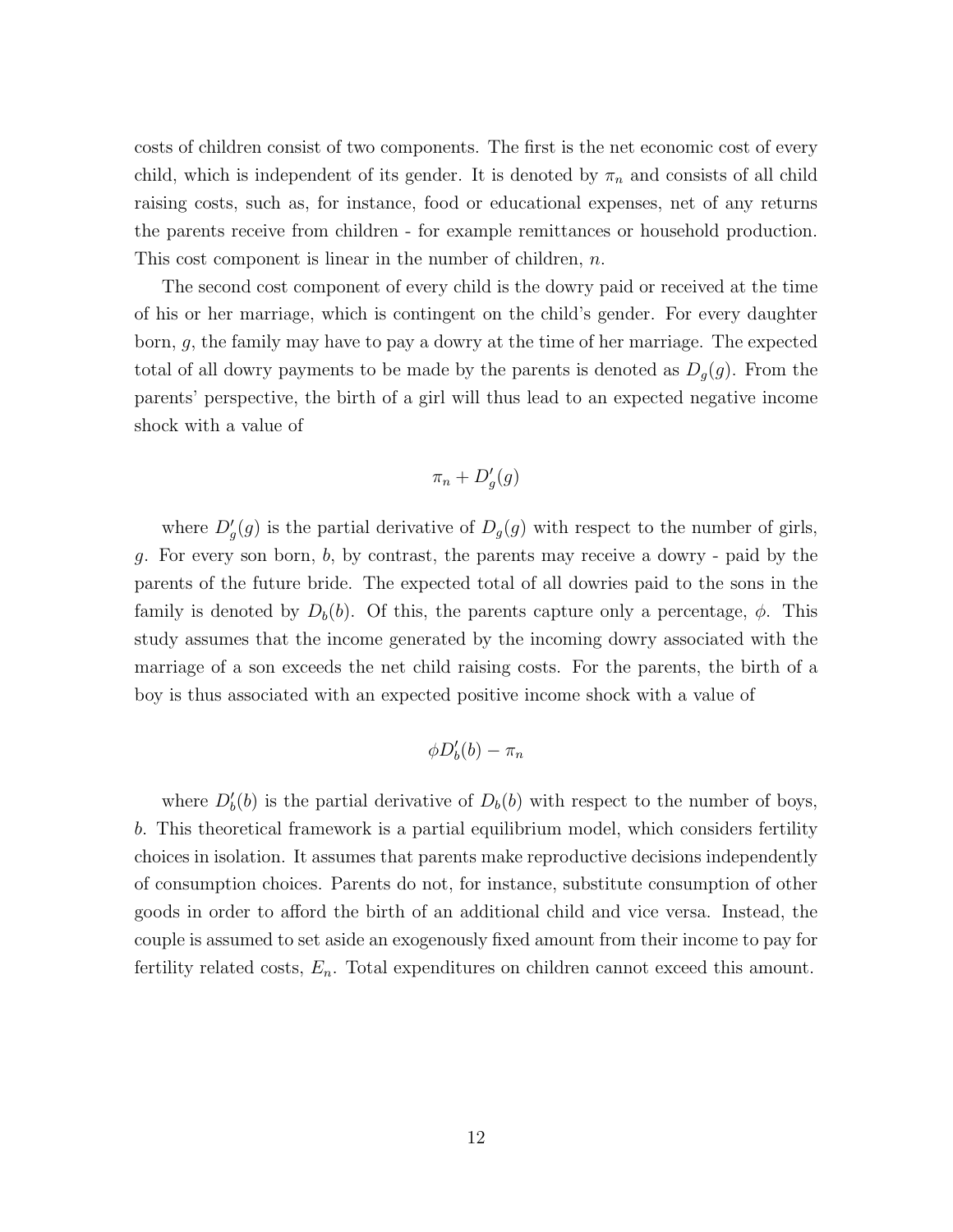### 4.2 The Fertility Decision

At every birth order, the couple takes the binary decision whether or not to have an additional child. Two separate mechanisms can lead to the parents deciding in favour of another birth. First, the couple will opt for a further birth in order to increase its utility net of costs. In other words, the parents will have another child if the marginal utility of another child exceeds its expected marginal costs. If pecuniary factors enter the utility function linearly, the decision can be written as

$$
MU_n - \pi_n - \frac{1}{2} D_g'(g) + \frac{1}{2} \phi D_b'(b) \ge 0
$$
\n(1)

where  $MU_n$  is the partial derivative of the utility function  $U(n, q)$  with respect to *n*. The expected costs of the next birth are defined in section 4.1 and incorporate the uncertainty surrounding next child's gender.<sup>13</sup> This mechanism is in the spirit of the Becker-Lewis framework (1973) and can be thought of as parents trying to achieve their "ideal" family size.

Second, the couple will opt for a further birth in order to change the gender composition of its offspring in an effort to keep the overall economic costs of children below the threshold for child expenditures,  $E_n$ . Because the economic cost of each child crucially depends on its gender, the total economic costs of all the couple's children depend on their number as well as on their gender composition. The costs associated with the number of daughters in the household  $(D_g(g) + \pi_n g)$  decrease the parents' budget, whereas the income streams associated with the number of sons  $(\phi D_b(b) - \pi_n b)$ are assumed to have the opposite effect. As a consequence, only certain gender compositions will result in costs inferior to  $E_n$  and the couple will have to achieve a specific gender composition along with a determined total size of offspring to keep total child raising costs below that threshold.

Many aspects of fertility-related costs are incurred at different stages of a child's lifetime. Educational costs, for instance, commence with school enrolment. Similarly, dowries only have to be transferred at the time of a child's marriage. To incorporate the time lag between reproductive decisions and their costs, the present analysis assumes that the family will only stop childbearing once the total cost of all children falls below the budget allocated for expenditure on children. Thus, parents will opt for a further birth if the total costs of children exceed *E<sup>n</sup>*

 $13$ The probability of the birth of a daughter is set equal to one half. Strictly speaking it is slightly lower than that, 48.8 percent.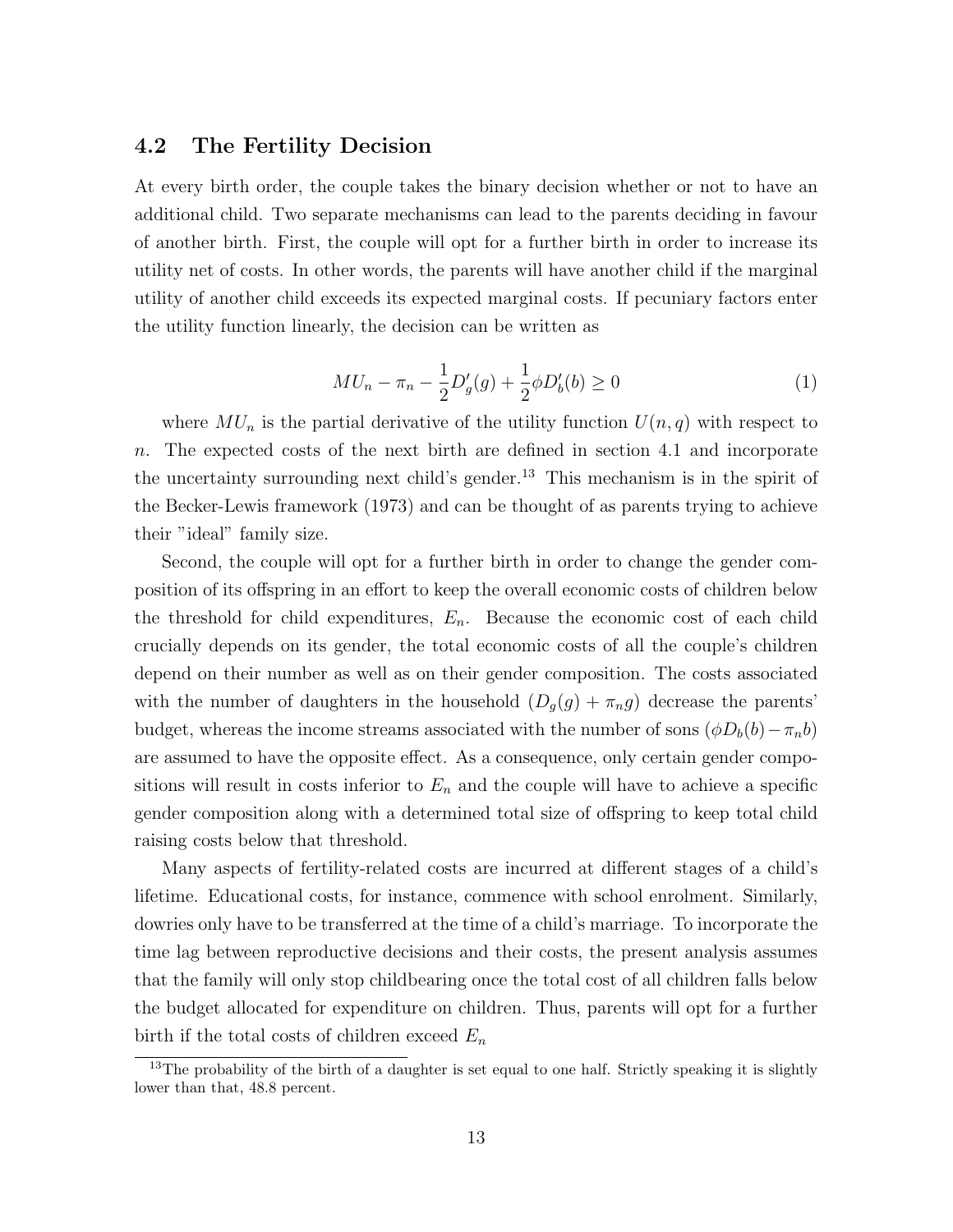$$
D_g(g) + \pi_n g + \pi_n b - \phi D_b(b) - E_n \ge 0
$$
\n(2)

where the cost components are as defined in section 4.1. Because the rationale for the mechanisms behind fertility choices outlined in equations 1 and 2 are distinct, this study assumes that the satisfaction of one inequality is a sufficient condition for the couple to have another child.

The parents' expectations regarding future dowry transfers,  $D_g(g)$  and  $D_b(b)$ , are defined as a function of the family's characteristics, *f*, some of which have been highlighted in section 3. Also, both terms are increasing in the perceived probability that a dowry will be transferred at the time of their child's marriage, *p*. The inclusion of this latter factor reflects the empirical observation that not all households in India pay dowries (see section 3). In their simplest form,  $D_g(g)$  and  $D_b(b)$  are the products of the average dowry paid or received by a household with characteristics  $f, D(f)$ , and the perceived probability of a dowry being transferred:

$$
D_g'(g) = D_b'(b) = pD(f)
$$

This linear specification, however, can lead families with particular gender compositions to never stop childbearing. One way to exclude this eventuality is to assume that the expected dowry to be paid for every daughter decreases with the number of daughters already born. The dowry function hence becomes

$$
D_g(f,g,p)
$$

which is increasing at a decreasing rate with *g* and increasing in *p*. By contrast, the expected dowry income from sons,  $\phi D_b(b)$ , remains independent of the gender composition of the household.

# 4.3 Testeable Implications

Using the framework laid out in sections 4.1 and 4.2, the possibility of future dowry payments affects fertility choices twofold. First, at every birth order, future dowry payments affect the expected cost of the next child - see inequality 1. The birth of a girl implies a negative and the birth of a boy a positive income shock. Under the assumption that  $D_g(g)$  and  $D_b(b)$  are of similar magnitude, the net impact of dowries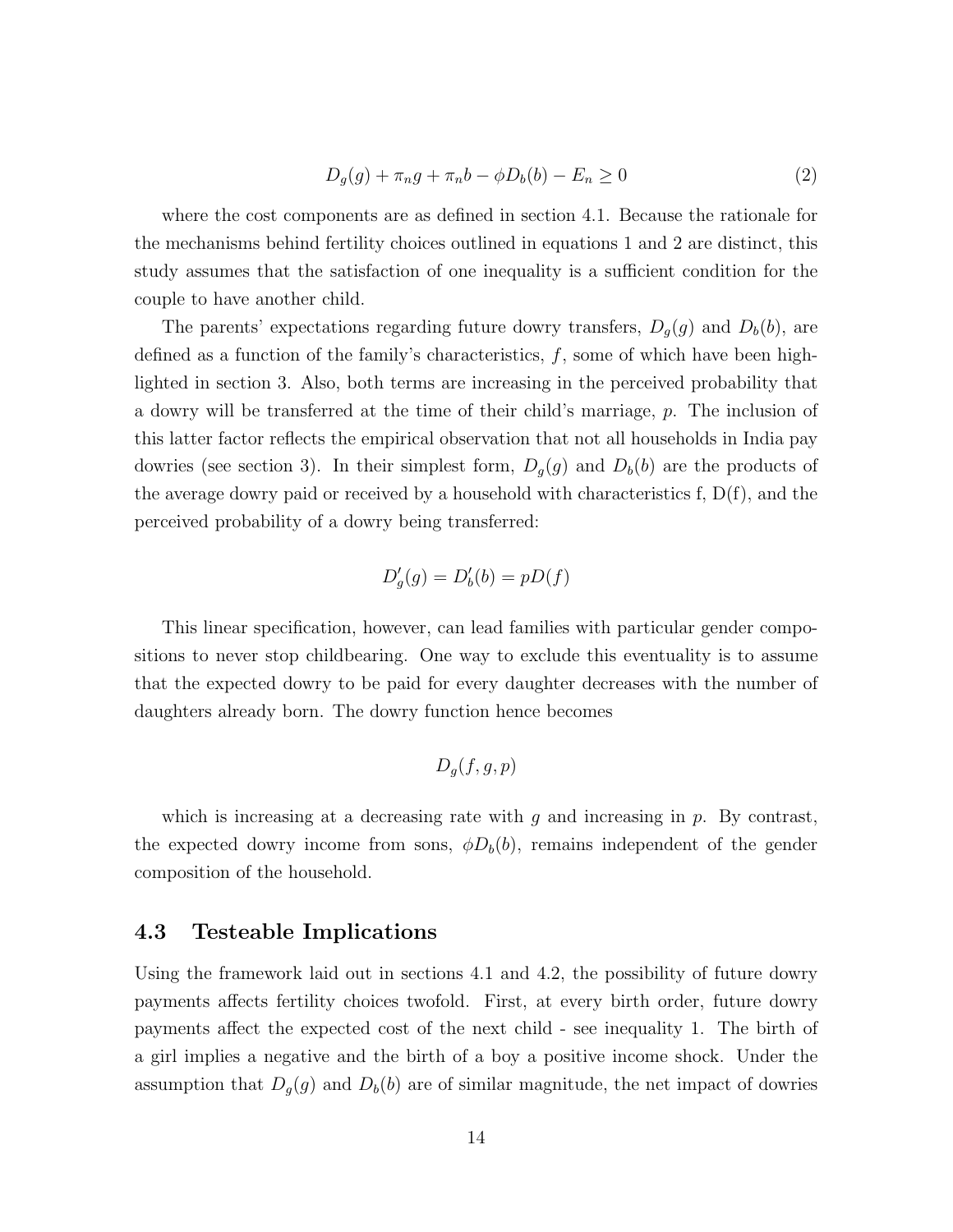on the expected costs of the next birth is negative. The first empirical implication of the model thus stipulates that (i) there exists a negative correlation between the anticipated dowry payments and the probability of the couple opting for a further birth.

Second, at every birth order the number of daughters alive determines the overall cost of children; the larger the number of girls, the higher the likelihood that the expenditure on children exceeds the threshold *En*, which increases the probability of the woman experiencing a further birth - see inequality 2. Intuitively, the parents attempt to offset the future dowry payments resulting from the birth of a girl with the revenue generated by the marital transfers they receive at the time of their sons' marriage. In this model, the couple will thus respond to the birth of a daughter by increasing its fertility rates in an effort to give birth to a son. The second implication of the model thus states that (ii) there exists a positive correlation between the number of daughters at every birth order and the probability of a subsequent birth. The strength of this correlation crucially depends on the parents' perceptions regarding future dowry transfers. In terms of equation 2, high expected marital transfers translate into a large difference between dowry in- and out-flows for the household,  $D_g(g) - \phi D_b(b)$ . Ceteris paribus, this increases the probability of inequality 2 holding, which, in turn, increases fertility rates. The intuition behind the correlation between the number of daughters and fertility can be thought of as follows. Larger expected dowries lead to a starker difference between dowry in- and out-flows of the household. For parents with predominantly female offspring, this increase in expected transfers will decrease the set of gender compositions that result in dowry expenses below  $E_n$ . This, in turn, diminishes the probability of inequality 2 holding thus increasing birth rates. Hence, the third empirical implication of the model is that (iii) the correlation between the number of daughters in the household and the likelihood of another birth - mentioned in point (ii) - depends positively on the anticipated value of dowries.

# 5 Empirical Framework

To empirically test implications (i), (ii) and (iii), this study estimates a reduced form fertility equation, which may be considered as a sequential probit regression.<sup>14</sup>

<sup>&</sup>lt;sup>14</sup>The functional form chosen here is the linear probability model.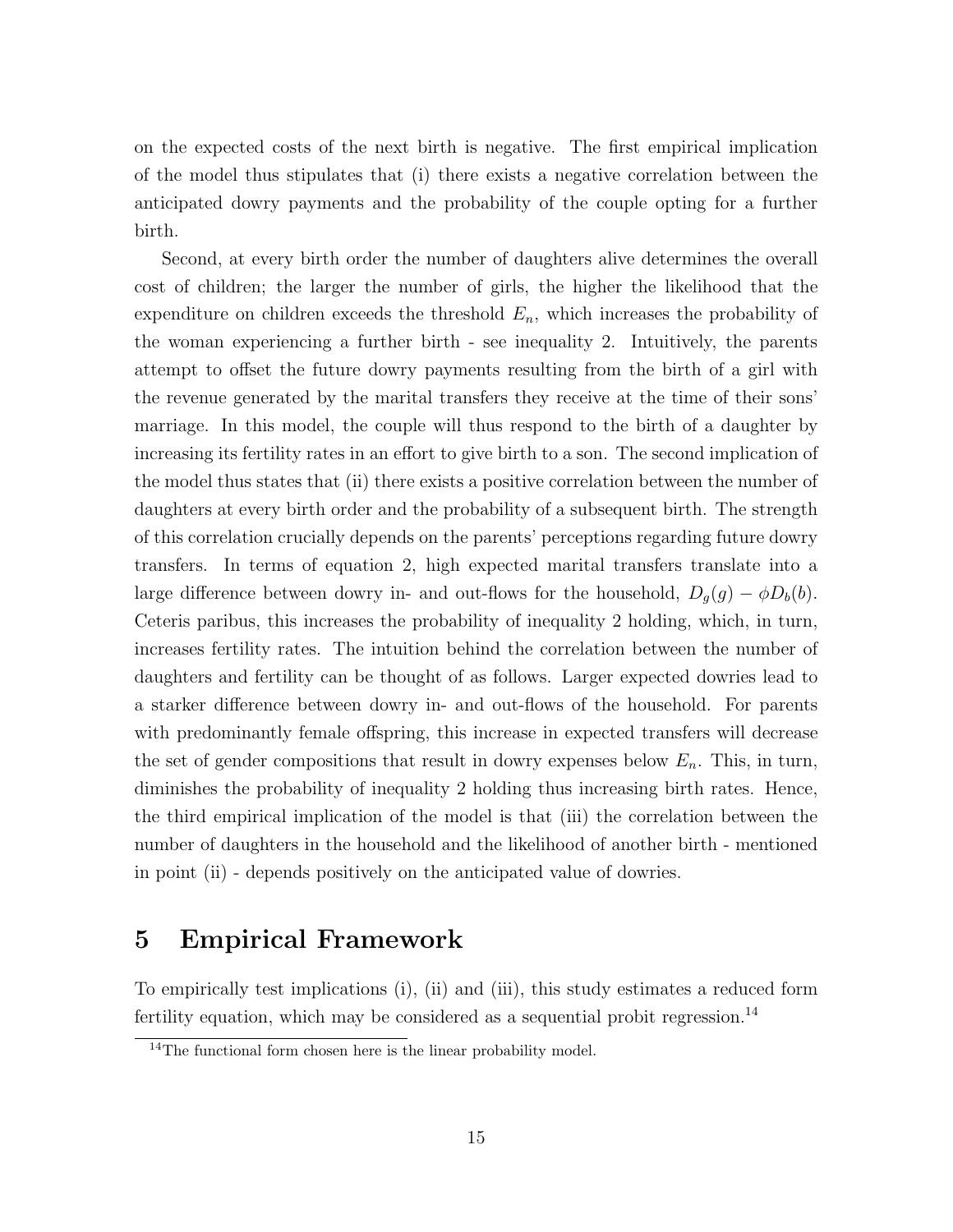### 5.1 Reduced Form Fertility Equation

The empirical specification constructs an unbalanced panel using women's complete birth histories. Each mother contributes J+1 observations where J is the total number of births experienced in her lifetime; one for every birth she experiences with the addition of one observation for her entering motherhood. The outcome of interest is the unobserved propensity of woman i to give birth at birth order j,  $y_{ij}^*$ . Empirically, this is captured by an indicator function taking the value one if the couple opts for a further birth,  $\mathbb{1}(y^*_{ij} > 0)$ . Thus, for every woman the dependent variable will be vector of ones followed by a zero once she stops childbearing at birth order J. A similar specification has previously been employed in the context of infant mortality (Arulampalam and Bhalotra, 2006).

Many earlier studies have modelled the determinants of fertility by either employing parity progression (Borooah and Iyer, 2004; Moursund and Kravdal, 2003; Arokiasamy, 2002) or count models (Wang and Famoye, 1997; Caudill and Mixon, 1995). The drawback of the former approach is that it only allows for analysing part of a woman's reproductive history. The latter models, by contrast, make the implicit assumption that all counts are derived from the same data generating mechanism. The empirical framework proposed here addresses the first concern by modelling a woman's complete birth history ex post and the second by allowing the gender composition to change after every birth.

Due to collinearity, the effect of the number or boys, girls and total children on fertility cannot be investigated jointly. This study employs the latter two for a number of reasons. In a first instance, the qualitative evidence in section 2.2 suggests that parents aim for a number of sons greater or equal to their daughters. As a consequence the effect the birth of a girl is likely to be unequivocally positive, whereas the opposite is not necessarily true for boys. The evidence in section 5.2 further shows that the relation between daughters and fertility rates is linear and robust to the number of sons in the family. Finally, in the theoretical framework the effect of sons on fertility is clouded by the factor  $\phi$ . If the parents are only able to capture a small amount of the dowries paid to their son, the effect of male births on fertility will be small. By contrast, the birth of a girl will be likely to imply a large negative income shock.

Woman i's probability of experiencing a further birth at birth order j is defined as

$$
y_{ij}^* = \gamma_n n_{ij} + \gamma_g g_{ij} + x_{ij}' \beta + \alpha_i + u_{ij}
$$
\n
$$
\tag{3}
$$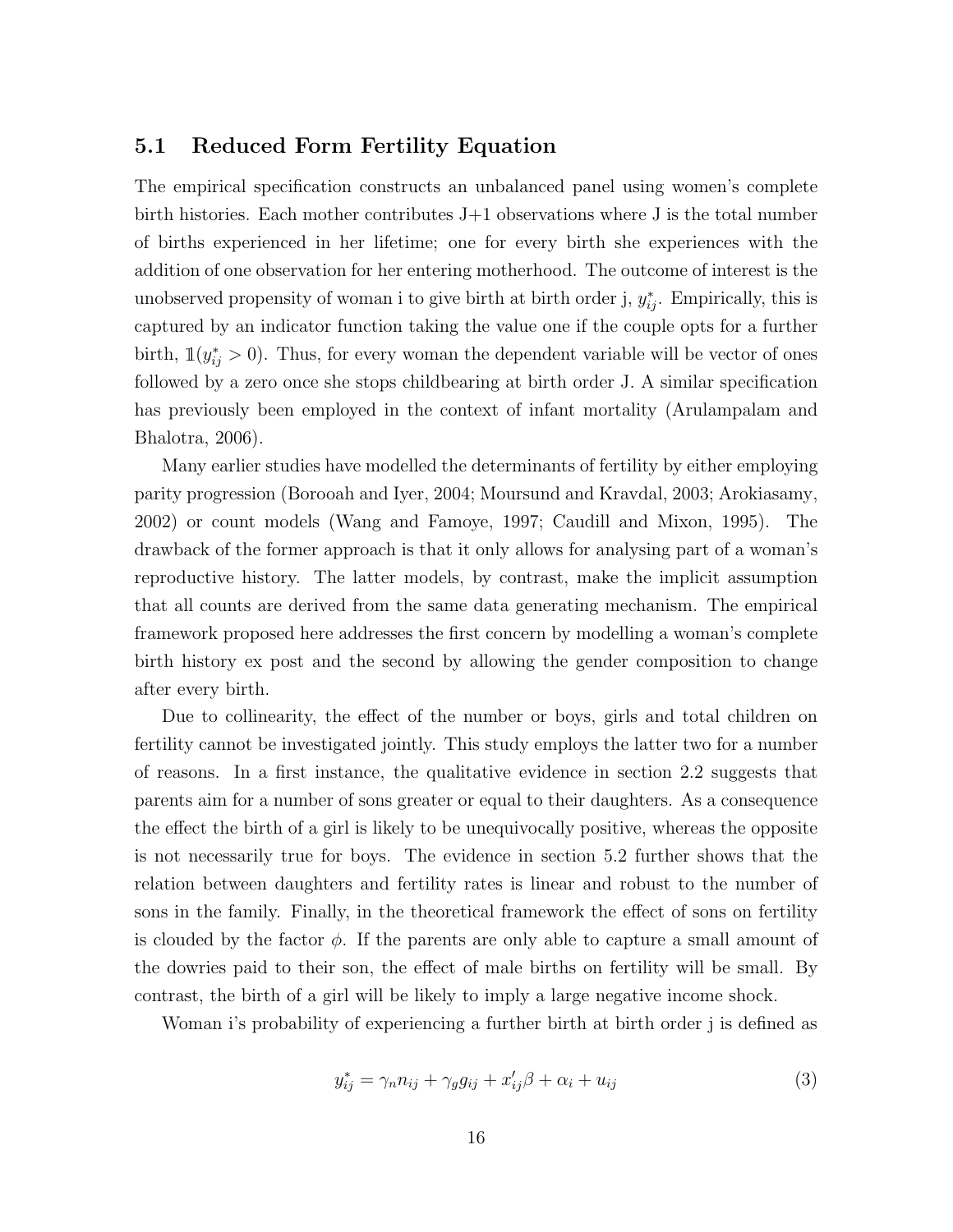where  $n_{ij}$  and  $g_{ij}$  are the number of children and girls alive for woman i at birth order j,  $x_{ij}$  a vector of exogenous covariates,  $\alpha_i$  the woman's unobserved heterogeneity and  $u_{ij}$  a woman and birth order specific error term. Recall that prediction (ii) stipulates a positive correlation between the number of girls alive at every birth order and the probability of the woman experiencing another birth. In terms of equation 3, this implies a positive coefficient on the number of girls at every birth order,  $g_{ij}$ . A test of  $\gamma_q = 0$ , therefore, will test implication (i) of the theoretical model.

A possible concern is the presence of child mortality. The theoretical literature stresses that parents decide on the total number of surviving children (Becker and Lewis, 1973; Bhaskar and Gupta, 2007). The death of one child is, therefore, likely to prompt the birth of another. Similarly "excess children" will receive disproportionately little resources, which will decrease their survival chances. Mortality rates in India are not negligible; for the whole of India, the under-5 mortality rates<sup>15</sup> for the years 1980, 1990 and 2000 were 152, 117 and 91 deaths per 1,000 births respectively.<sup>16</sup> To address this issue, the present analysis considers the sex mix of surviving children rather than the gender composition of all previous births irrespective of that particular child's survival status.<sup>17</sup>

The coefficient  $\gamma$  estimated in equation 3 denotes the correlation between  $g_{ij}$  and  $y_{ij}^*$  averaged across different birth orders of children. To investigate whether this association changes with the birth order of every child, a more flexible specification is estimated as

$$
y_{ij}^* = \sum_k s_{i,k-1}\gamma_k + x_{ij}\beta + \alpha_i + u_{ij}
$$
\n
$$
\tag{4}
$$

where k is the birth order of the child. In practice, the coefficient on the number of girls,  $\gamma_k$ , is allowed to vary by the birth order of every child.

# 5.2 Functional Form

A number of concerns are connected with the modelling of the interaction between the number of daughters and the probability of the woman experiencing a further birth. First, the specification in equation 3 assumes a linear relationship between  $g_{ij}$  and  $y_{ij}^*$ .

 $15$ Under-5 mortality is defined as the deaths per 1,000 births of children before the age of 5 <sup>16</sup>Source: World Bank, Development Indicators, 2010. http://data.worldbank.org/

 $17$ The specification also includes a dummy for the death of one of the children in the family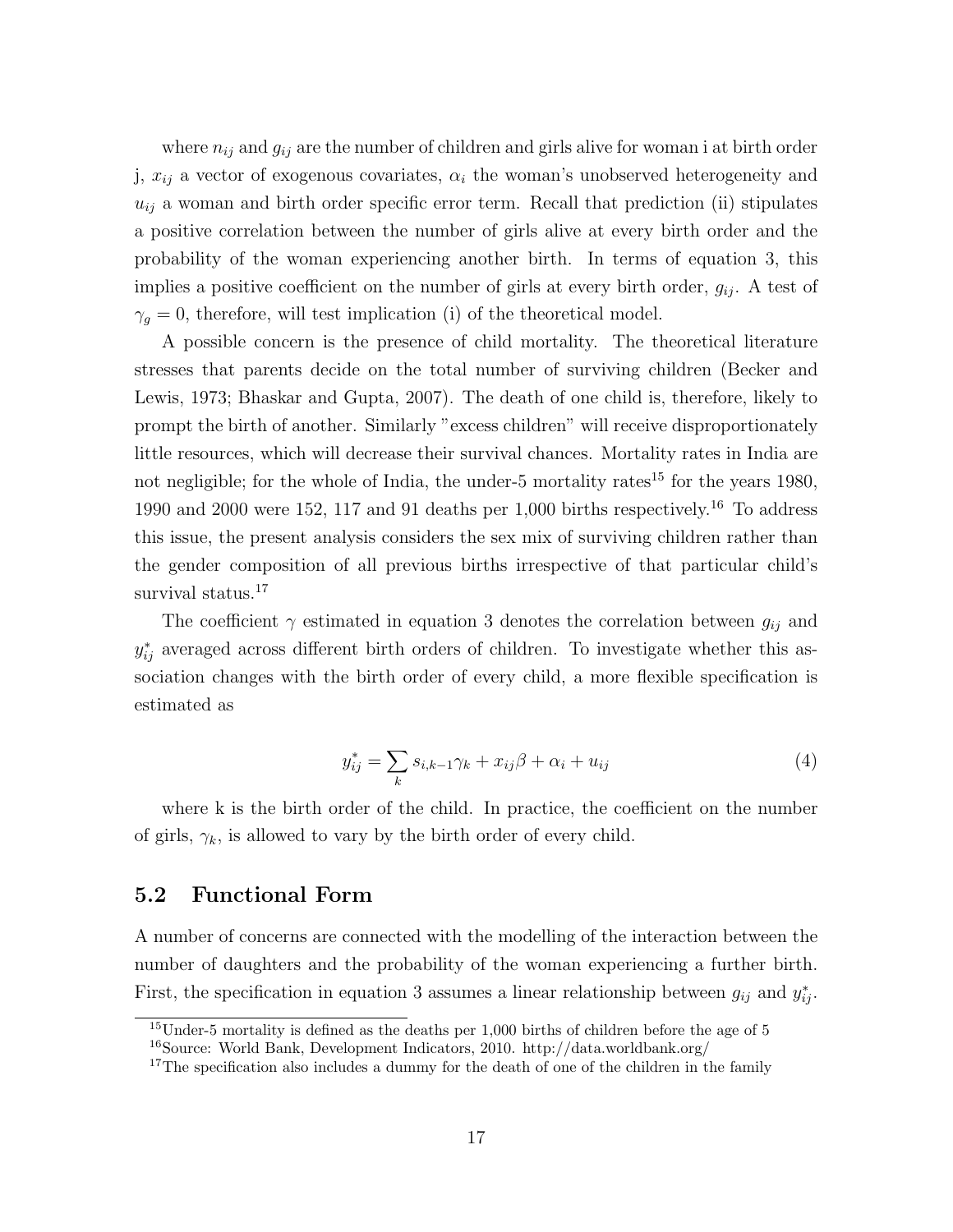To investigate this linearity assumption, equation 3 is re-estimated using a dummy for every girl born as

$$
y_{ij}^* = \sum_k D_k \psi_k + x_{ij} \beta + \alpha_i + u_{ij}
$$
\n<sup>(5)</sup>

where  $D_k$  is an indicator variable taking the value 1 if the number of surviving girls equals to k. The parameter estimates of  $\psi_k$  along with a histogram for the fraction of the number of girls alive in each family in the sample are shown in Figure 3. For values of the explanatory variable between 1 and 6, the dashed line suggests a linear relationship between the number of girls alive and the probability of the woman experiencing a further birth.<sup>18</sup>

Second, the specification in equation 3 assumes that parents' only criterion for reproductive decisions is the number of girls alive. Parents may, however, take other factors into account - take the ratio of sons to daughters, for example. As a consequence, controlling for these alternative factors may alter the correlation between daughters and fertility significantly. To address this concern, equation 5 is re-estimated with the inclusion of variables accounting for the gender composition of the child's siblings; a dummy for more boys than girls in the family and one for the opposite case. The parameter estimates for the number of daughters on fertility are reported in figure 3 as the dotted line. They show that the inclusion of variables approximating the gender composition of the household does not change the correlation between the number of daughters and fertility significantly. The dotted line is very similar to the dashed line for the model without these controls.

# 6 The Effect of Dowries on Fertility Decisions

The empirical modelling of the effect of marital payments on fertility decisions - outlined in implications (i) and (iii) - is complicated by the fact that there is little information on these transfers. In addition, decisions on marital transfers are likely to be determined jointly with reproductive and other family-related decisions. Finally, current dowry payments are only error prone measures of parents' expectations regarding future dowries. To isolate the causal effect of anticipated dowries on fertility decisions, this study exploits the major revision in anti dowry laws outlined in section 3.2.

<sup>&</sup>lt;sup>18</sup>The percentage of women with more than 6 girls alive is around  $1\%$ .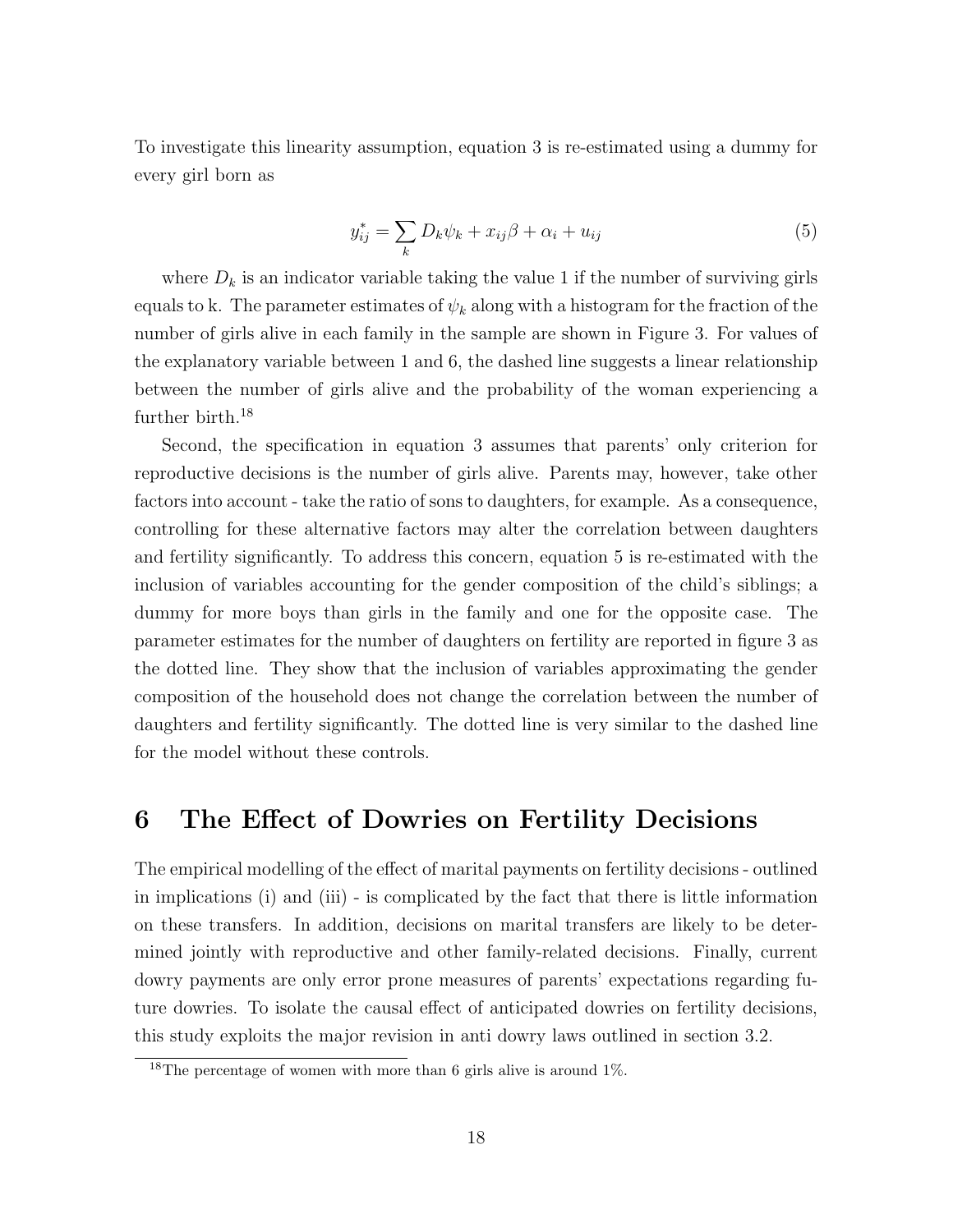### 6.1 How the Policy Changed Expectations

This study argues that the introduction of the Dowry Prohibition Rules in 1985 lowered parents' expectations that a dowry would be transferred at their children's marriage. In terms of the theoretical model, this decrease lowers the expected dowry transfers,  $D_q(g)$  and  $D_b(b)$ , in equations 1 and 2, which depend positively on the expected probability of a dowry being transferred, *p*. The newly established monitoring devices, in particular the mandatory list of transfers, increase the likelihood of illicit marital payments being detected by the authorities. The more severe penalties associated with such a conviction, in turn, are likely to act as a further deterrent to the giving and taking of dowries.

Evidence from the Status of Women and Fertility Survey (SWAF) suggests a marked decrease in the incidence of dowry payments after the change in law. The survey is part of a series implemented in India, Malaysia, Pakistan, the Philippines and Thailand. The questionnaire collects information on health, marital status, dowry transfers and different dimensions of female autonomy.<sup>19</sup> Figure 4 reports the differences in the conditional probability of a dowry being paid at a woman's marriage between the years 1970 and 1994.<sup>20</sup> Whilst the conditional probability estimates of a dowry being paid in the years leading up to the policy are very similar, around 12% to 16% lower than the base years, there is a significant decrease in the likelihood from the year 1985 onwards. For women married in the year 1984, the conditional probability is 14% lower than the base period. By contrast, for individuals married in 1985, the likelihood fell to 30% below the reference years. In subsequent years, the probability estimates oscillate between -30% and -40% eventually dropping to -60% for the last year, 1992. This evidence lends empirical support to the claim that the tightening of the anti-dowry laws has affected the incidence of marital payments.

Further descriptive evidence from the SWAF suggests that the change in policy indeed affected parents' expectations that a dowry be demanded. One question concerns mothers and their expected future dowries. Figure 5 shows the percentage of mothers expecting to pay a dowry separated by the year of the last born child. Individuals who finished their childbearing years before the introduction of the policy are less likely to have heard about the change in the law, and are consequently expected to report a

<sup>19</sup>The data are publicly available at swap.pop.upenn.edu/datasets

 $20$ The base years are 1966 to 1972. Covariates include the years of birth of the two members of the couple, their education, their parental background and a village level fixed effect.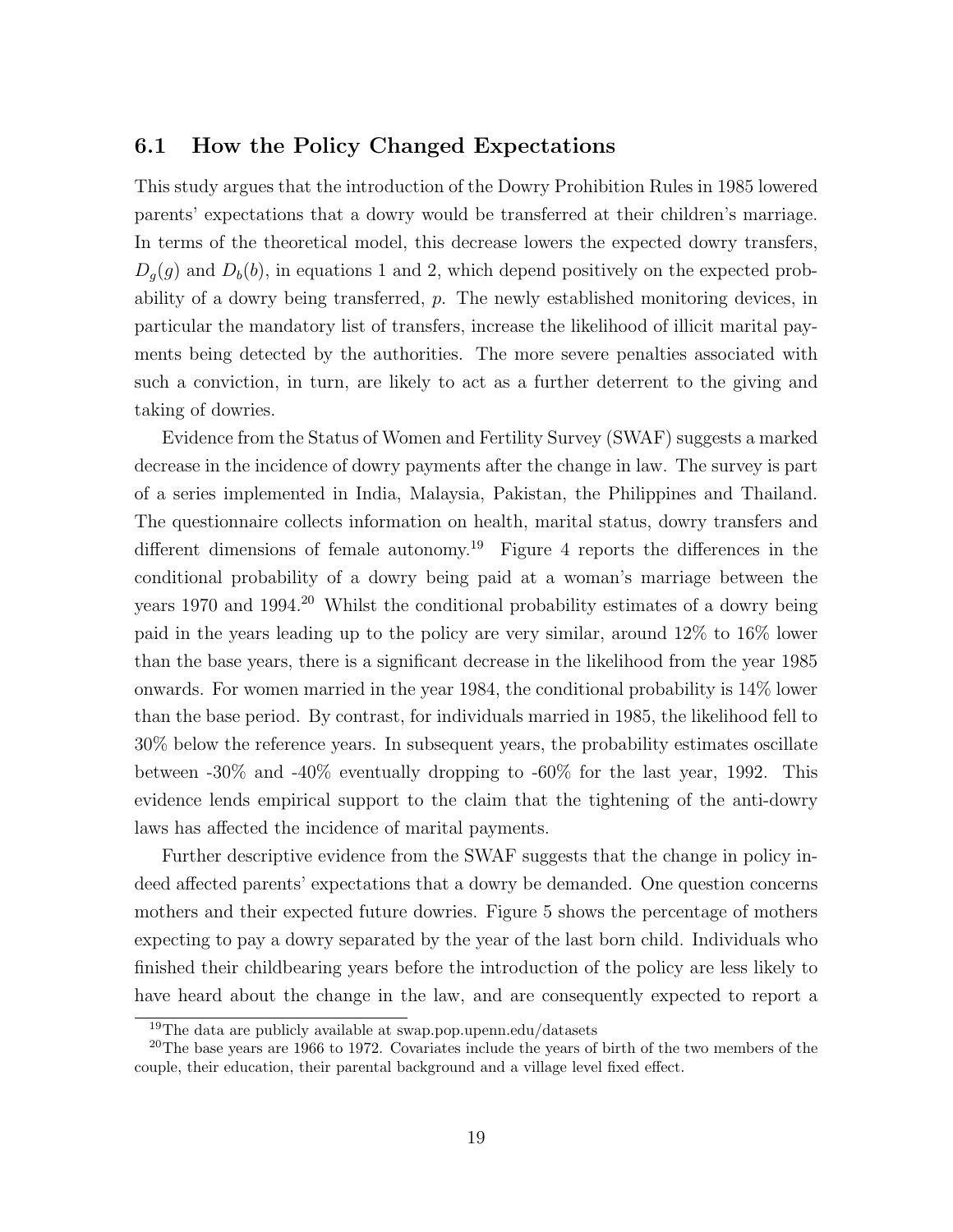stronger willingness to pay dowries in the future. This is borne out by the descriptive evidence shown here, where the percentage of women intending to pay a dowry in the future increases steadily until the introduction of the policy. After the policy change, by contrast, the fraction decreases.

# 6.2 Policy Evaluation

The changes in expectations resulting from the introduction of the Dowry Prohibition Rules are predicted to affect fertility decisions in two distinct ways. First, implication (i) stipulates that anticipated dowry payments have a direct and negative impact on fertility decisions. Within this framework, a decrease in the anticipated sum to be transferred will lead to an increase in the probability of a further birth. In terms of equation 1, the net expected sum of dowry transfers,  $\frac{1}{2}D'_{g}(g) + \frac{1}{2}\phi D'_{b}(b)$ , decreases the probability of a further birth. Empirically, this translates into an upward shift in the reduced form fertility regression in equation 3. Second, implication (iii) of the theoretical model states that the positive correlation between the number of girls and the probability of a further birth - denoted by the coefficient  $\gamma_g$  in the reduced form regression in equation 3 - increases in line with expected dowry payments. According to the model, a decrease in the anticipated sum of these payments will attenuate this correlation. In terms of equation 2, a decrease in the total dowries paid by the household,  $D_g(g)$ , will weaken the effect of the number of girls, g, on fertility decisions. Empirically, this translates into a decrease in the slope parameter  $\gamma_g$ . The paper tests for these two effects within a difference in differences framework, which allows for a change in the slope as well as in the intercept

$$
y_{ij}^* = (D_P + D_T + D_P D_T)(1 + g_{ij}) +
$$
  

$$
n_{ij}\gamma_n + g_{ij}\gamma_g + x_{ij}\beta + \alpha_i + u_{ij}
$$

$$
(6)
$$

where  $D<sub>P</sub>$  is an indicator variable for the child being born after the introduction of the policy in 1985, and  $D_T$  a dummy variable for the child's mother belonging to the treatment group. A test of the hypothesis that the coefficient-estimate on the post-treatment interaction  $D_T D_P$  is positive investigates whether the change in law increased the intercept of the reduced form equation. Similarly, a test for the parameter on the triple interaction  $D_T D_P g_{ij}$  being negative informs us whether the policy indeed changed the correlation between the gender composition and the probability of a further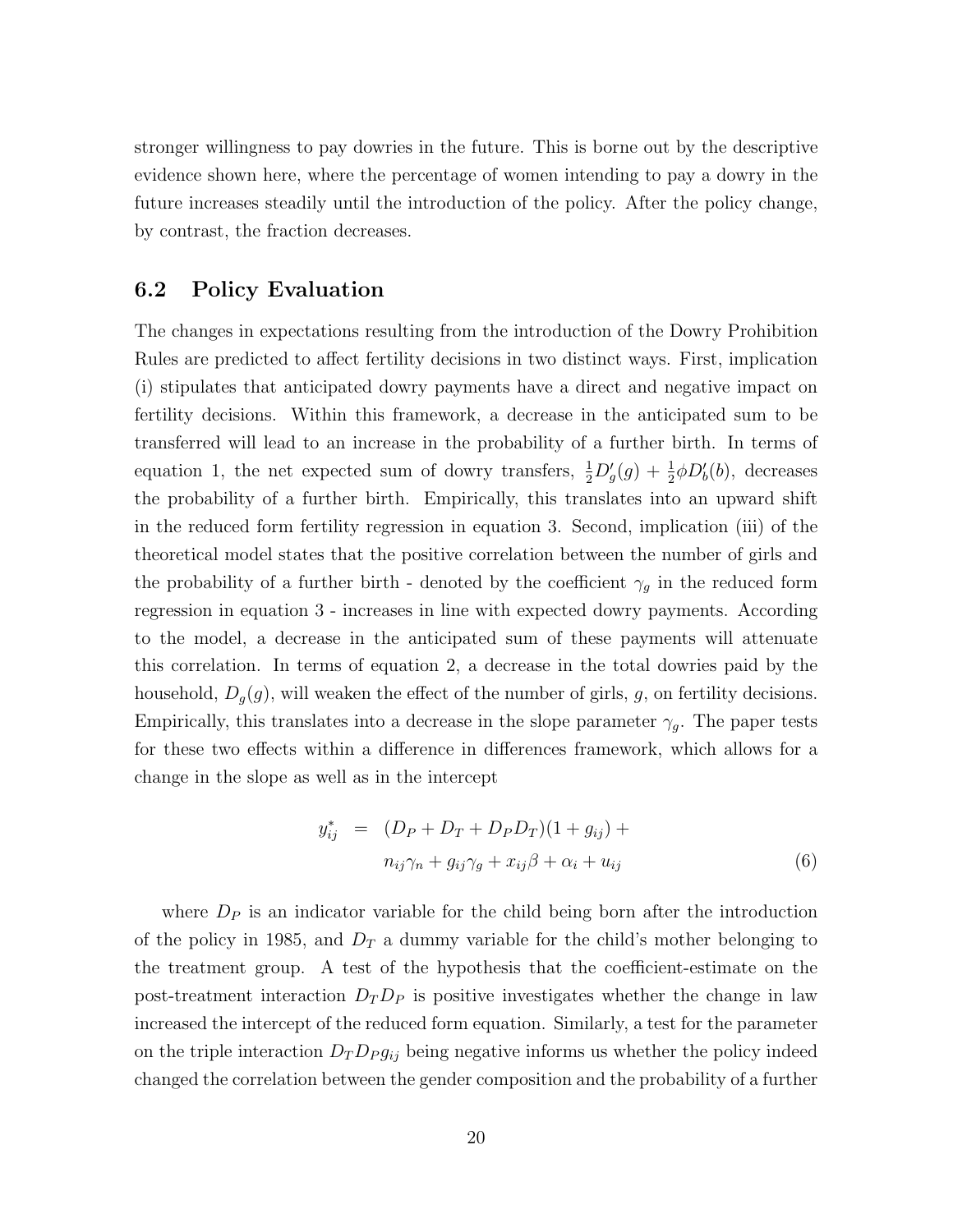birth denoted by the coefficient  $\gamma_g$ .

Because the policy changes outlined in section 3.2 were introduced in the whole country simultaneously, geographical variation cannot be employed to identify the effect of the policy on reproductive decisions. Instead, the analysis exploits the heterogeneity of dowry payments before the implementation of the Dowry Prohibition Rules in order to argue that the effect of the policy varies according to the average amount of dowries paid by households before its introduction. In particular, it maintains that the policy change had a more pronounced impact on households paying particularly high dowries prior to 1985; these individuals are the treatment group. By contrast, households paying on average low dowries are unlikely to have been affected by the change in law; these individuals are the control group. The present analysis evaluates the Dowry Prohibition Rules by comparing mothers with a firstborn son to women whose firstborn child is female. To further strengthen the results, the specification exploits variation by the mother's caste as well as by her birth cohort.

#### 6.2.1 Variation by Gender of Firstborn Child

Families with a firstborn daughter are more likely to have been affected by the Dowry Prohibition Rules than couples with a firstborn son for two reasons. First, the gender of the firstborn child is likely to influence the total amount of dowry transfers paid by the parents. There is a strong and positive correlation between the number of daughters in the family and the total sum of a given household's dowry expenditures. Families with a firstborn daughter are more likely to have a higher number of girls because of the gender of the child itself on the one hand, and by increasing fertility levels on the other hand. Second, the gender of the firstborn is likely to determine the timing of dowry payments. If the oldest child in the family is a girl, the negative income shock resulting from her dowry payment is likely to occur before any positive income streams deriving from, for instance, sons' dowries or remittances. The fact that age at first marriage is relatively low in India exacerbates this. The gender of the firstborn child has been increasingly employed in past studies to approximate for parental fertility as well as for the gender composition of children (Rosenblum, 2013; Jensen, 2003; for instance).

In terms of the theoretical framework, inequality 2 states that households with a large number of daughters are more likely to have expenditures on children in excess of  $E_n$ . The decrease in expected dowries is likely to bring some of these families below  $E_n$ and thus have a stronger impact on fertility than on households with a predominantly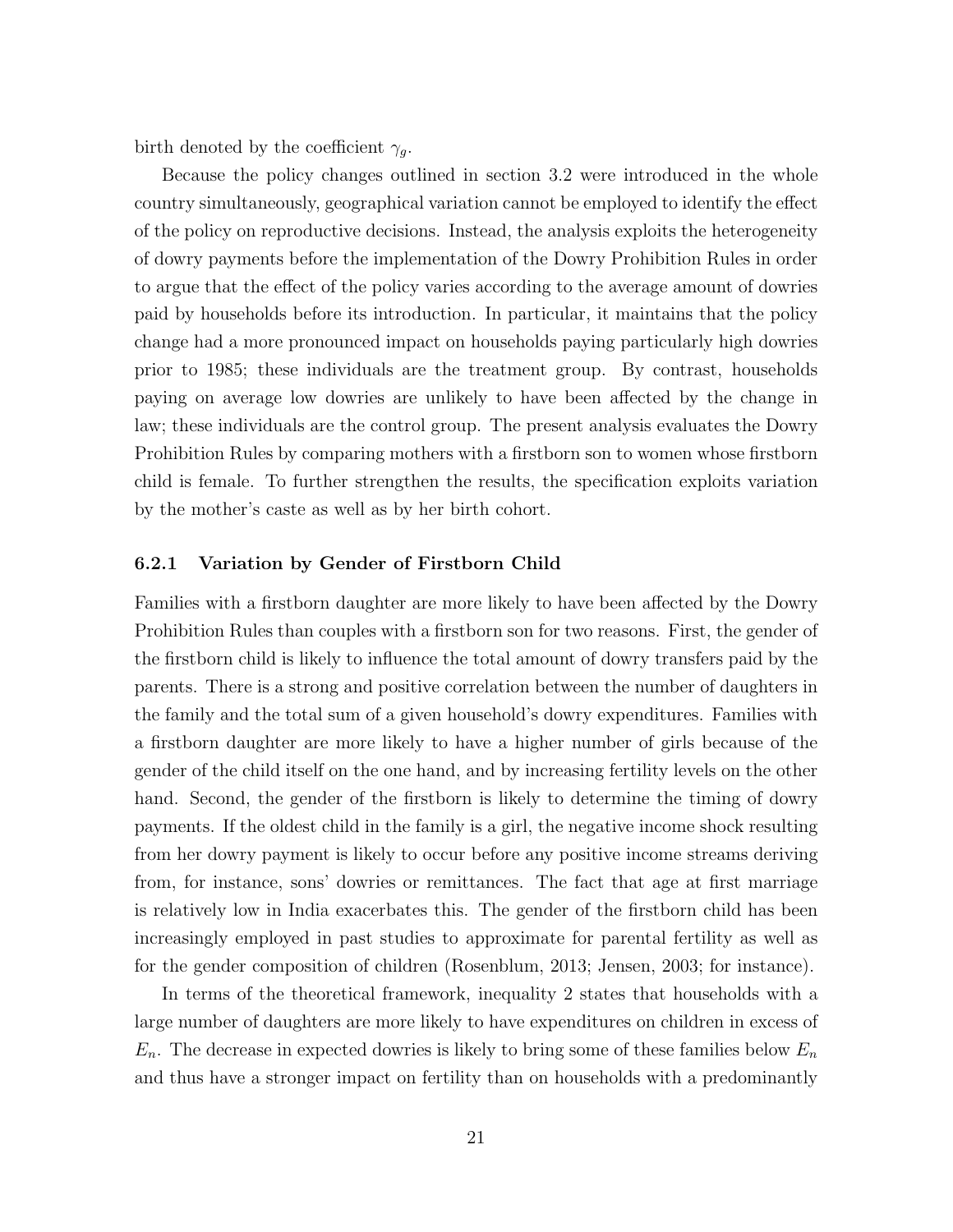male offspring. The gender of the first child can be seen as an approximation of the number of daughters alive at the introduction of the Dowry Prohibition Rules. Column (1) in table 2 shows that in the sample at hand the gender of the firstborn child strongly influences the gender composition of children born to women in India. The parameter estimates indicate that the birth of a girl at birth order one increases the ratio of girls at the end of the woman's reproductive life by  $32\%$ .<sup>21</sup>

Descriptive evidence from the ICRISAT data on dowry transfers between 1975 and 1984 lends weight to the positive correlation between the women residing in the household and the total amount of dowry payments by the household. Columns (2) and (3) of Table 1 show that household in which a daughter married during the sample period show a higher proportion of dowry transfers, 87 percent, compared to households where such an event did not take occur, 74 percent. Furthermore, the marriage of a daughter increases the net amount of dowries paid out by the household; 1,115 Rupees per year compared to 721 Rupees, see row (f). When compared to the households' consumption on non-durables in row  $(h)$ , the difference is stark, 72 versus 33 percent. Note that these figures consider the overall gender composition of the household and not just the gender composition of the offspring, and can thus only be seen as suggestive evidence.

A possible concern with this empirical strategy is the exogeneity of the sex of the firstborn child. The presence of sex selective abortions in India at birth order one is debated. Whilst Jha et al. (2006) argue for the presence of this practice even at the first birth, Retherford and Roy (2003) and more recently Poertner (2010) and Rosenblum (2013) have shown that sex ratios at birth lie within normal limits. Descriptive evidence from the three rounds of the NFHS appears to lend support to the exogeneity of the sex of the first born child. Table 2 shows the sex ratio at birth and differences in socio-economic characteristics for women with a firstborn son versus a firstborn daughter. In Row (a), the percentage of girls born at birth order one for the sample at hand, 47.9, is very close to the one predicted by the natural rate shown in row (b). Columns (2) and (3) report the characteristics of parents by the gender of their firstborn child. The differences appear negligible. The only statistical significantly different variables are the percentage of women with primary education and the mother's age at first birth. However, the magnitudes of these differences appear very small,  $1.1\%$ for maternal education and 0.1 years for the age at first birth. Column (5) of Table 2

<sup>&</sup>lt;sup>21</sup>The magnitude of the estimate is in line with what reported by Rosenblum  $(2013)$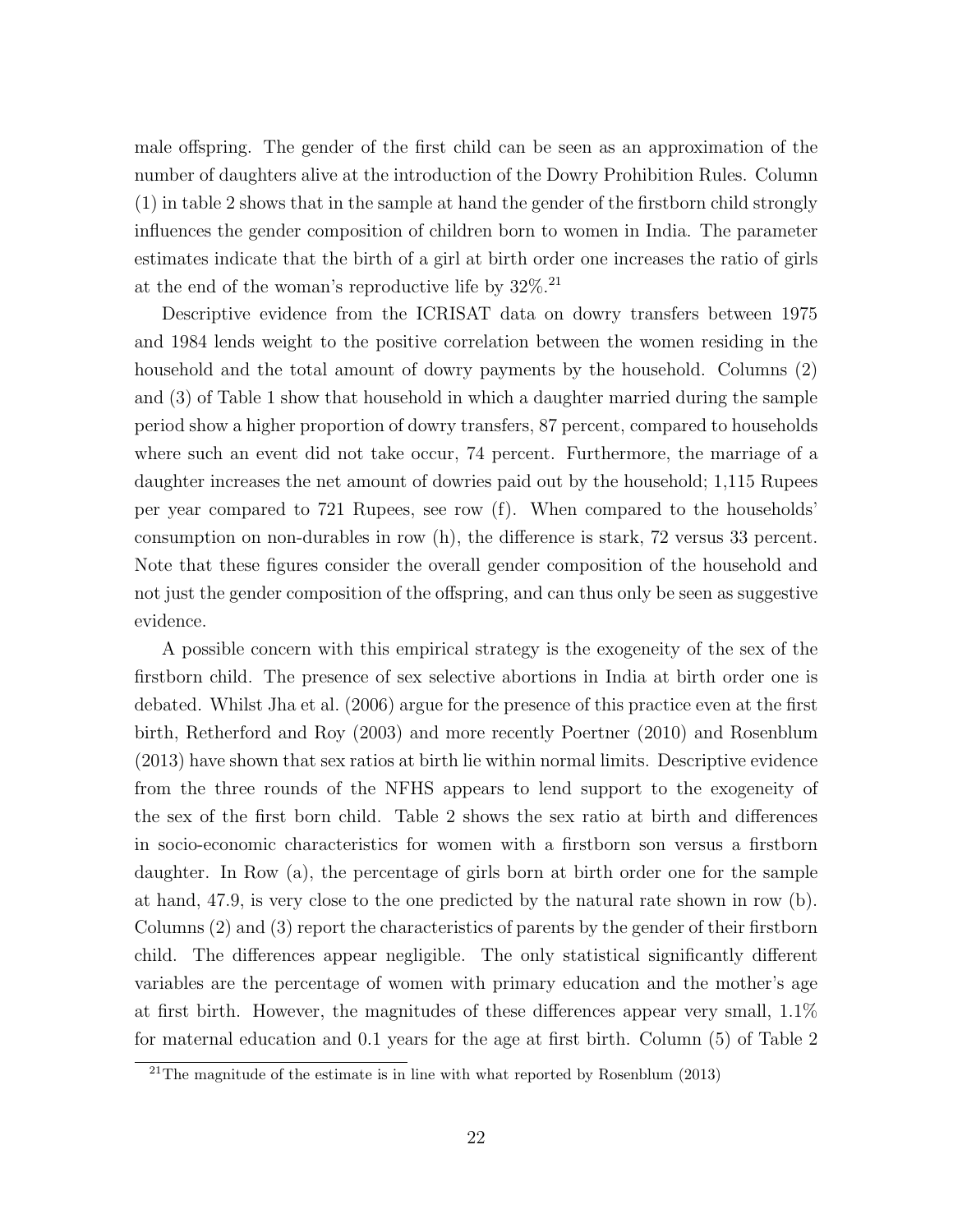shows the parameter estimates of the regression of the firstborn's gender on parental characteristics. The mother's education and age at birth are significantly correlated with the gender of the firstborn son. Akin to above, the parameter estimates do not appear very large, 0.007 for the former and 0.001 for the latter. The low R-squared further points to the exogeneity of the firstborn's gender. A possible reason for these findings is that ultrasound technology was not widely available in the mid 1980s. This notion will be explored further in section 8.

#### 6.2.2 Variation by Ethnicity

There are two reasons why dowries weigh more heavily on the budget of low caste compared to that of high caste families. On the one hand, individuals belonging to lower castes tend to exhibit worse socio-economic outcomes. The government of India explicitly recognises this and classifies scheduled castes, tribes and other castes as historically disadvantaged groups of society, which are to be given special provisions.<sup>22</sup> Academic work has also pointed to similar differences (Deshpande, 2000; for instance). On the other hand, lower caste status is seen as an unattractive feature in a bride (see Anderson, 2003; for a theoretical model). As a consequence, parents of lower castes are likely to have to pay higher dowries than higher caste members to attract husbands of the same quality, ceteris paribus. In fact, the growing importance of dowries for the budget of lower caste households has been documented. Whilst the practice originated among members of the highest caste Brahmins, and Rao (1993) finds a positive correlation between a household's caste rank and dowries, more recent work points out that lower caste members started paying disproportionately high dowries in an effort to copy the higher castes (Srinivas, 1997).

In terms of the theoretical framework, one can think of the low budget available to lower castes as translating into higher dowry payments  $D_g(g)$  without necessarily generating higher dowry revenues,  $\phi D_b(b)$ . Evidence from the ICRISAT confirms that marital payments weigh more on the budget of lower caste than higher caste households. Columns (4) and (5) of table 1 show that, lower caste households exhibit a higher probability of paying dowries, 84 versus 80 percent. Furthermore, although the caste of the household does not appear to influence the inflow of dowry payments, lower caste households appear to show considerably higher out payments of dowries. This

 $^{22}$ The affirmative action of the "Reservation Policy" in India is an example of policies aimed explicitly at the lower castes.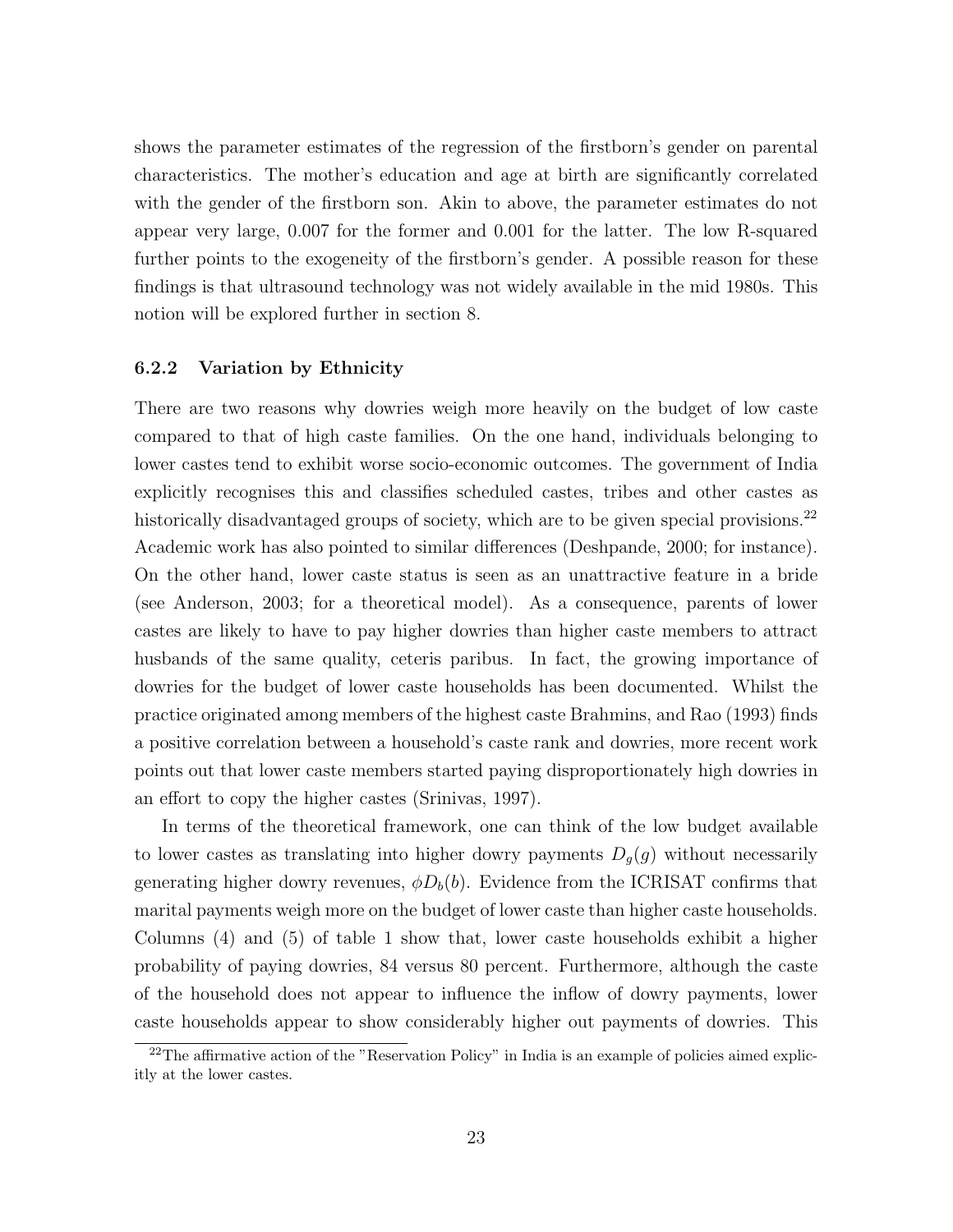translates into considerably larger net dowry payments for these households, 2,539 Rupees per year compared to 216 Rupees per year for higher caste households.

#### 6.2.3 Variation by Birth Cohort of Mother

To further strengthen the two sets of results laid out in sections 6.2.1 and 6.2.2, this study exploits the fact that some women had come to the end of their reproductive years by the time the Dowry Prohibition Rules were introduced in 1985. Women born between the years 1954 and 1970 were aged 15 to 31 at the implementation of the policy change. These individuals are assumed to be strongly affected by the policy. By contrast, mothers born between 1942 and 1948 were aged 37 to 43 at the time of the policy change and thus less likely to have been affected by the change in the law. Referring only to information from the latter group, the empirical analysis evaluates a fictional policy in the year 1971, using the two methodologies outlined above to test the hypothesis that the policy had a negligible effect on fertility decisions.

# 7 Results

The empirical models laid out in sections 5 and 6.2 are estimated using completed birth histories drawn from three rounds of the National Family Health Survey for India. Section 2.1 describes the data employed in detail. The dependent variable is the unobserved probability of the woman experiencing a further birth at every birth order. The specifications control for the number of girls and children alive and sequentially add a time trend, maternal and paternal characteristics as well as a mother-level fixed effect.

# 7.1 Gender Composition of Children and Fertility Choices

The estimates of the empirical framework outlined in equation 3 show a strong positive correlation between the number of daughters alive at every birth order and the probability of a subsequent birth. This lends support to prediction (ii), i.e. the positive correlation between the number of daughters alive at every birth order and the probability of a subsequent birth. A birth (and survival) of a girl is associated with a 5 to 7 percentage point increase in the probability of the woman experiencing a further birth. This finding is in congruence with the large number of studies reported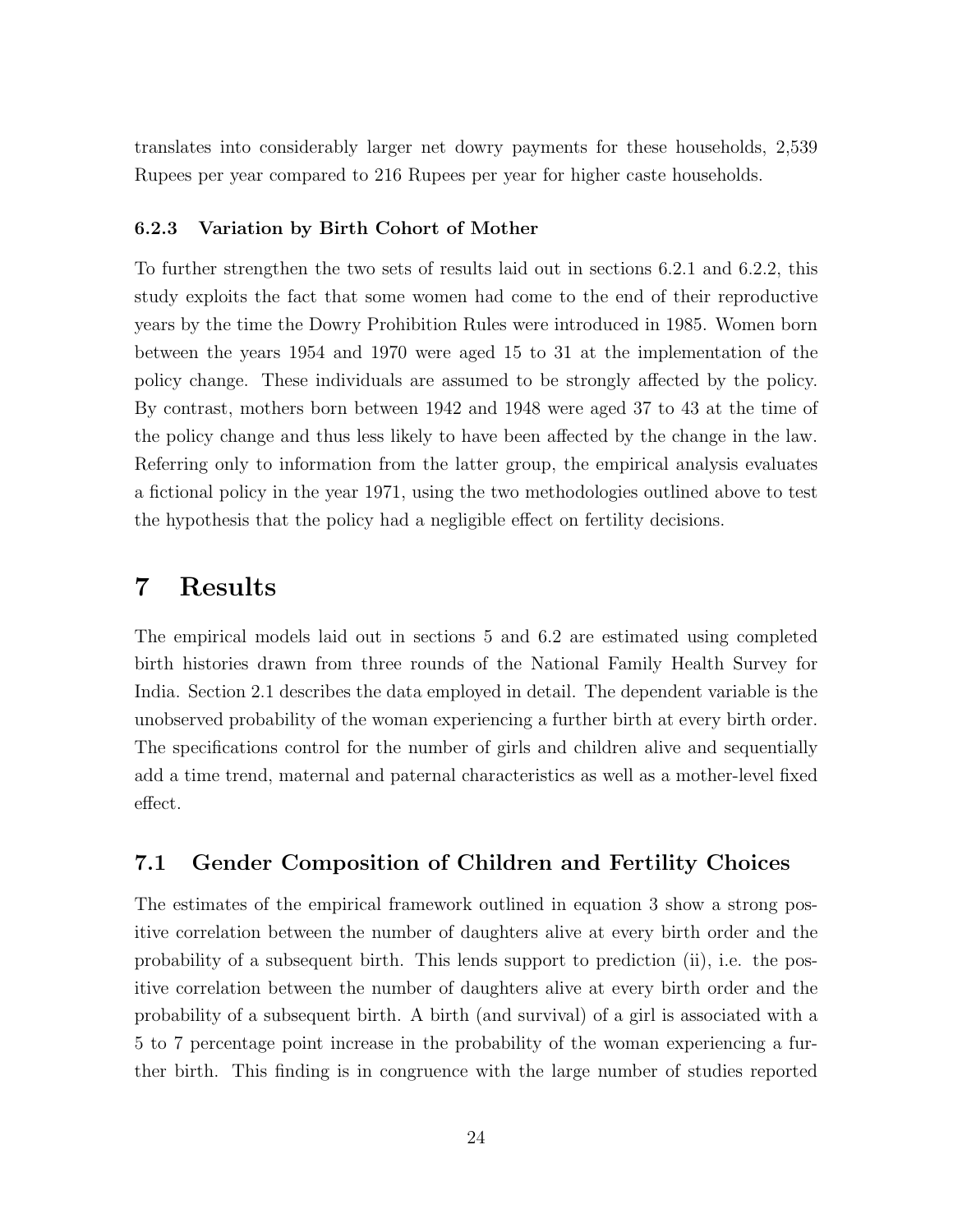in the introduction pointing out the strong influence of gender preferences on fertility decisions in India and Southeast Asia.

The relative magnitudes of  $\gamma_n$  (the coefficient on the number of children) and  $\gamma_g$ (the coefficient on the number of girls) shed further light on the way in which the gender composition of a couple's offspring influences its fertility decisions. For the preferred specification in column (5), the magnitudes of the two parameter estimates are of similar size, -0.101 for  $\gamma_n$  and 0.068 for  $\gamma_q$ . This suggests that the negative influence of a further birth on subsequent fertility is almost completely outweighed by the positive effect of the delivery of a girl. A possible explanation for this fact is that parents aim for a particular number of boys as pointed out by Yamaguchi (1989) and Jensen (2003).

The very small parameter estimates on the square of the number of children alive at every birth order (between 0.000 and 0.005) suggest that the correlation between this covariate and  $y_{ij}^*$  is close to linear. Finally and as expected, the mother's age at the birth of every child, shows a consistently negative correlation with the likelihood of that woman experiencing a further birth.

Figure 6 shows the parameter estimates based on equation 4 in which the parameter on the number of girls,  $\gamma_g$ , is allowed to vary with the birth of every child. The plot suggests that the correlation between the number of girls alive and fertility decisions varies considerably throughout a woman's reproductive life. The correlation shows an inversely U shaped pattern where the association between  $g_{ij}$  and  $y_{ij}^*$  increases for birth orders one to three from close to  $0$  to  $0.09$ . After this birth order, the coefficient estimates begin to decrease reaching a very small estimate again for birth order eight. A possible explanation for these results is that the gender composition of the offspring matters most to parents as they approach their ideal family size, which lies between 2 and 4.

### 7.2 Dowries and Fertility Decisions

In line with predictions (i) and (iii), the decrease in expected dowry payments resulting from the introduction of the Dowry Prohibition Rules is found to lead to a one-off increase in fertility as well as to an attenuation in the previously observed correlation between the gender composition of a couple's offspring and its fertility choices.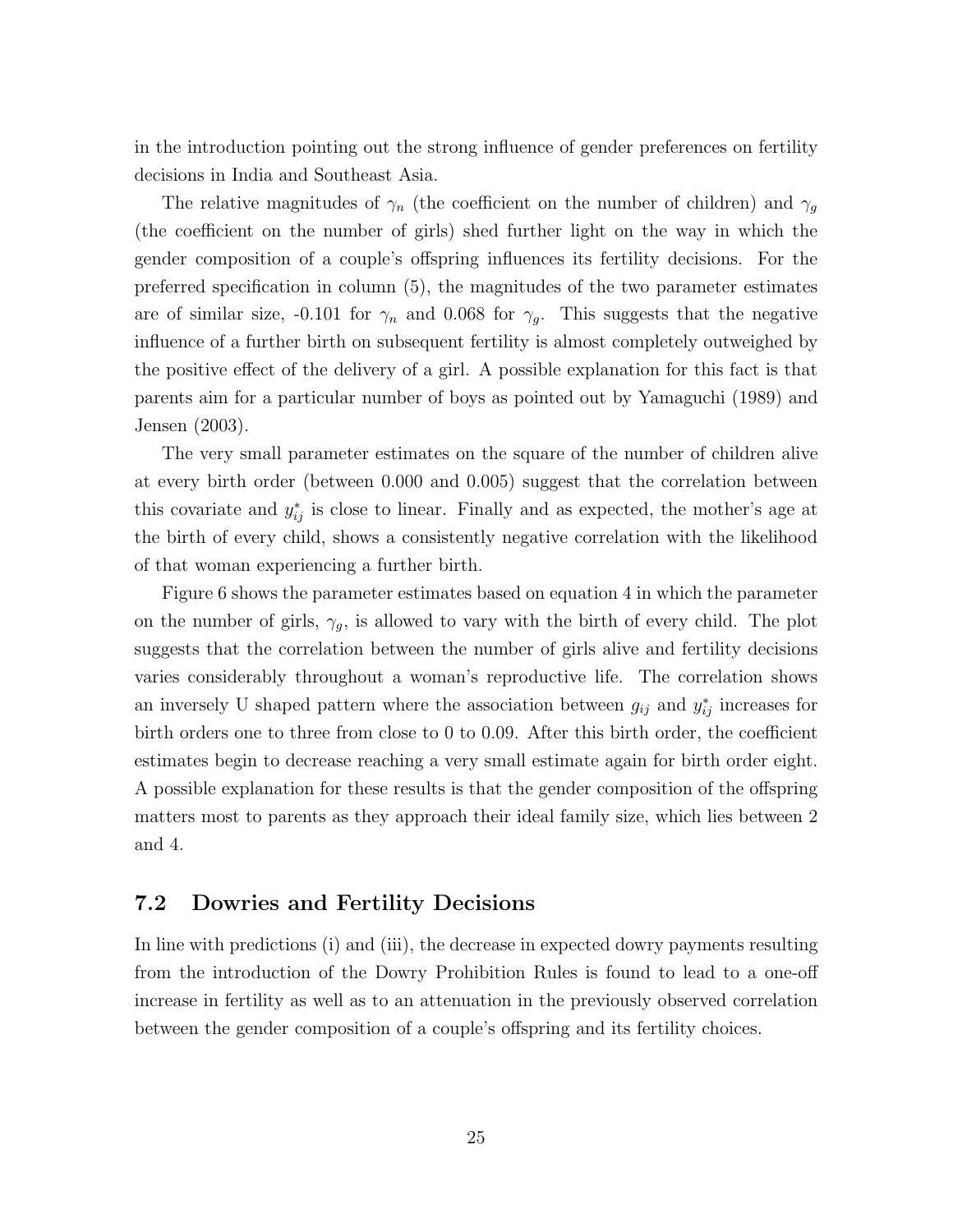#### 7.2.1 Results based on the Gender of the Firstborn Child

Rows (a), (b) and (c) of table 4 report the coefficients on the difference in differences dummy variables. The estimates reported in row (a) suggest that fertility decreased for the control group over time; the figures in row (b) that before the introduction of the policy, families with a firstborn girl are more likely to give birth. The interaction between the post and treatment dummies is positive and significant. The decrease in expected dowries resulting from the policy change is thus estimated to have increased the chances of a further birth by between 2 and 4 percentage points, which supports prediction (i), i.e. the positive relation between the expected level of dowries to be paid and the probability of the couple opting for a further birth.

The figures reported in row (d) of table 4 suggest that before the policy change the control group exhibited a positive correlation between  $g_{ij}$  and  $y_{ij}^*$ . The parameter estimates for the number of girls alive range from 0.02 to 0.03. Rows (e) to (g) report the coefficients on the number of daughters alive (variable  $g_{ij}$  in equation 6) interacted with the difference in differences indicator variables. The estimates in row  $(e)$  indicate that, for the control group, the influence of the number of girls increased over time. The positive coefficients in row  $(f)$  point to this correlation in the pretreatment period to have been stronger for couples with a firstborn daughter. The magnitude of the difference is estimated between  $0.04$  and  $0.06$ . This finding lends support to the claim that the gender of the first child adequately distinguishes treated from untreated individuals. Recall that treatment status depends on the amount of dowries paid before the introduction of the policy. If a sub-sample pays particularly high dowries before the change in the law, one would expect these individuals to exhibit a stronger correlation between  $g_{ij}$  and  $y_{ij}^*$  (see equation 3). The positive and significant coefficient estimates of row (f) show this to be the case for couples with a firstborn daugher.

The coefficient estimates on the triple interaction between the number of girls alive,  $g_{ij}$ , the post and the treatment dummies shown in row (g) report how the coefficient  $\gamma_g$ changed as a result of the introduction of the Dowry Prohibition Rules; this coefficient can be thought of as the difference in the differences in the slope parameter  $\gamma_q$ , i.e. the correlation between the number of girls alive and fertility rates. The estimates show that the correlation decreased by between 4 and 5 percentage points, which lends support to prediction (iii), i.e. that the positive correlation between the gender composition and fertility choices is increasing in expected future dowries. The coefficient estimates in rows (d) to  $(g)$  for the preferred specification in column (5) can be used to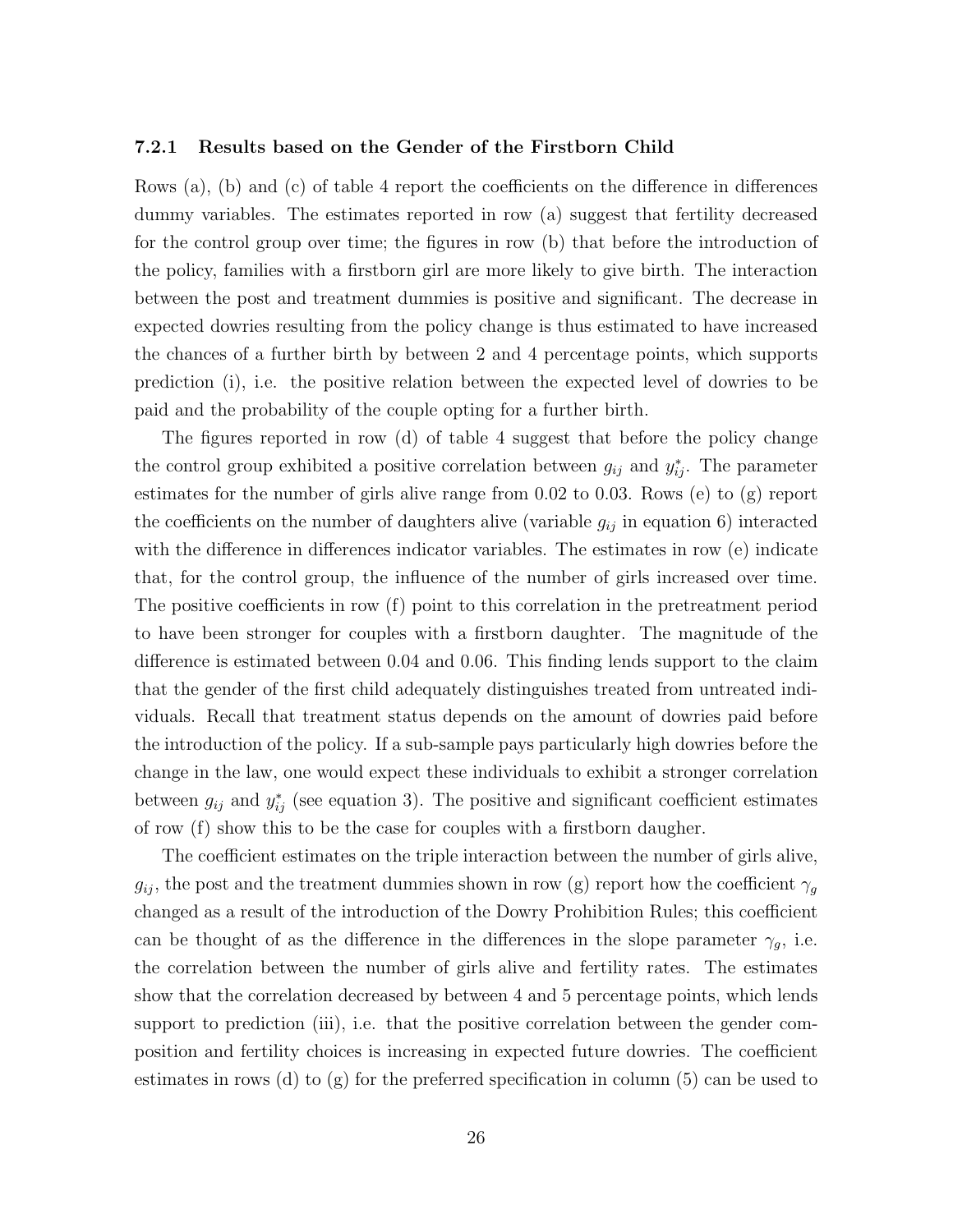calculate that, for the control group, the coefficient  $\gamma_g$  increased from 0.027 to 0.055. For the treatment group, by contrast, it decreased from 0.085 to 0.068.

#### 7.2.2 Results based on Ethnicity

Table 5 reports the difference in differences estimates employing the woman's ethnicity to distinguish treatment and control group. Rows (a) and (b) suggest that fertility increased for the control group over time but do not show a substantial difference between treatment and control before the policy. The parameter estimates in row (c) indicate that the policy increased the probability of a further birth by between 4 and 6 percentage points.

Row (d) confirms the positive correlation between  $g_{ij}$  and  $y_{ij}^*$  for the control group prior to the introduction of the Dowry Prohibition Rules. Row (e) suggests that this correlation decreased over time. The coefficient estimates in row  $(f)$  show that before the policy was introduced, the correlation between the number of girls alive at every birth order and the probability of a further birth was significantly larger for lower caste members. The estimates for this difference range from  $0.01$  to  $0.27$ . As stated in the previous section, these estimates support the claim that treated and untreated individuals are adequately distinguished. The estimates in row  $(g)$  suggest that the policy decrease the coefficient  $\gamma_{ij}$  by between 1 and 2 percentage points, which - akin to above - supports prediction (iii). Post estimation calculations further show that, for the control group the coefficient  $\gamma_{ij}$  decreased from 0.103 to 0.052. For the treatment group the decrease was more pronounced, from 0.130 to 0.058.

#### 7.2.3 Results based on older cohorts

Table 6 reports the estimates of equation 6 carried out for women born between 1942 and 1948 with a fictional policy in the year 1971. Row (a) shows that, for women with a firstborn daughter, the fictional policy did not change the intercept. The estimates of the five different specifications are small in size and not significantly different from zero. Row (b) confirms the positive correlation between the number of daughters alive and the probability of a further birth for the control group in the pre-treatment period. As row (c) shows, however, the fictional policy did not affect the slope parameter associated with this variable. The triple interaction terms are small and not significantly different from zero. The estimates using the woman's ethnicity shown in rows (d) to (f) paint a very similar picture. For this specification, however, the fictional policy of 1971 affected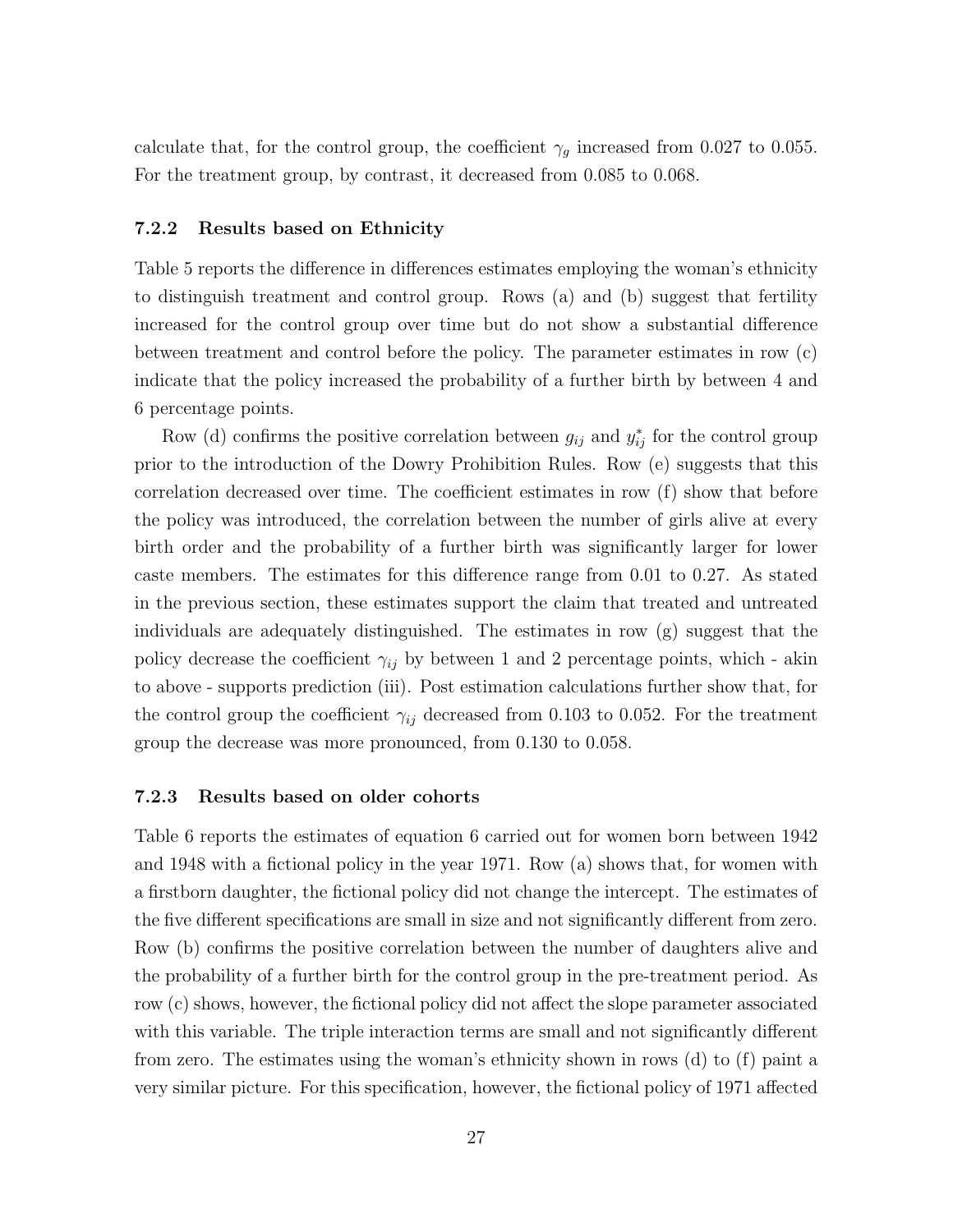the intercept of the estimating equation by between 0.05 and 0.07. The slope of the coefficient  $\gamma_g$ , by contrast, remains unchanged by the placebo treatment.

# 7.3 Treatment Heterogeneity

Figure 7 reports the parameter estimates of an extended version of equation 6, which allows for the impact of the policy to vary with the birth order of the child. The schedule shows the changes in the slope parameter only and indicates that the strongest impact of the policy occurs at birth orders 2 and 3. For the control group, the coefficient  $\gamma_q$ hardly changed at birth orders 2 and 3. For the treatment group, by contrast, the parameter estimates dropped from 0.09 to 0.03 at birth order 2 and from 0.14 to 0.1 at birth order 3. Since the frequency of these birth orders is very high (see figure 6), this behaviour has a strong impact on the overall sample.

Table 7 reports how the impact of the policy change varies by the characteristics of the mother. Columns (1) to (4) show the impact of the Dowry Prohibition Rules distinguishing by the mother's region of residence. The parameter estimates suggest that the largest change in behaviour occurred in the West and North of India. In these two locations, the policy lead to an increase in the intercept of 0.057 and 0.042 respectively. The parameter  $\gamma_g$  further decreased by -0.053 in the West and -0.036 in the North. By contrast, in the South of India women hardly reacted to the policy. This last finding is in congruence with previous research highlighting the less widespread custom of dowries in the South. Columns (5) and (6), moreover, suggest a clear positive correlation between the impact of the Dowry Prohibition Rules and the mother's education. Although the change in the intercept is similar for women with and without completed primary education (0.042 and 0.04, respectively), the slope parameter for the former group decreased by -0.06 whereas for the latter it was only attenuated by -0.036. One possible explanation for this finding is that women with higher levels of education are likely to have higher levels of autonomy. The resulting improved agency is likely to enable these individuals to respond more effectively to the new circumstances by affecting decisions taken by the household as a whole.

In order to investigate the relative importance of female autonomy on the efficiency of the policy, this study employs two measurements previously argued to approximate this concept. Abadian (1996) argues that women who marry at an early age and have a large age difference to their husband show low female autonomy. The results reported in columns (7) to (10) suggest that more autonomous women responded more strongly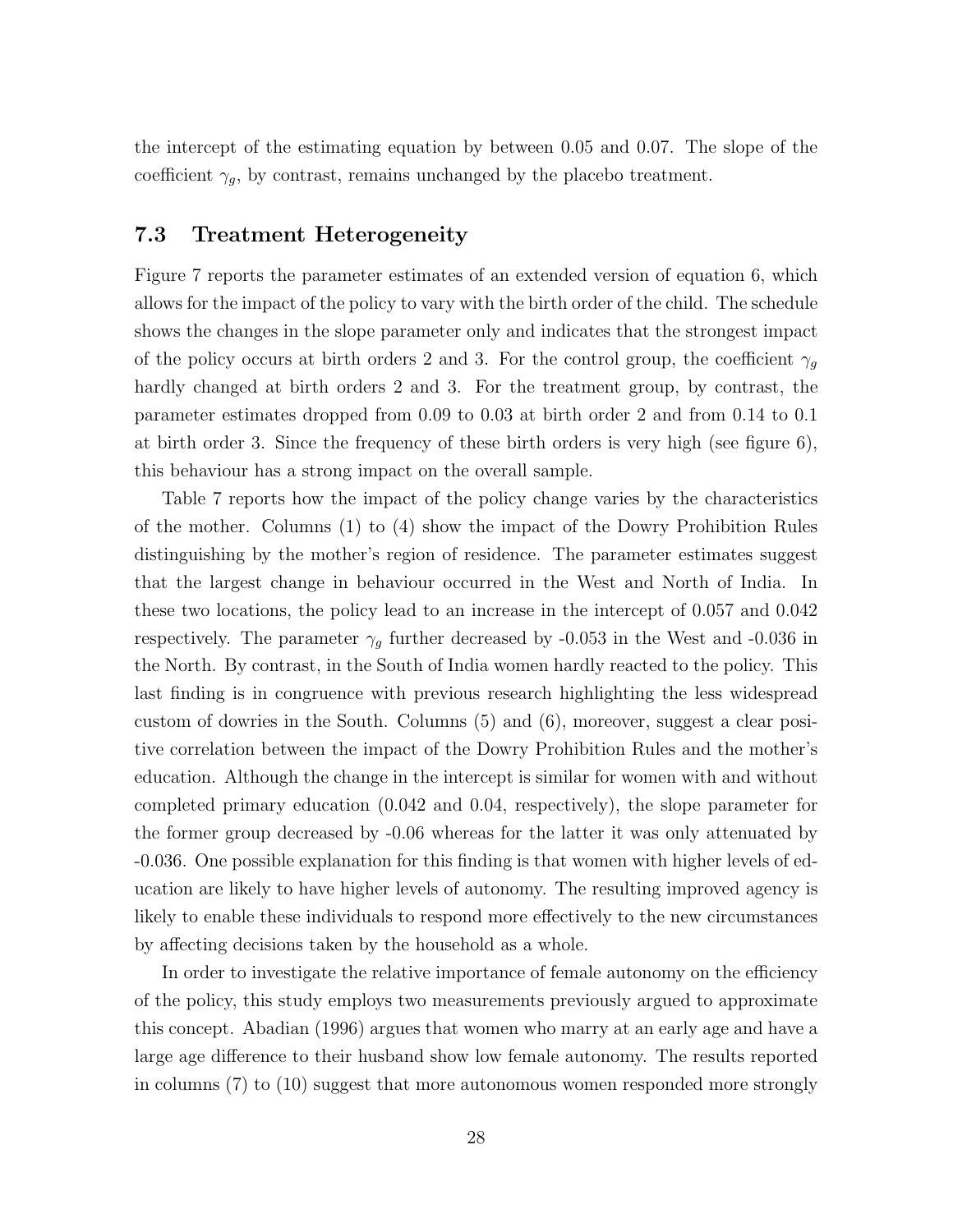to the Dowry Prohibition Rules. Women whose age at marriage lies above the sample average show larger intercept and slope changes, see columns (7) and (8). Similarly, women with age differences to their husbands that lie below the sample mean show the same pattern.

# 8 Robustness Checks

### 8.1 Placebo Treatments

To address the concern that the post 1985 dummy is correlated with changes in fertility behaviour unrelated to the influence of the Dowry Prohibition Rules a number of falsification tests are carried out. Columns  $(1)$  to  $(4)$  of Table 8 specify two different placebo treatments between the years 1976 and 1984 as well as between 1979 and 1984. In addition to these variables, the specification retains the post 1985 dummies and their interactions, which will test whether the post-treatment effect is robust to different reference time periods. Rows (a) and (b) show that, although the placebo treatment changes the intercept of the reduced form fertility equation, the shift appears negligible when compared results of the post 1985 dummies reported in rows (c) and (d); 0.016 and 0.021 versus 0.052 and 0.048 for the specification employing the gender of the firstborn and 0.024 and 0.036 versus 0.070 and 0.073 for the specification employing the mother's caste. Furthermore, rows (f) and (g) show that the placebo treatment did not change the slope parameter  $\gamma_g$  significantly. The parameter estimates are small in size and not statistically significant. The estimates for the post 1985 dummy in rows (h) and (i), by contrast, remain large, negative and significant; column (3) being the exception.

# 8.2 Sex Selective Abortions

A further point of concern is the presence of sex selective abortions. This practice gives parents the possibility of responding to changes in expected dowries by influencing the gender of each child rather than by changing their fertility patterns. As mentioned before, the extent of this practice is debated.<sup>23</sup> Figure 8 plots the percentage of girls born per birth year in the post period.<sup>24</sup> The upper panel divides the sample by the

 $^{23}\mathrm{See}$  section 6.2.1.

 $^{24}$ Recall that the natural percentage of girls at birth is 48.8%.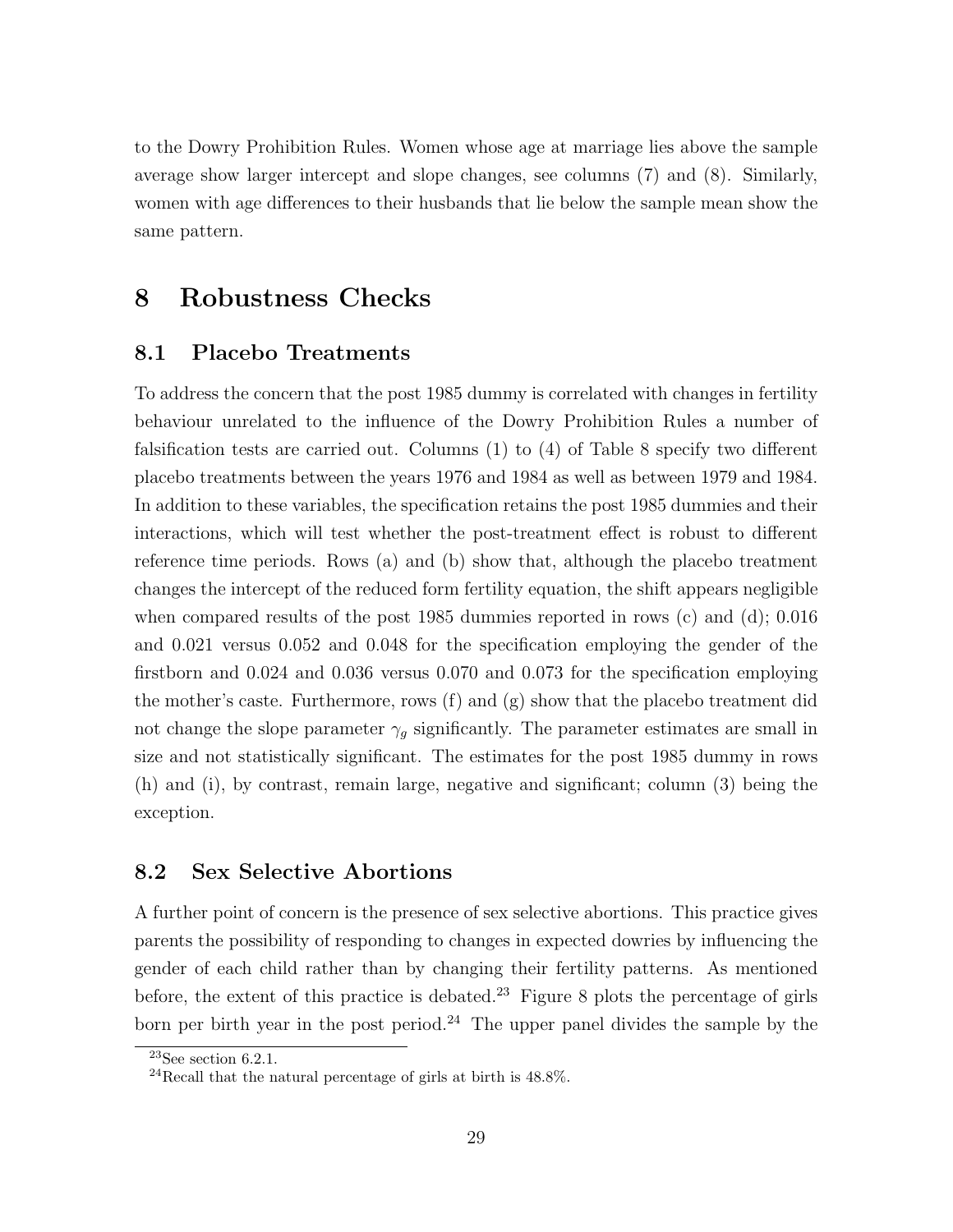gender of the firstborn child, the bottom panel by the woman's ethnicity.<sup>25</sup> In both panels, it is hard to detect any systematic differences in the sex ratio at birth between treatment and control group. Furthermore, in the upper panel the only year in which there is a statistical difference between the treatment and control group is 1994; for the bottom panel, only for the years 1989 and 1998. This suggests that neither the gender of the first born or the mother's caste introduce differences in sex selective abortions.

### 8.3 Different Post Treatment Periods

Children in the estimation sample are born between the years 1970 and 2001. This relatively long time window raises the concern that factors independent of the policy change influence the results. Columns  $(5)$  to  $(10)$  of table 8 report the difference in differences estimates employing different time windows for the post treatment period. The three time spans are 1985 to 1995, 1985 to 1990 and 1985 to 1986. The parameter estimates show that the estimation is robust to different definitions of the post-treatment window. In both specifications, the intercept shift remains positive and significant. Similarly, the change in the slope continues to be negative, significant and of similar magnitude.

These results can also be interpreted as evidence in favour of the claim that sex selective abortions are unlikely to bias the results. As mentioned by Bhalotra and Cochrane (2010) sex detection technology was scarce and expensive in the mid-1980s in India. The fact that the results remain stable to the employment of children born only in this decade suggests that parents adopted to the change in policy by adjusting their fertility behaviour rather than by employing sex selective abortions.

### 8.4 Common Time Trends

The causal interpretation of the difference in differences estimates relies on the assumption of orthogonality between the Dowry Prohibition Rules and the error term. Figure 9 explores the fertility behaviour of women born between the years 1942 and 1953 to give suggestive evidence in favour of the aforementioned assumption. These individuals were aged 32 to 43 at the implementation of the policy change and are thus assumed to only have been marginally affected by it. The negative slope of both curves highlights the well-documented fertility decline in India. The upper panel of figure 9

<sup>25</sup>For the upper hand panel only children of birth order 2 or above are considered.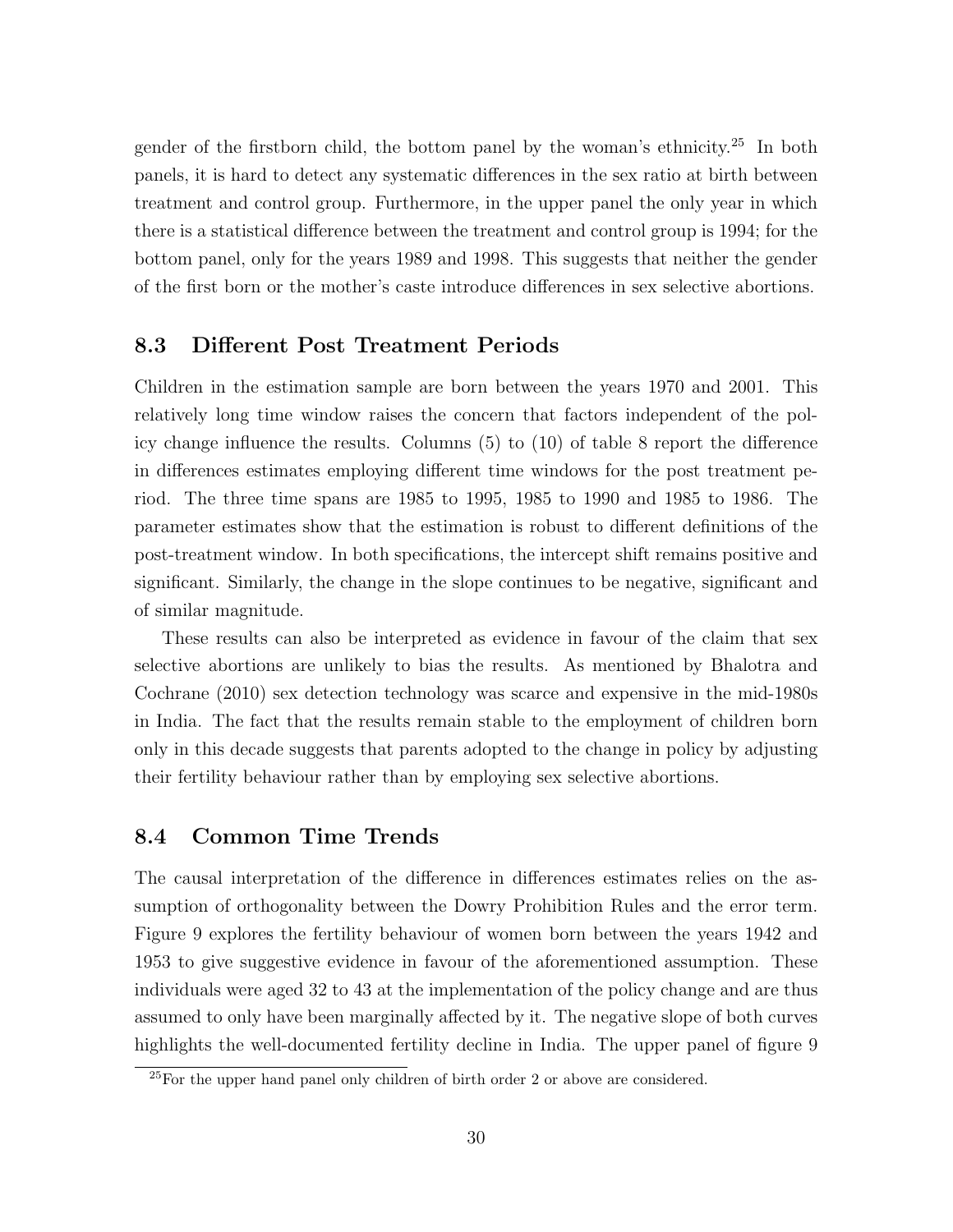opposes women with a firstborn son to mothers, whose firstborn is female. Although individuals in the latter group show higher fertility levels, the gender of the first child does not appear to change the rate of change in fertility behaviour significantly. The lower panel contrasts women from lower and higher castes. Akin to before, whilst the former show consistently higher fertility levels, the slope of both schedules appears similar.

# 9 Conclusion

The main results of this paper suggest that the widely documented correlation between a couple's gender composition and its fertility choices is, in part, a reflection of gender differences in the economic costs of children. Two ramifications of these findings appear of particular interest. First, the relative importance of child raising costs for parents' reproductive behaviour raises the question whether economic factors also influence other aspects of raising children. Whilst researchers are devoting increasing interest to inheritance rights or political representation of women, human development aspects such as nutrition, weight, height and other health outcomes have remained underexplored. Second, many previous explanations of the presence of son preferring stopping rules in fertility behaviour argued for these being the result of deeply rooted attitudes that somehow boys are more valuable than girls. The results put forward here, by contrast, argue that a large part of this behaviour can explained by the relatively simple economic intuition that sons are cheaper to raise than girls. Moreover, if dowries a↵ect reproductive behaviour it stands to reason that other factors influencing the net cost of children - may it be the cost or returns - can potentially influence the same processes. This is an encouraging finding for practitioners because it can constitute a new set of instruments to influence fertility decisions taken by households. Furthermore, from a political perspective, dowries have been widely criticised for their negative influence on brides. This analysis highlights a further negative unintended consequence of this already widely criticised custom. As a consequence, any policy counteracting dowries will have a spillover effect on couple's reproductive behaviour thus further increasing the need to counteract this practice.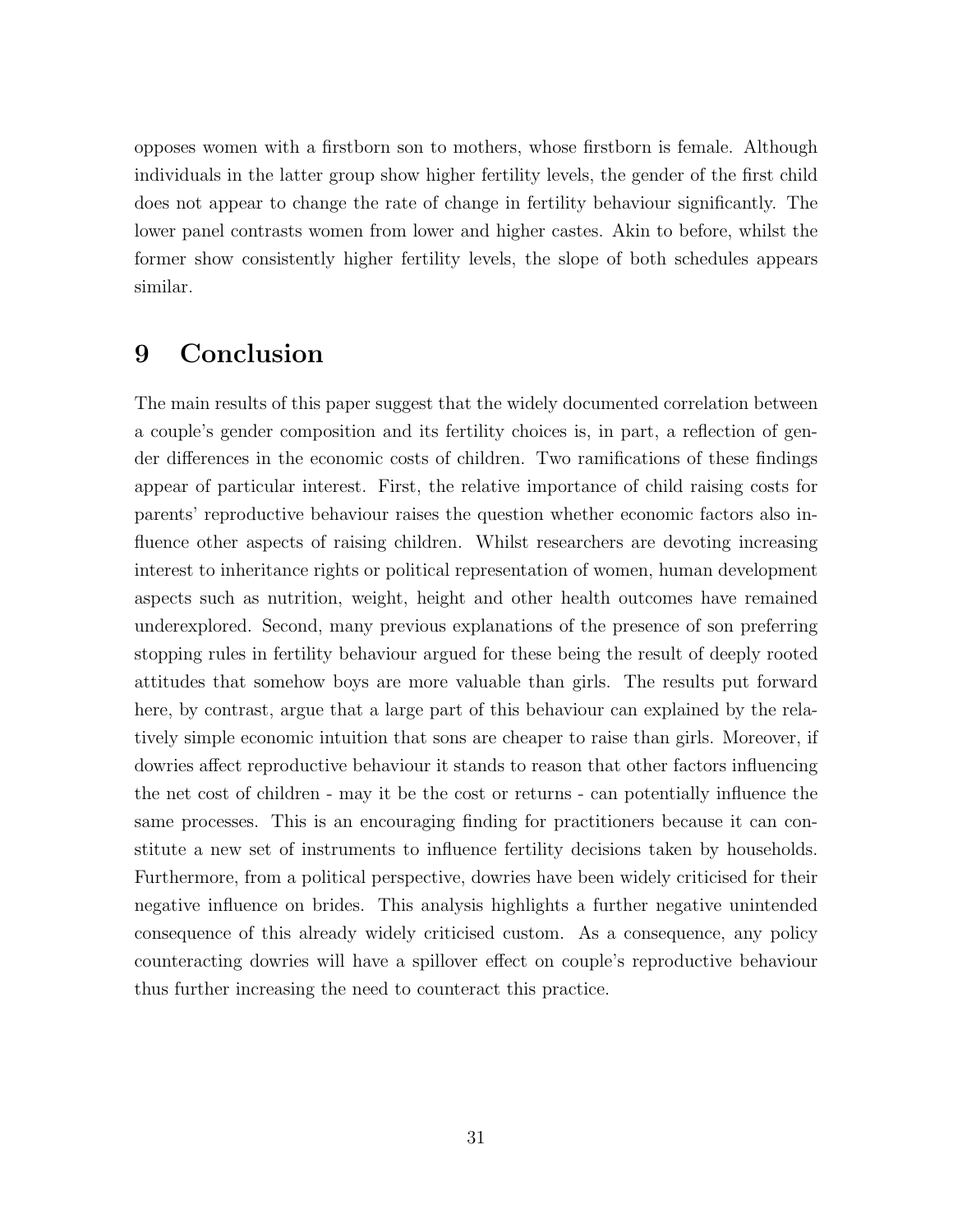# References

- Abadian, S., "Women's autonomy and its impact on fertility," *World Development*, 1996, *24* (12), 1793 – 1809.
- Anderson, S., "Why Dowry Payments Declined with Modernization in Europe but Are Rising in India?," *The Journal of Political Economy*, 2003, *111* (2), 269 – 310.
- , "The Economics of Dowry and Brideprice," *Journal of Economic Perspectives*, 2007, *21* (4), 151 – 174.
- , "Why the marriage squeeze cannot cause dowry inflation," *Journal of Economic Theory*, 2007, *137* (1), 140 – 152.
- Angrist, J. and W. N. Evans, "Children and their parents labor supply: Evidence from exogenous variation in family size," *American Economic Review*, 1998, *88* (3),  $450 - 477.$
- Arnold, F., M. K. Choe, and T. K. Roy, "Son Preferences, the Family Building Process and Child Mortality in India," *Population Studies*, 2002, *52*, 301 – 315.
- Arokiasamy, P., "Gender Preference, Contraceptive Use and Fertility in India: Regional and Development Influences," *International Journal of Population Geography*, 2002, *8* (1), 49 – 67.
- Arulampalam, W. and S. Bhalotra, "Sibling Death Clustering in India: State Dependence Versus Unobserved Heterogeneity," *Journal of the Royal Statistical Society*, 2006, *169* (4), 829 – 848.
- Arunachalam, R. and T. Logan, "Is there dowry inflation in India?," *NBER Working Paper No. 13905*, 2008.
- Barcellos, S. H., L. Carvalho, and A. Lleras-Muney, "Child Gender and Parental Investment in India: Are Boys and Girls Treated Differently?," *NBER Working Paper Series*, 2012, *17781.*
- Becker, G. and H. G. Lewis, "On the Interaction between the Quantity and Quality of Children," *Journal of Political Economy*, 1973, *81*, 279S288.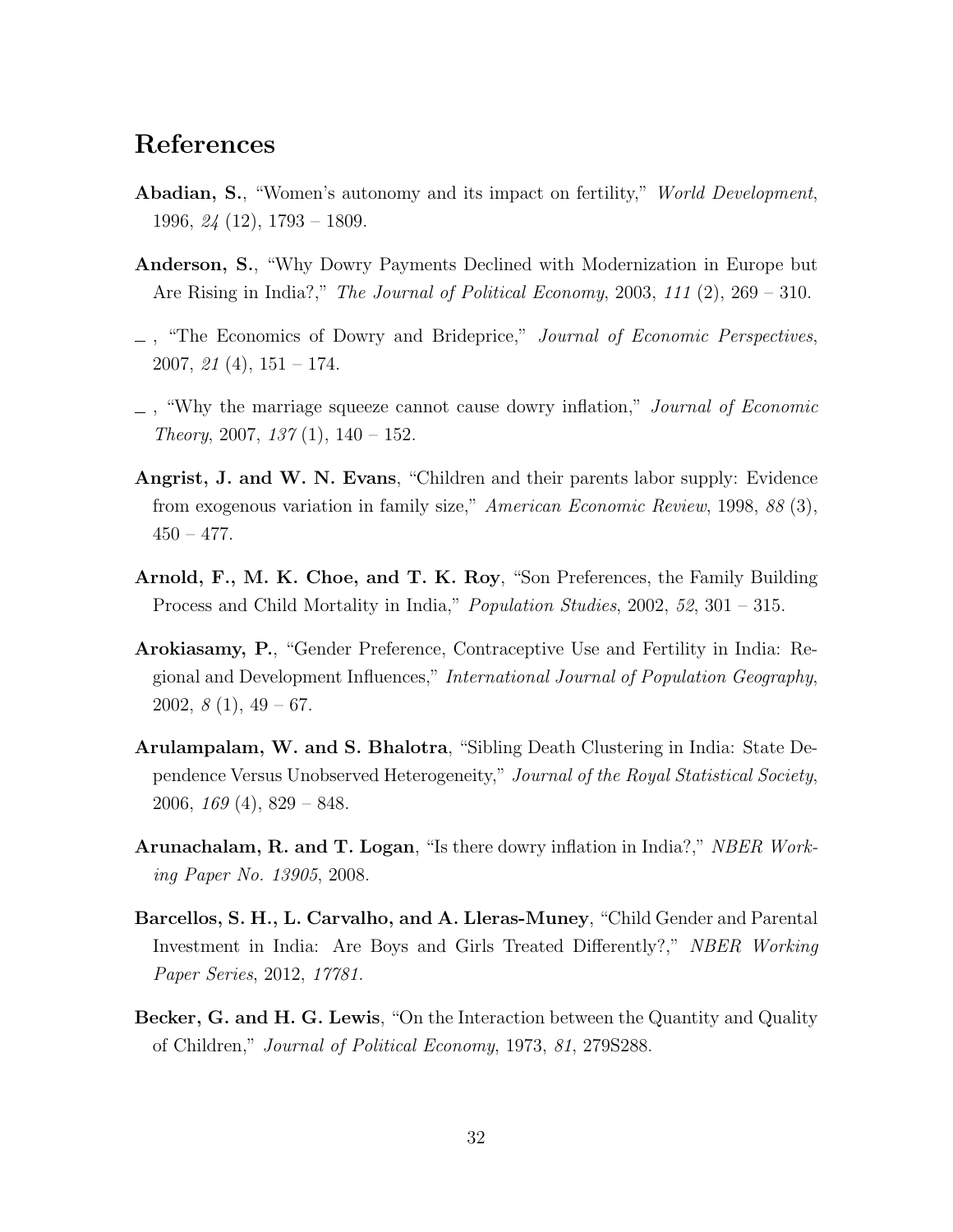- Bhalotra, S. and T. Cochrane, "Where have all the young girls gone? Identification of Sex Selection in India," *IZA Working Paper*, 2010, *5381.*
- Bhargava, A., "Family Planning, Gender Differences and Infant Mortality: Evidence from Uttar Pradesh, India," *Journal of Econometrics*, 2003, *112*, 225 – 240.
- Bhaskar, V. and B. Gupta, "India's missing firls: biology, customs, and economic development," *Oxford Review of Economic Policy*, 2007, *23* (2), 221 – 238.
- Bloch, F. and V. Rao, "Terror as a Bargaining Instrument: A Case Study of Dowry Violence in Rural India," *American Economic Review*, 2002, *92* (4), 1029 – 1043.
- Borooah, V. and S. Iyer, "Religion and Fertility in India: The Role of Son Preferences and Daughter Aversion," *Cambridge Working Papers*, 2004.
- Botticini, M. and A. Siow, "Why Dowries?," *American Economic Review*, 2003, *93*  $(4)$ , 1385 – 1398.
- Caldwell, J. C:, P. H. Reddy, and P. Caldwell, "The causes of marriage change in South India," *Population studies*, 1983, *37* (3), 343 – 361.
- Caudill, S. B and F. G. Mixon, "Modeling Household Fertility Decisions: Estimation and Testing Censored Regression Models for Count Data," *Empirical Economics*, 1995, *20*, 183 – 196.
- Clark, S., "Son Preference and Sex Composition of Children: Evidence from India," *Demography*, 2000, *37* (1), 95 – 108.
- Dahl, G. B. and E. Moretti, "The Demand for Sons," *The Review of Economic Studies*, 2008, *75*, 1085 – 1120.
- Dalmia, Sonia, "A hedonic analysis of marriage transactions in India: estimating determinants of dowries and demand for groom characteristics in marriage," *Research in Economics*, 2004, *58*, 235 – 255.
- Deolalikar, A. and V. Rao, *The demand for dowries and bride characteristics in marriage: Empirical estimates from rural South-Central India*, Oxford University Press, 1998.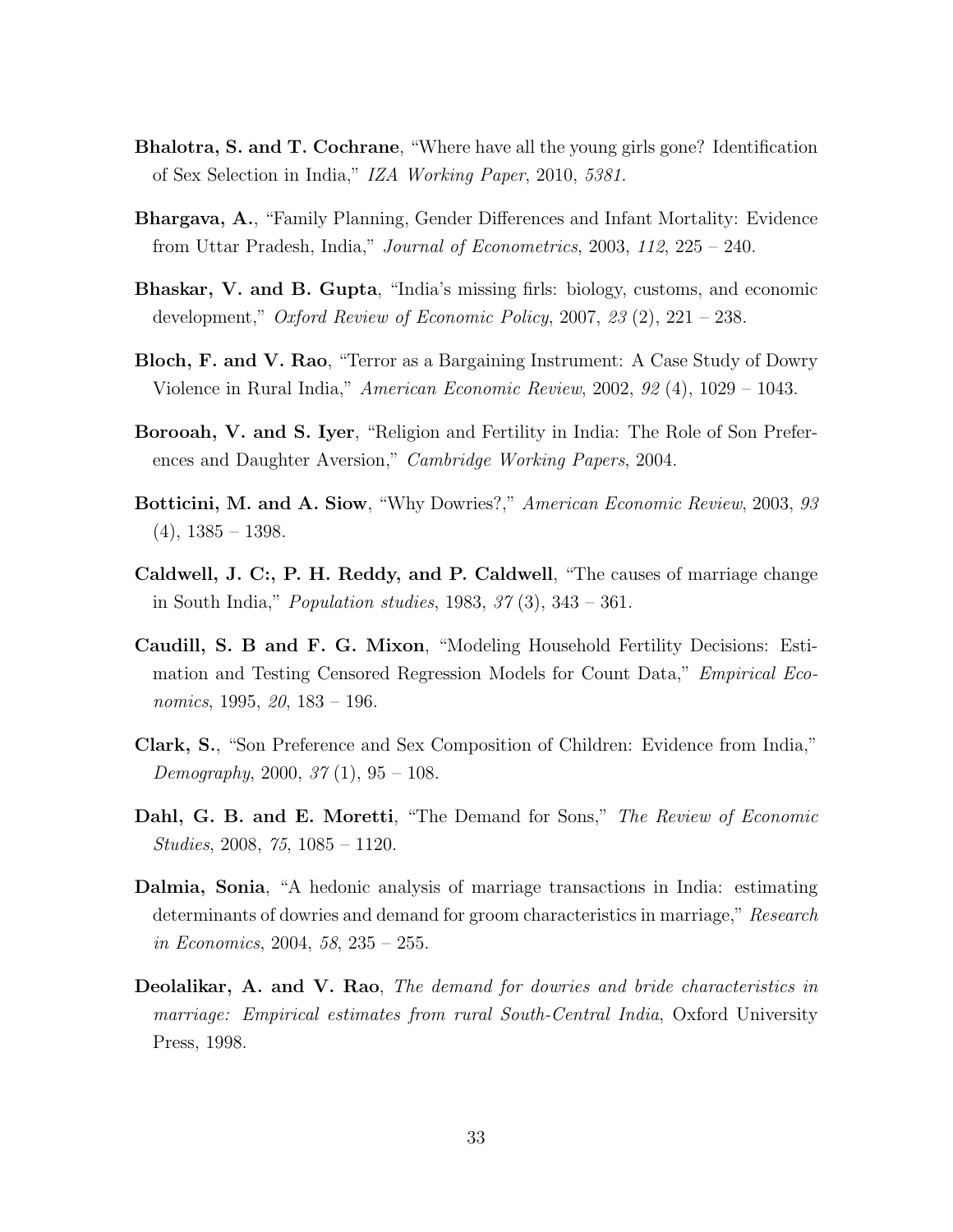- Deshpande, A., "Does caste still define disparity? A look at inquality in Kerala," *American Economic Review*, 2000, *90* (2), 322 – 325.
- Diamond-Smith, N, N Luke, and S McGarvey, "Too many girls, too much dowry': son preference and daughter aversion in rural Tamil Nadu, India," *Culture, Health and Sexuality*, 2008, *10* (7), 697 – 708.
- Dreze, J. and M. Murthi, "Fertility, Education and Development: Further Evidence from India," *mimeo*, 1999.
- Edlund, L., "The Marriage Squeeze Interpretation of Dowry Inflation: A Comment," *The Journal of Political Economy*, 2000, *108* (6), 1327 – 1333.
- Government of India, *Dowry Prohibition Act*, Act No. 28 of 1961, 1961.
- , *Dowry Prohibition Rules*, Act No. 63 of 1984, 1985.
- Gupta, M Das, M. Zhenghua, L. Bohua, X. Zhenming, W. Chung, and B. Hea-Ok, "Why is Son Preference so Persistent in East and South Asia? A Cross-Country study of China, India and the Republic of Korea," *The Journal of Development Studies*, 2003, *40* (2), 153 – 187.
- International Crops Research Institute for the Semi-Arid Tropics, "VDSA micro-level dataset," 1984.
- International Institute for Population Sciences and Macro International, "National Family Health Survey - 1," *Macro International*, 1994, pp. 1992 – 1993. India, Mumbai.
- , "National Family Health Survey 2," *Macro International*, 1999, pp. 1998 1999. India, Mumbai.
- , Mumbai: IIPS, 2007.
- , "National Family Health Survey 3," *Macro International*, 2007, pp. 2005 2006. India, Mumbai.
- **Jayachandran, S. and I. Kuziemko**, "Why Do Mothers Breastfeed Girls Less than Boys? Evidence and Implications for Child Health in India," *Quarterly Journal of Economics*, 2011, *126* (3), 1485 – 1538.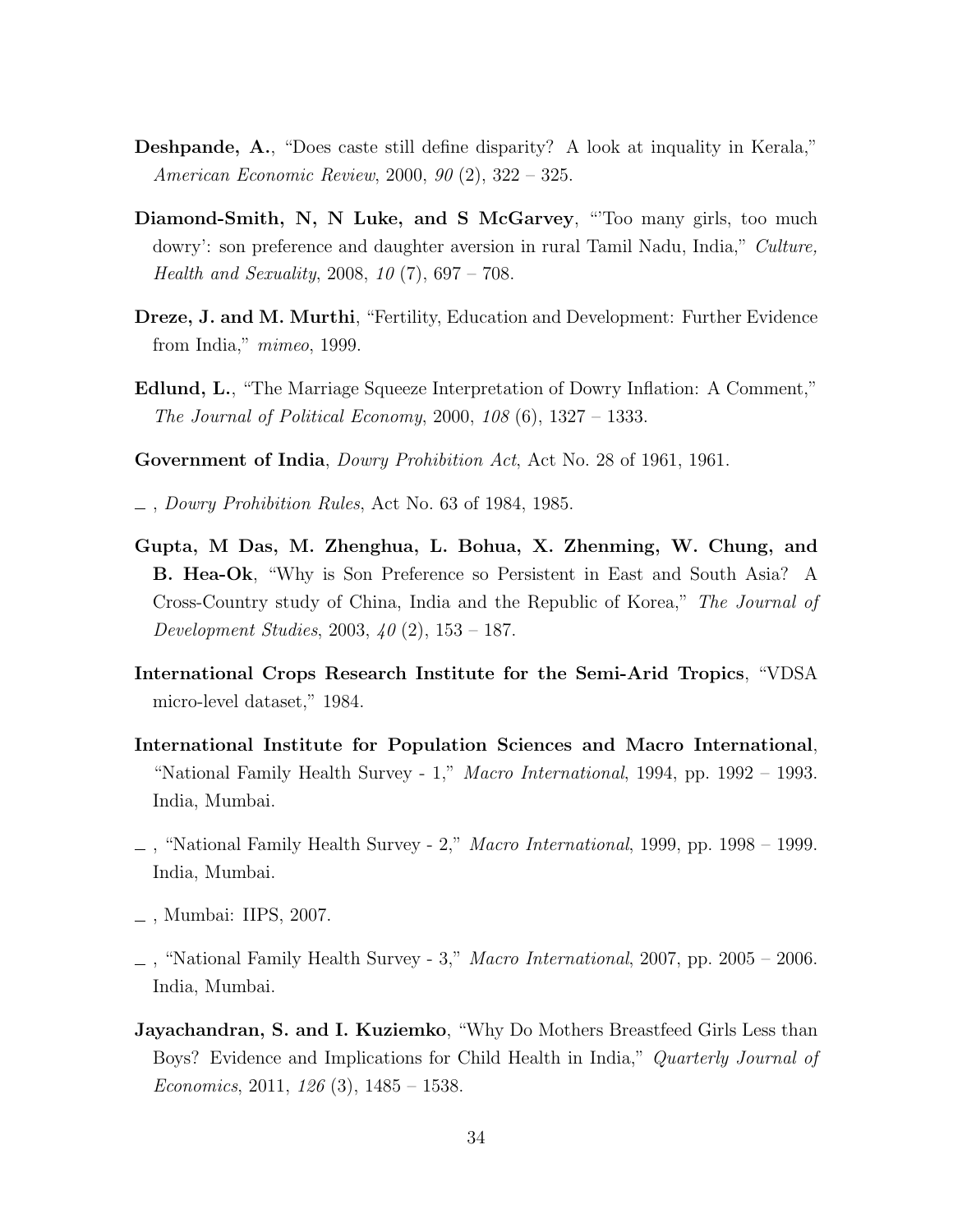- **Jensen, R.,** "Equal Treatment, Unequal Outcomes? Generating Sex Inequality through Fertility Behavior," *IDF Working Paper 3030*, 2003.
- Jha, P., R. Kumar, P. Vasa, N. Dhingra, D. Thiruchelvam, and R. Moineddin, "Low Male-to-Female Sex Ratio of Children Born in India: National Survey of 1.1 Million Households," *The Lancet*, 2006, *367*, 211 – 218.
- Moursund, A. and O. Kravdal, "Individual and Community Level Effects of Women's Education and Autonomy on Contraceptive Use in India," *POpulation Studies*, 2003, *3*, 285 – 301.
- Oster, E., "Proximate Sources of Population Sex Imbalance in India," *Demography*, 2009, *46* (2), 325 – 339.
- Pande, R., "Selective Gender Differences in Childhood Nutrition and Immunisation in rural India: The role of siblings," *Demography*, 2003, *40* (3), 395 – 418.
- Pande, R. P. and N. M. Astone, "Explaining Son Preference in rural India: the Independent Role of Structural versus Individual Factors," *Population Research and Policy Review*, 2007, *26* (1), 1 – 29.
- Poertner, C. C., "Sex Selective Abortions, Fertility and Birth Spacing," *University of Washington, Department of Economics, Working Papers, UWEC-2010-04-R*, 2010.
- Rao, V., "The Rising Price of Husbands: A Hedonic Analysis of Dowry Increases in Rural India," *The Journal of Political Economy*, 1993, *101* (4), 666 – 677.
- , "The Marriage Squeeze Interpretation of Dowry Inflation: Response," *The Journal of Political Economy*, 2000, *108* (6), 1334 – 1335.
- Retherford, R. D. and T. K. Roy, "Factor Affecting Sex-Selective Abortion in India and 17 major states," *National Family Health Survey Subject Reports No. 21. Mumbai: International Institute for Population Sciences; and Honolulu: East-West Mumbai: International Institute for Population Sciences; and Honolulu: East-West*, 2003.
- Rosenblum, D., "The effect of fertility decisions on excess female mortality in India," *Journal of Population Economics*, 2013, *26* (1), 147 – 180.
- Schultz, P.T, *Demand for children in low income countries*, Elsevier, 1993.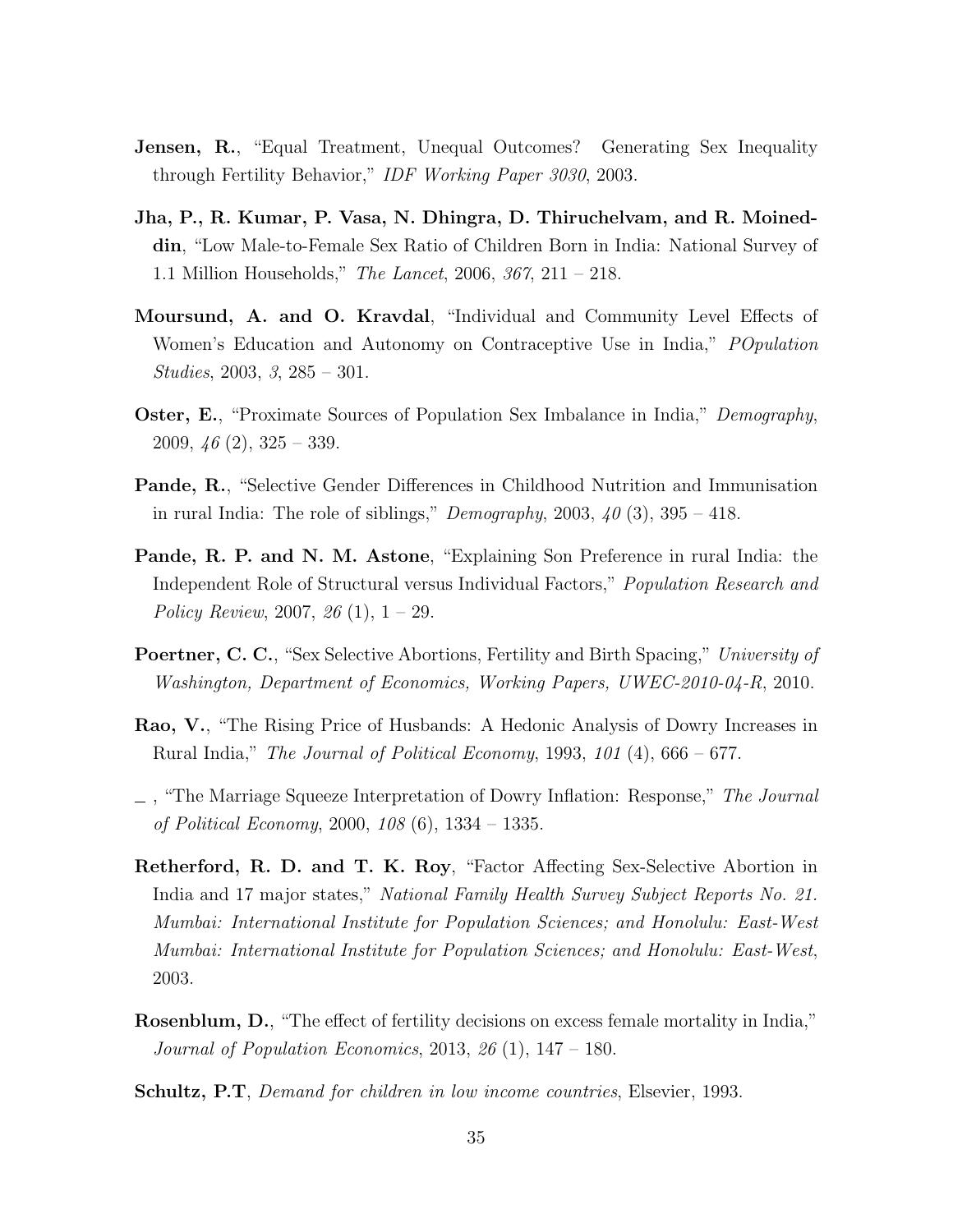- Smith, Herbert L., Sharon J. Ghuman, Sharon J. Lee, and Karen Oppenheim Mason, "Status of Women and Fertility," *Machine-readable data file*, 2000.
- Srinivas, M. N., Oxford University Press, India, 1997.
- Srinivasan, T. N., "Sex preferences, stopping rules and fertility," *Yale University Working Papers, New Haven, CT*, 1992.
- Tertilt, Michele, "Polygyny, Fertility, and Savings," *Journal of Political Economy*, 2005, *113* (6), 1341 – 1371.
- United Nations, Department of Economic and Social Affairs, Population Division, ESA/P/WP.227, 2013.
- United Nations Development Programme, Palgrave Mamillan, 2006.
- Wang, W. and F. Famoye, "Modeling Household Fertility Decisions with Generalized Poisson Regression," *Population Economics*, 1997, *10*, 273 – 283.
- Yamaguchi, K., "A Formal Theory for Male-Preferring Stopping Rules of Childbearing: Sex Differences in Birth Order and in the Number of Siblings," *Demography*, 1989, *26*, 451 – 65.
- Yount, K. M., R. Laangsten, and K. Hill, "The Effect of Gender Preference on Contraceptive Use in Fertility in Rural Egypt," *Studies in Family Planning*, 2000, *31* (4), 290 – 300.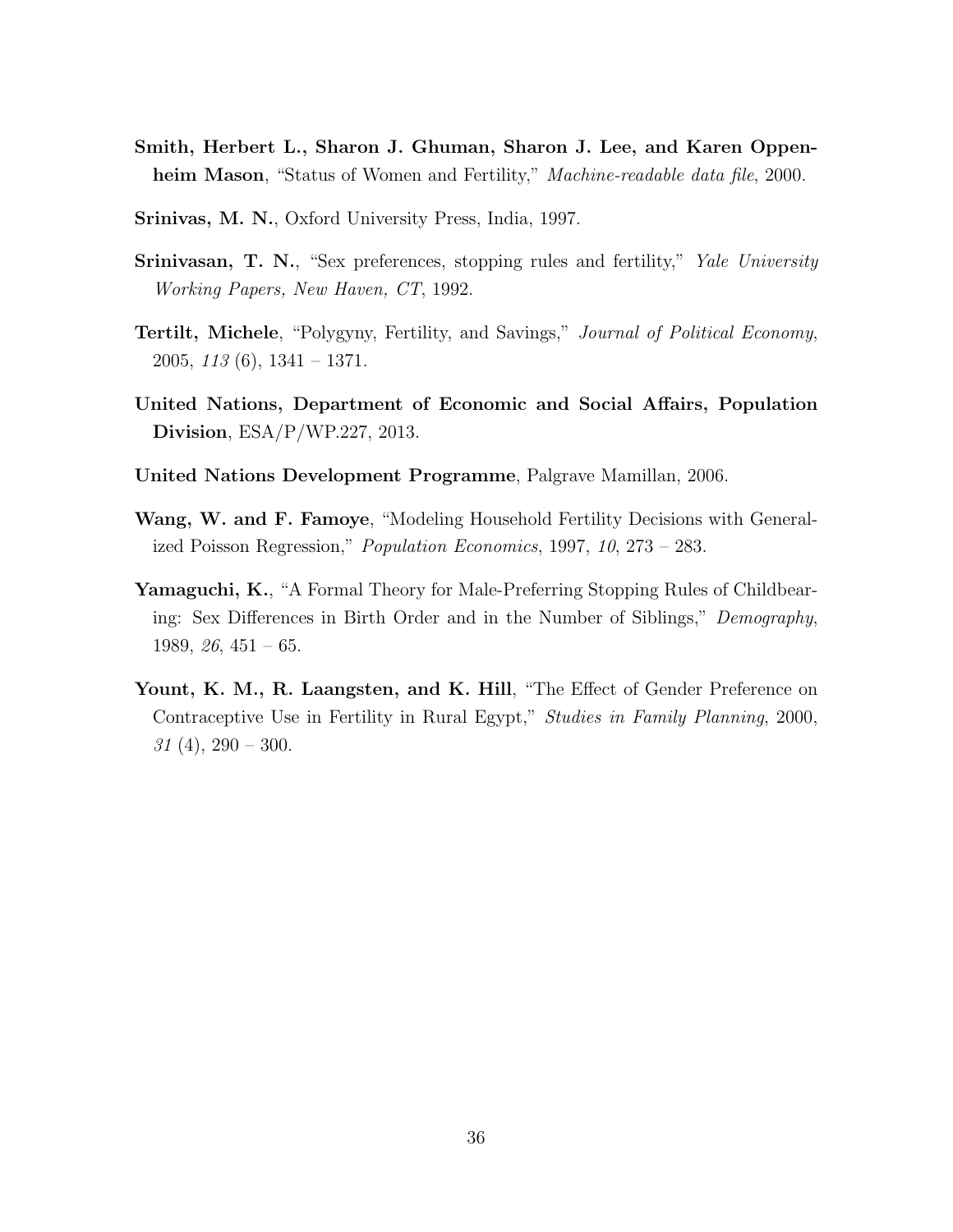# Figures



Notes: Sample consists of women born between 1942 and 1970, aged 36 to 49 years at interview and drawn from NFHS-1, NFHS-2 and NFHS-3; own calculations.



Notes: Sample consists of women born between 1942 and 1970, aged 36 to 49 years at interview and drawn from NFHS-1, NFHS-2 and NFHS-3; own calculations.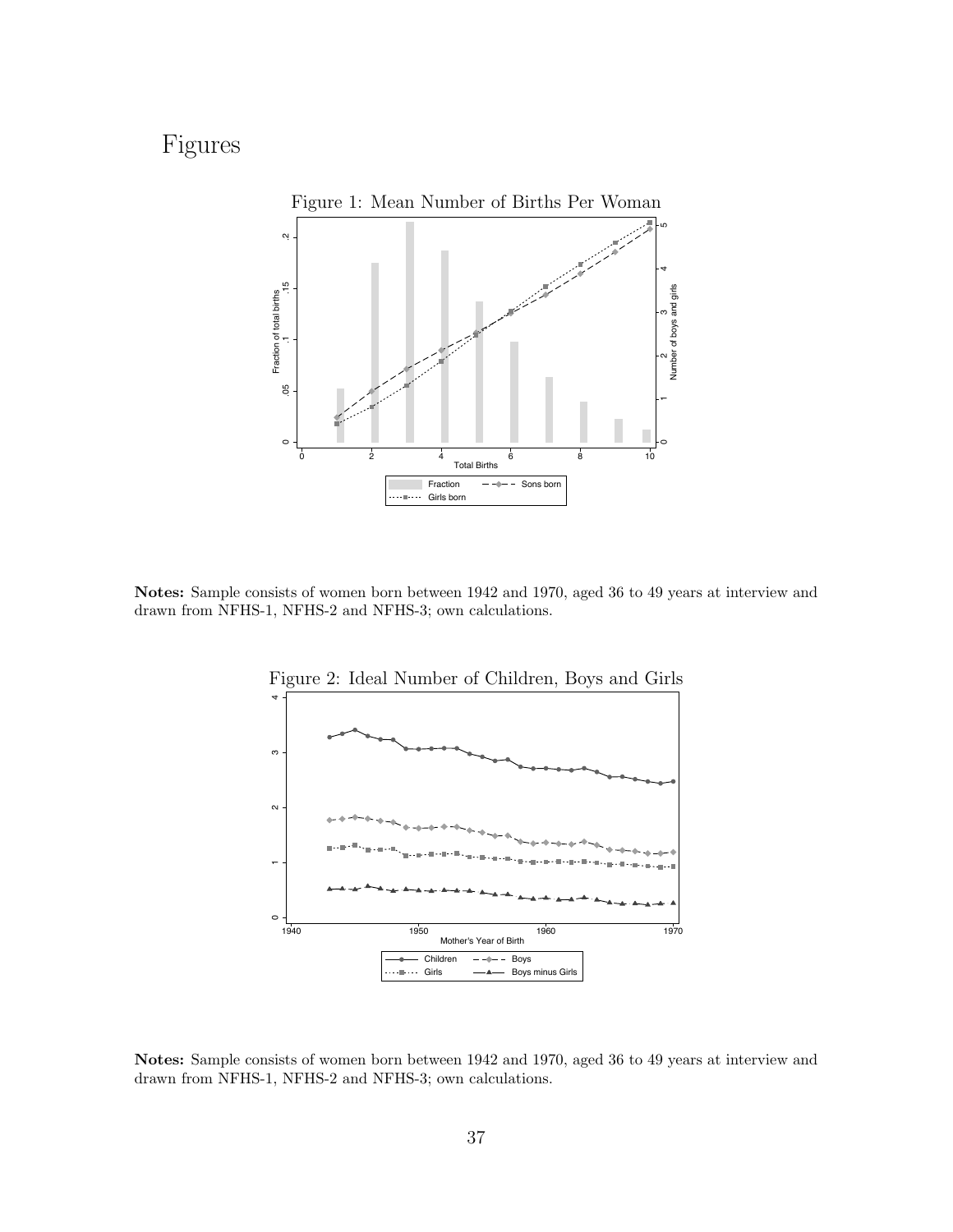

Notes: Parameter estimates reported are from linear probability model; dependent variable takes value 1 if woman experiences another birth; estimations control for mother level fixed effect; sample consists of women born between 1953 and 1970, aged 36 to 49 years at interview and drawn from NFHS-1, NFHS-2 and NFHS-3; estimates are weighted using national weights.



Notes: Parameter estimates reported are from linear probability model; dependent variable takes value 1 if woman paid dowry at her marriage; sample consists of women interviewed in 1993 drawn from the SWAF; bride level covariates include education, religion, caste; groom level covariates include education; parental level covariates include education of parents; base years 1969 to 1972; village level and year of birth fixed effects included.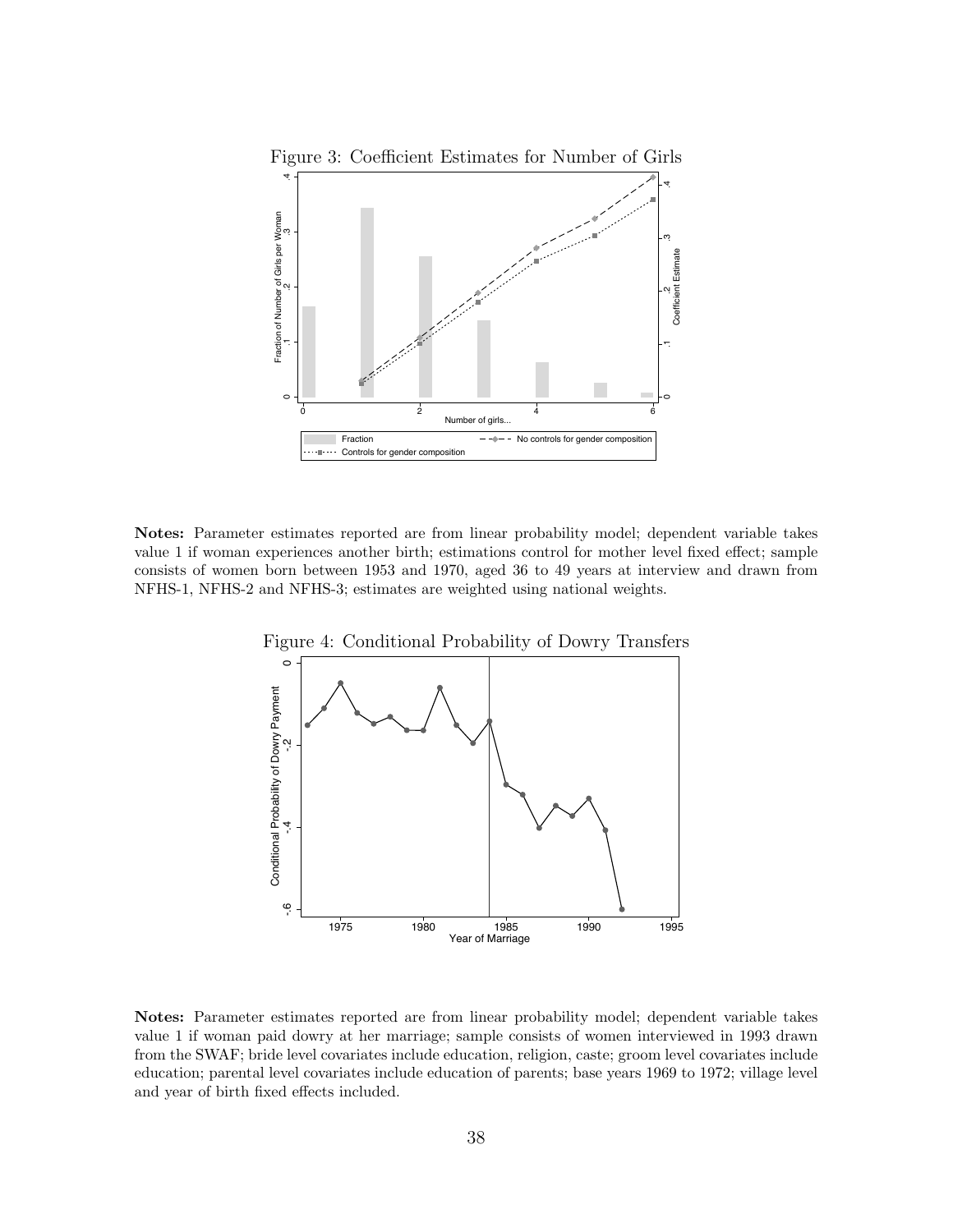Figure 5: Fraction of Mothers Intending to Pay Dowries in Future



Notes: sample consists of women interviewed in 1993 drawn from the SWAF; own calculations.



Notes: Parameter estimates reported are from linear probability model; dependent variable takes value 1 if woman experiences another birth; estimations control for mother level fixed effect; sample consists of women born between 1953 and 1970, aged 36 to 49 years at interview and drawn from NFHS-1, NFHS-2 and NFHS-3; estimates are weighted using national weights; 95% confidence interval reported as dashed line.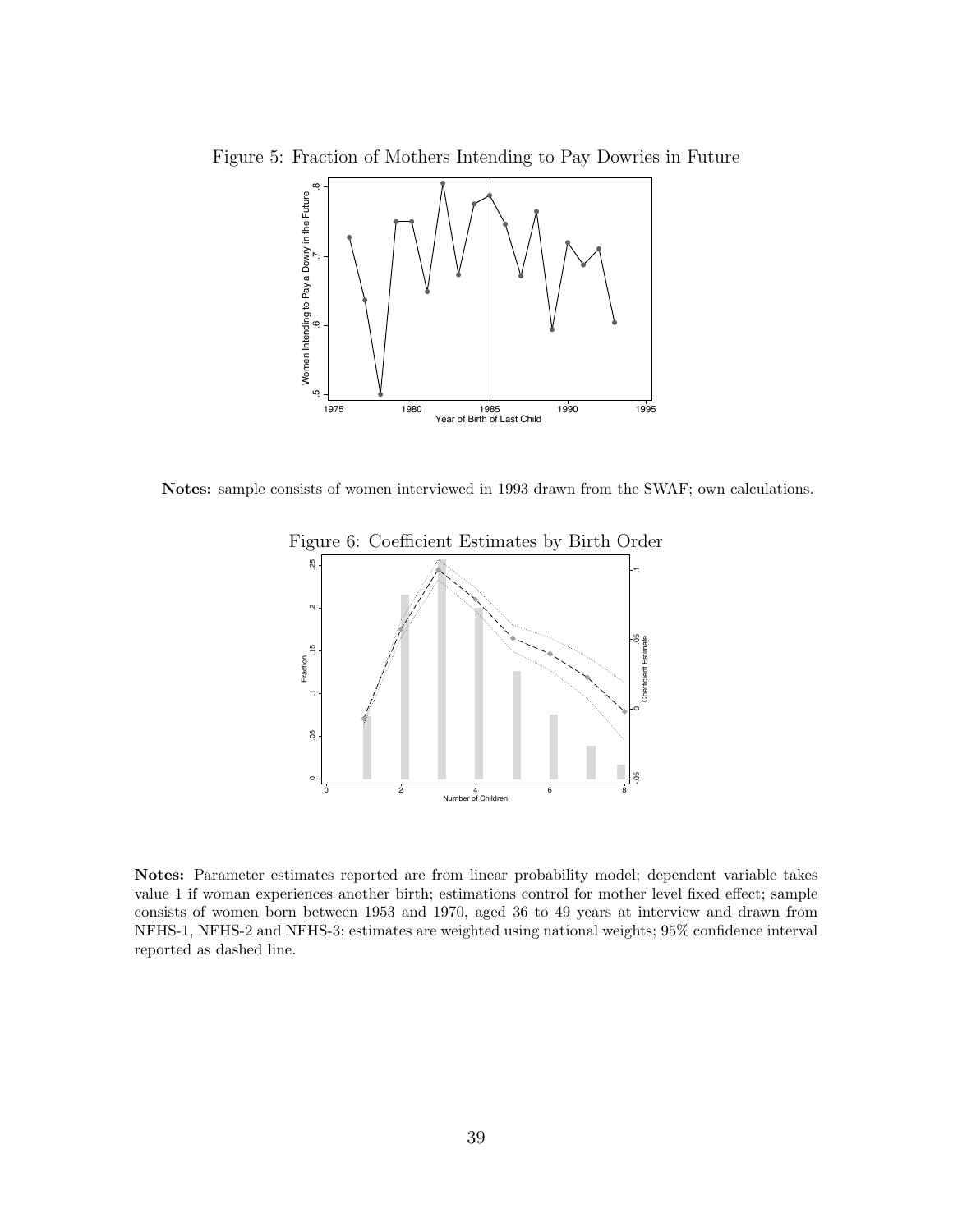

Notes: Parameter estimates reported are from linear probability model; dependent variable takes value 1 if woman experiences another birth; estimations control for mother level fixed effect; sample consists of women born between 1953 and 1970, aged 36 to 49 years at interview and drawn from NFHS-1, NFHS-2 and NFHS-3; estimates are weighted using national weights.



Notes: Variable reported is percentage of female births; sample consists of children born between 1985 and 2000 to women born between 1953 and 1970, aged 36 to 49 years at interview; drawn from NFHS-1, NFHS-2 and NFHS-3; own calculations.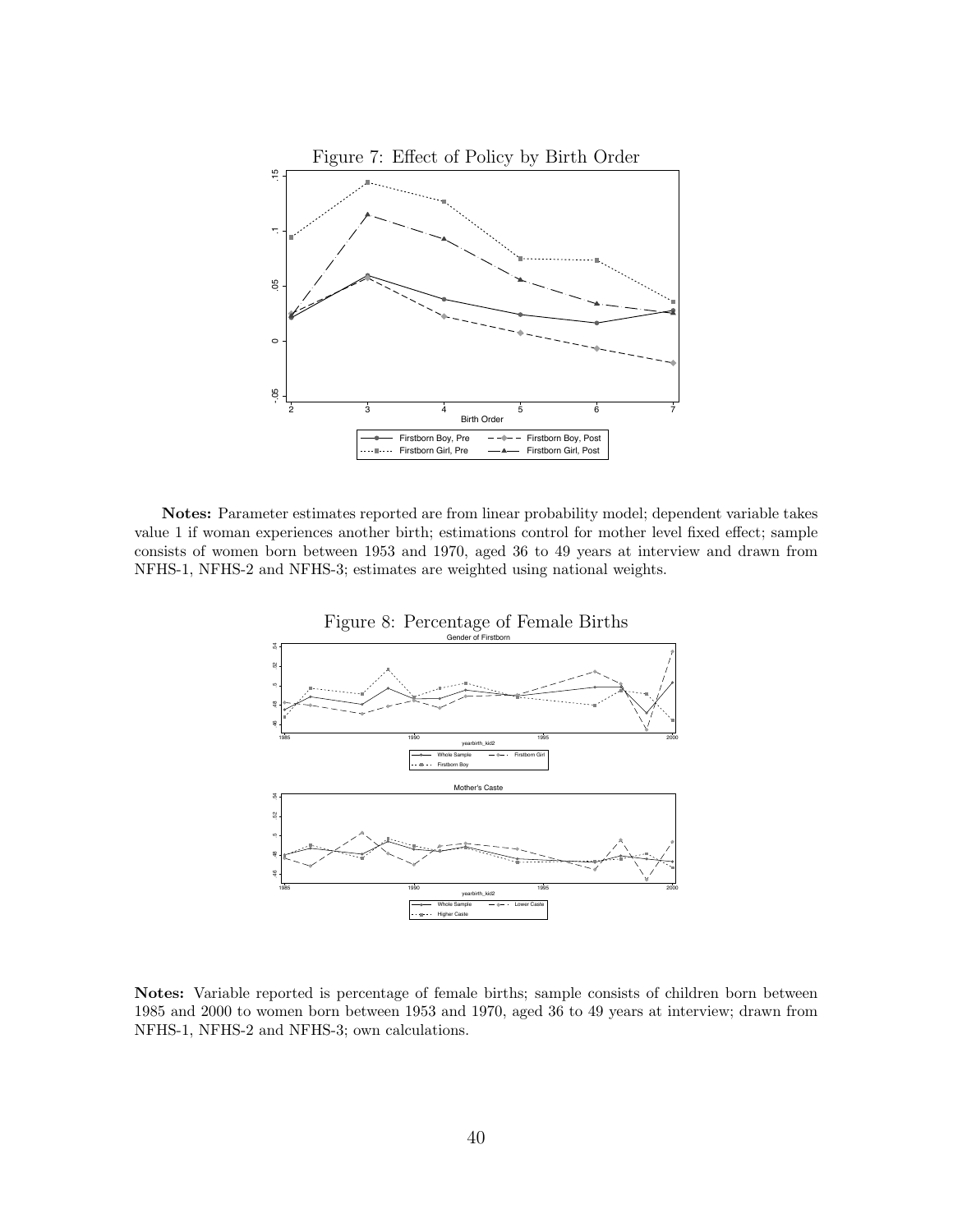

Notes: Variable reported is mean number of births experienced; sample consists of women born between 1942 and 1953, aged 36 to 49 years at interview; drawn from NFHS-1, NFHS-2 and NFHS-3; own calculations.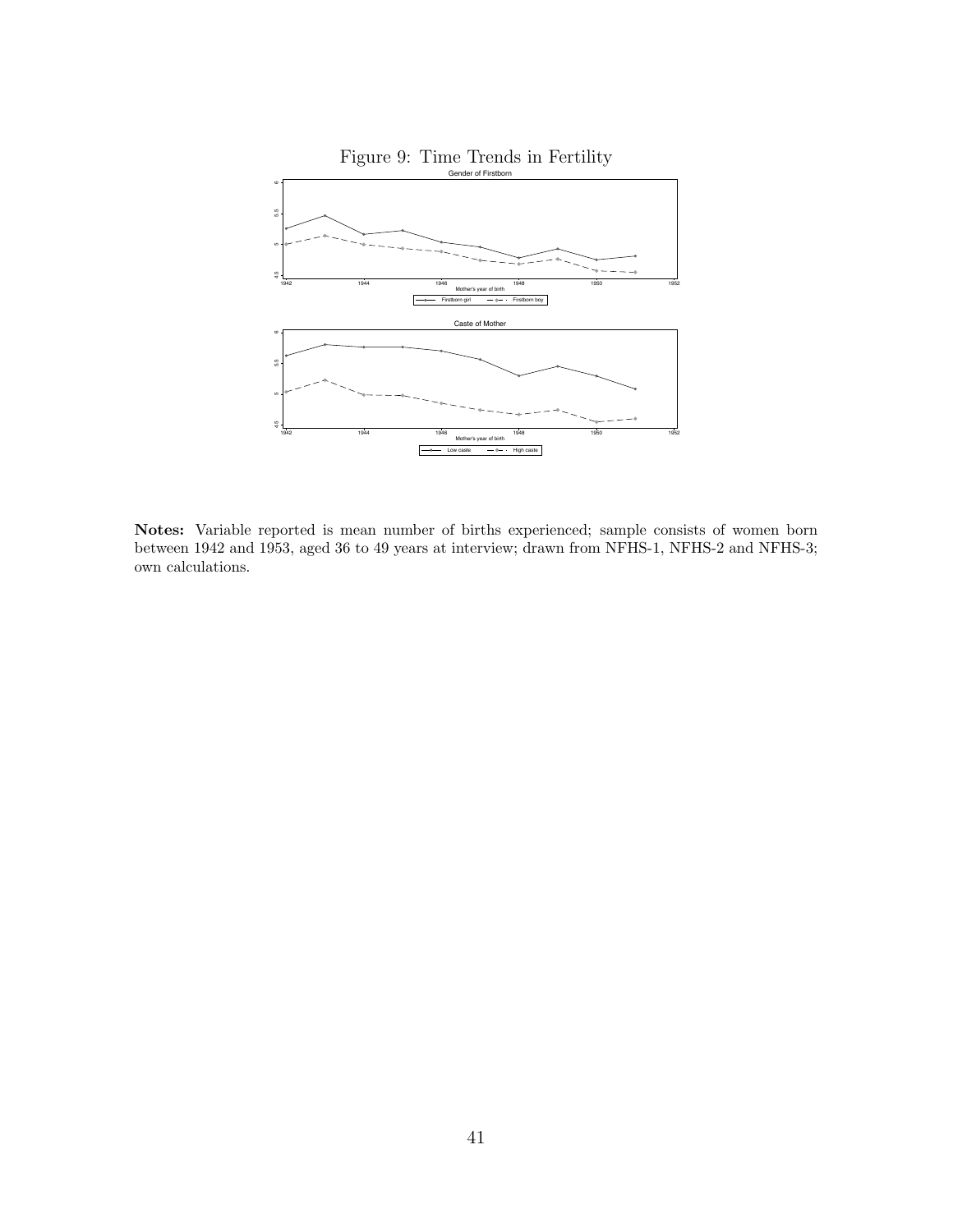# Tables

|            |                                                       | (1)         | (2)                 | (3)<br>No                 | (4)          | (5)           |
|------------|-------------------------------------------------------|-------------|---------------------|---------------------------|--------------|---------------|
|            |                                                       | All         | Daughter<br>Married | Daughter<br>Married       | Low<br>Caste | High<br>Caste |
|            |                                                       |             |                     | Percentage                |              |               |
| (a)        | Household pays dowry                                  | 80.9        | 86.5                | 73.5                      | 84.0         | 80.2          |
|            |                                                       |             |                     | Average Rupees per year   |              |               |
|            | Dowries paid by household                             |             |                     |                           |              |               |
| (b)<br>(c) | Per year<br>Per year, per person                      | 1584<br>130 | 1736<br>127         | 1351<br>135               | 3091<br>224  | 840<br>84     |
|            | Dowries received by household                         |             |                     |                           |              |               |
| (d)<br>(e) | Per year<br>Per year, per person                      | 600<br>63   | 581<br>52           | 629<br>81                 | 551<br>39    | 624<br>76     |
|            | Net dowries of household                              |             |                     |                           |              |               |
| (f)<br>(g) | Per year<br>Per year, per person                      | 984<br>66   | 1155<br>75          | 721<br>54                 | 2539<br>185  | 216<br>8      |
|            |                                                       |             |                     | Dowries as percentages of |              |               |
| (h)<br>(i) | Total household consumption<br>Total household income | 57.8<br>8.1 | 72.4<br>15.0        | 33.3<br>2.2               | 179<br>20.7  | 4.8<br>2.1    |
|            | Households                                            | 127         | 77                  | 50                        | 42           | 85            |

Table 1: Dowries paid in rural India 1975 - 1984

Note: Dowries reported in 1985 Rupee prices; net dowries defined as dowries paid minus dowries received by the household; sample consists of households observed between 1975 and 1984, source: ICRISAT; own calculations.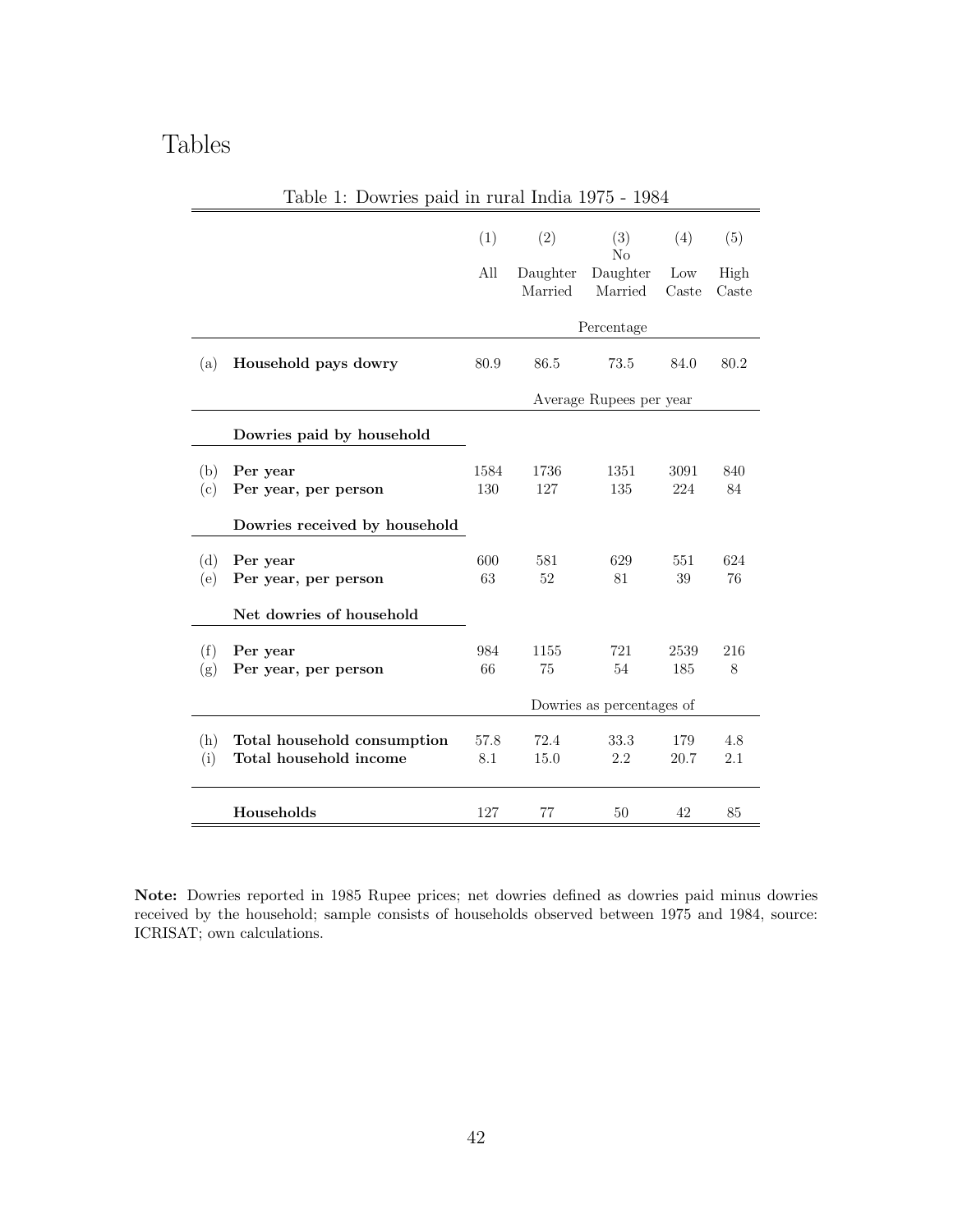|     |                               | (1)                   | (2)          | (3)                   | (4)          | (5)                 |
|-----|-------------------------------|-----------------------|--------------|-----------------------|--------------|---------------------|
|     |                               | Regression            | Firstborn    | Firstborn             | Difference   | Regression          |
|     |                               | Coefficients          | Boy          | Girl                  |              | Coefficients        |
|     |                               | Percent of girls born |              | Percentage at birth   |              |                     |
| (a) | <b>Estimation</b> sample      | 46.2                  | 52.1         | 47.9                  |              |                     |
| (b) | Natural rate                  |                       | 51.2         | 48.8                  |              |                     |
|     |                               | Dependent variable:   |              |                       |              | Dependent variable: |
|     |                               | Ratio of girls born   |              | Percentages and means | <b>Ttest</b> | Firstborn is female |
|     |                               |                       |              |                       |              |                     |
| (c) | Firstborn is female           | $0.316***$            |              |                       |              |                     |
|     |                               | (0.014)               |              |                       |              |                     |
| (d) | Mother has primary education  | $-0.009***$           | $50.0\%$     | 51.1\%                | **           | $0.007**$           |
|     |                               | (0.002)               |              |                       |              | (0.003)             |
| (e) | Mother is muslim              | $0.012**$             | 11.3%        | 10.9%                 |              | $-0.009$            |
|     |                               | (0.005)               |              |                       |              | (0.005)             |
| (f) | Mother belongs to lower caste | 0.002                 | 15.6%        | 15.6%                 |              | 0.002               |
|     |                               | (0.003)               |              |                       |              | (0.005)             |
| (g) | Age at first birth            | 0.000                 | $20.4$ years | $20.5$ years          | ***          | $0.001**$           |
|     |                               | (0.000)               |              |                       |              | (0.001)             |
| (h) | Father has primary education  | $0.004**$             | 47.4%        | 47.5%                 |              | $-0.000$            |
|     |                               | (0.002)               |              |                       |              | (0.004)             |
|     | State fixed effect            | yes                   |              |                       |              | yes                 |
|     | Observations                  | 66,245                |              |                       |              | 66,245              |
|     | R-Squared                     | 0.327                 |              |                       |              | 0.000               |
|     |                               |                       |              |                       |              |                     |

|  | Table 2: Determinants of Gender Composition and Gender of Firstborn Child |  |  |  |  |  |  |  |
|--|---------------------------------------------------------------------------|--|--|--|--|--|--|--|
|--|---------------------------------------------------------------------------|--|--|--|--|--|--|--|

Notes: Parameter estimates reported are from ordinary least squares model; dependent variable in column (1) is girls as fraction of all children born; dependent variable in column (5) takes value 1 if firstborn child is female; sample consists of women born between 1953 and 1970, aged 36 to 49 years at interview and drawn from NFHS-1, NFHS-2 and NFHS-3; estimates are weighted using national weights; standard errors are reported in parentheses and are clustered at the mother level; \*\*\*, \*\*, and  $*$  indicate significance at the 1%, 5% and 10% levels.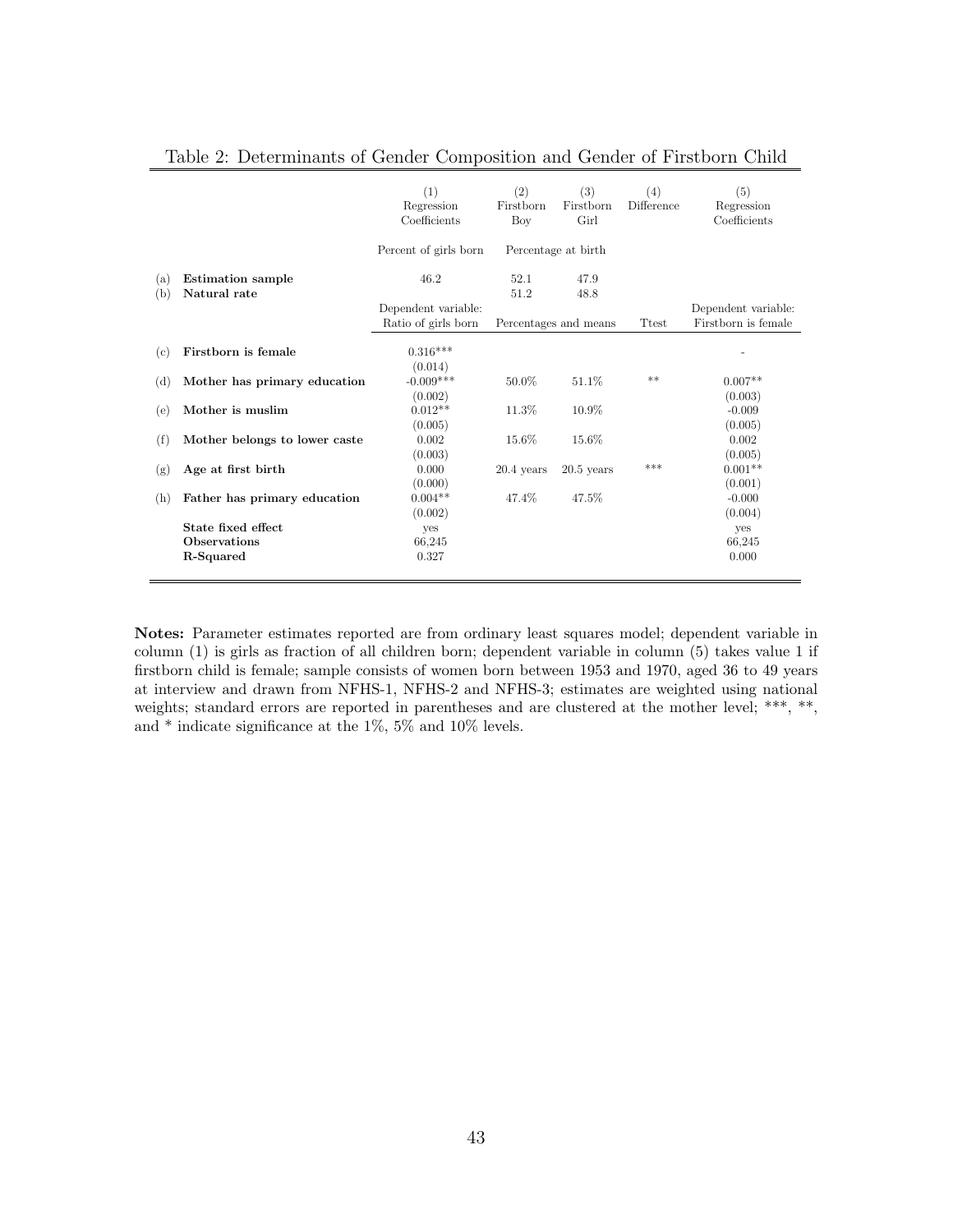|     |                              | (1)                   | (2)                   | (3)                                              | (4)                   | (5)                   |
|-----|------------------------------|-----------------------|-----------------------|--------------------------------------------------|-----------------------|-----------------------|
|     |                              |                       |                       | Dependent variable: Probability of further birth |                       |                       |
| (a) | Number of girls alive        | $0.048***$<br>(0.001) | $0.047***$<br>(0.001) | $0.051***$<br>(0.001)                            | $0.051***$<br>(0.001) | $0.068***$<br>(0.002) |
| (b) | Age at birth                 |                       | $-0.020$ ***          | $-0.019***$                                      | $-0.019***$           | $-0.035***$           |
|     |                              |                       | (0.000)               | (0.000)                                          | (0.000)               | (0.000)               |
| (c) | Total children alive         | $-0.152***$           | $-0.108$ ***          | $-0.115***$                                      | $-0.115***$           | $-0.101***$           |
|     |                              | (0.001)               | (0.001)               | (0.001)                                          | (0.001)               | (0.002)               |
| (d) | Total children alive squrd   | $0.005***$            | $0.005***$            | $0.004***$                                       | $0.004***$            | $-0.000$              |
|     |                              | (0.000)               | (0.000)               | (0.000)                                          | (0.000)               | (0.000)               |
|     | Mother level controls        | no                    | no                    | yes                                              | yes                   | $\mathbf{n}$          |
|     | <b>Father level controls</b> | no                    | no                    | no                                               | yes                   | no                    |
|     | Mother level fixed effect    | no                    | no                    | no                                               | no                    | yes                   |
|     |                              |                       |                       |                                                  |                       |                       |
|     | Observations                 | 355,203               | 355,203               | 347,830                                          | 347,573               | 355,203               |
|     | Mothers                      | 72,247                | 72,247                | 70,733                                           | 70.683                | 72,247                |
|     | R-Squared                    | 0.199                 | 0.240                 | 0.260                                            | 0.260                 | 0.391                 |

Table 3: Estimates of Reduced Form Fertility Decision

Notes: Parameter estimates reported are from linear probability model; dependent variable takes value 1 if woman experiences another birth; sample consists of women born between 1953 and 1970, aged 36 to 49 years at interview and drawn from NFHS-1, NFHS-2 and NFHS-3; mother level covariates include education, religion, caste and birth cohort; father level covariates include education; estimates are weighted using national weights; standard errors are reported in parentheses and are clustered at the mother level; \*\*\*, \*\*, and \* indicate significance at the 1%, 5% and 10% levels.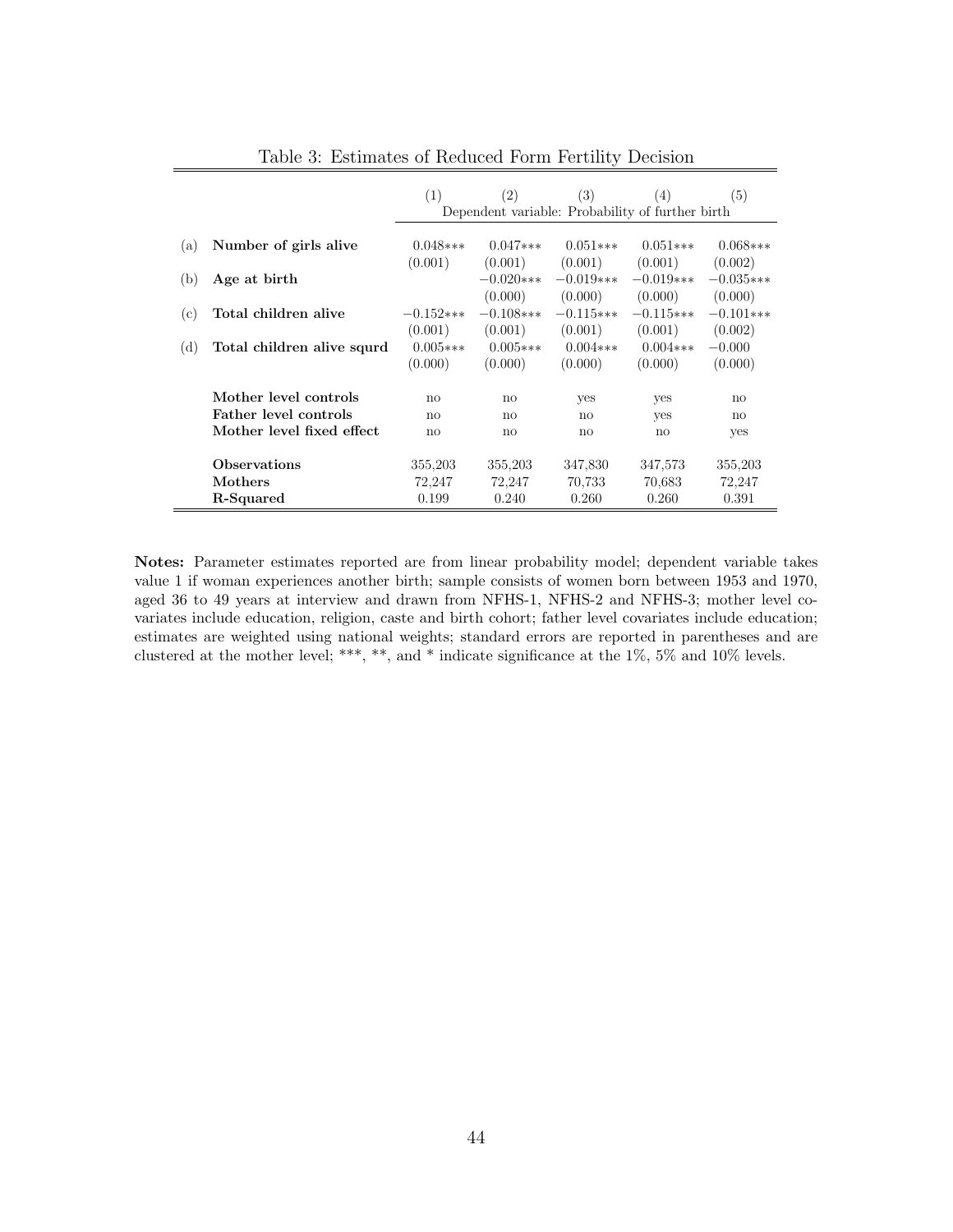|     |                                                    | (1)                              | (2)                    | (3)                                              | (4)                           | (5)                    |
|-----|----------------------------------------------------|----------------------------------|------------------------|--------------------------------------------------|-------------------------------|------------------------|
|     |                                                    |                                  |                        | Dependent variable: Probability of further birth |                               |                        |
| (a) | Post 1985                                          | $-0.154***$                      | $-0.088***$<br>(0.006) | $-0.084***$<br>(0.006)                           | $-0.084$ ***<br>(0.006)       | $-0.098***$            |
| (b) | Firstborn is female                                | (0.006)<br>$0.010***$<br>(0.001) | $0.011***$<br>(0.002)  | $0.013***$<br>(0.002)                            | $0.013***$<br>(0.002)         | (0.006)                |
| (c) | Firstborn is female * post 1985                    | $0.026***$<br>(0.007)            | $0.025***$<br>(0.007)  | $0.023***$<br>(0.007)                            | $0.023***$<br>(0.007)         | $0.040***$<br>(0.008)  |
| (d) | Number of girls alive                              | $0.017***$<br>(0.003)            | $0.021***$<br>(0.003)  | $0.022***$<br>(0.003)                            | $0.022***$<br>(0.003)         | $0.027***$<br>(0.003)  |
|     | Interactions of number of girls alive with         |                                  |                        |                                                  |                               |                        |
| (e) | Post 1985                                          | $0.028***$<br>(0.004)            | $0.025***$<br>(0.004)  | $0.025***$<br>(0.004)                            | $0.025***$<br>(0.004)         | $0.028***$<br>(0.004)  |
| (f) | Firstborn is female                                | $0.044***$<br>(0.003)            | $0.040***$<br>(0.003)  | $0.043***$<br>(0.003)                            | $0.043***$<br>(0.003)         | $0.056***$<br>(0.004)  |
| (g) | Firstborn is female * post 1985                    | $-0.039***$<br>(0.005)           | $-0.037***$<br>(0.005) | $-0.036***$<br>(0.005)                           | $-0.036***$<br>(0.005)        | $-0.045***$<br>(0.005) |
|     | Mother level controls                              | $\mathbf{n}$                     | no                     | yes                                              | yes                           | no                     |
|     | Father level controls<br>Mother level fixed effect | no<br>no                         | no<br>no               | no<br>no                                         | yes<br>$\mathbf{n}\mathbf{o}$ | $\mathbf{n}$<br>yes    |
|     | Observations<br>Mothers                            | 250,339<br>47,518                | 250,339<br>47,518      | 246,346<br>46,810                                | 246,092<br>46,761             | 250,339<br>47,518      |
|     | R-Squared                                          | 0.219                            | 0.238                  | 0.254                                            | 0.254                         | 0.391                  |

Table 4: Difference in Differences Estimates: Gender of First Born

Notes: Parameter estimates reported are from linear probability model; dependent variable takes value 1 if woman experiences another birth; sample consists of women born between 1953 and 1970, aged 36 to 49 years at interview and drawn from NFHS-1, NFHS-2 and NFHS-3; mother level covariates include education, religion, caste and birth cohort; father level covariates include education; estimates are weighted using national weights; standard errors are reported in parentheses and are clustered at the mother level; \*\*\*, \*\*, and \* indicate significance at the 1%, 5% and 10% levels.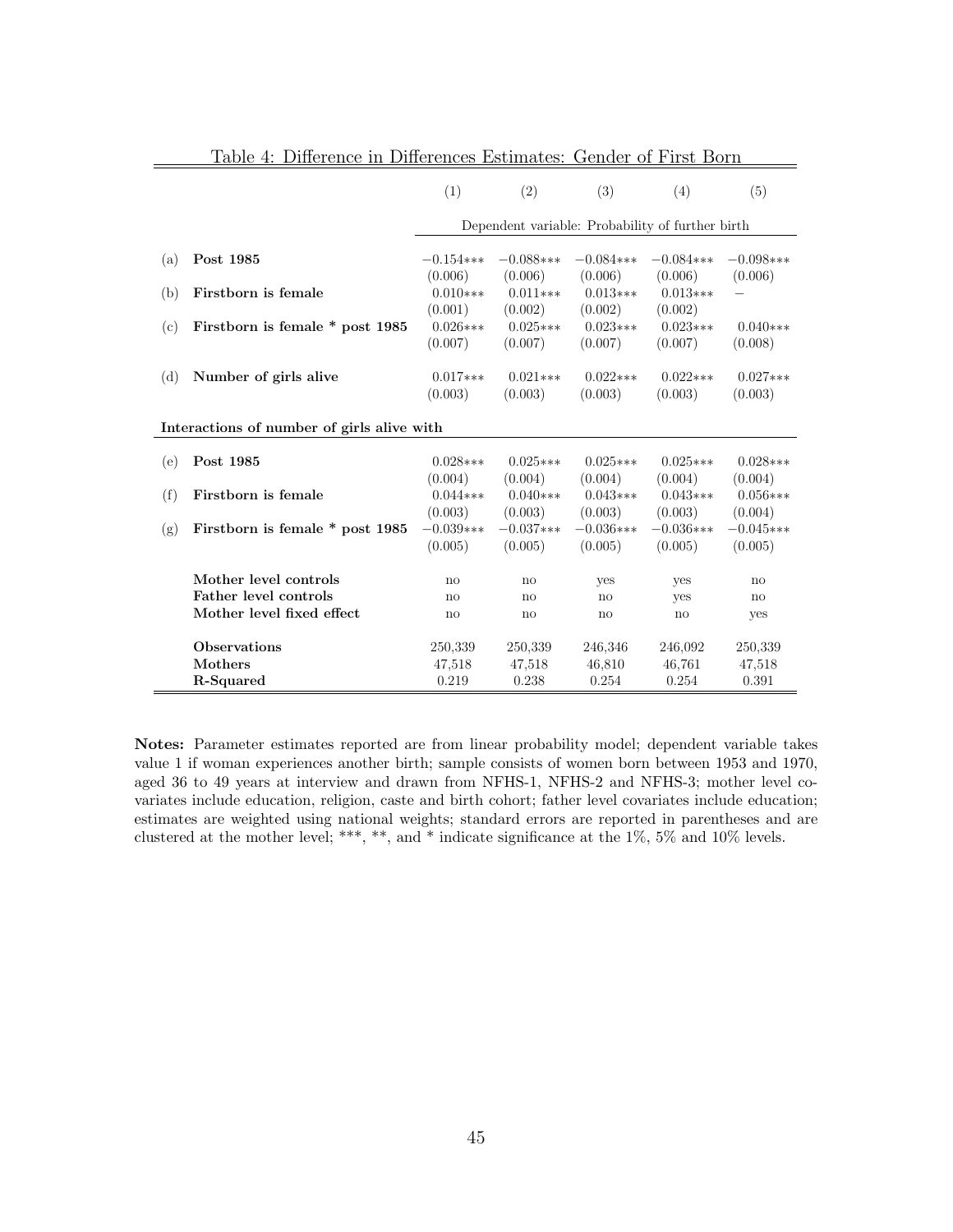|     |                                            | (1)          | (2)          | (3)          | (4)                                              | (5)          |
|-----|--------------------------------------------|--------------|--------------|--------------|--------------------------------------------------|--------------|
|     |                                            |              |              |              | Dependent variable: Probability of further birth |              |
| (a) | Post 1985                                  | $-0.084***$  | $-0.011***$  | $0.028***$   | $0.027***$                                       | $0.056***$   |
|     |                                            | (0.002)      | (0.002)      | (0.003)      | (0.003)                                          | (0.004)      |
| (b) | Lower caste                                | $0.011***$   | $-0.000$     | $-0.003$     | $-0.004**$                                       |              |
|     |                                            | (0.002)      | (0.002)      | (0.002)      | (0.002)                                          |              |
| (c) | Lower caste $*$ post 1985                  | $0.040***$   | $0.038***$   | $0.036***$   | $0.037***$                                       | $0.056***$   |
|     |                                            | (0.005)      | (0.005)      | (0.005)      | (0.005)                                          | (0.009)      |
| (d) | Number of girls alive                      | $0.067***$   | $0.064***$   | $0.071***$   | $0.071***$                                       | $0.103***$   |
|     |                                            | (0.002)      | (0.002)      | (0.002)      | (0.002)                                          | (0.002)      |
|     | Interactions of number of girls alive with |              |              |              |                                                  |              |
|     |                                            |              |              |              |                                                  |              |
| (e) | Post 1985                                  | $-0.025***$  | $-0.024$ *** | $-0.030***$  | $-0.030***$                                      | $-0.051***$  |
|     |                                            | (0.002)      | (0.002)      | (0.002)      | (0.002)                                          | (0.002)      |
| (f) | Lower caste                                | $0.011***$   | $0.011***$   | $0.013***$   | $0.013***$                                       | $0.027***$   |
|     |                                            | (0.003)      | (0.003)      | (0.003)      | (0.003)                                          | (0.003)      |
| (g) | Lower caste $*$ post 1985                  | $-0.020$ *** | $-0.017***$  | $-0.014***$  | $-0.014***$                                      | $-0.021***$  |
|     |                                            | (0.004)      | (0.004)      | (0.004)      | (0.004)                                          | (0.004)      |
|     | Mother level controls                      | no           | no           | yes          | yes                                              | no           |
|     | Father level controls                      | no           | no           | $\mathbf{n}$ | yes                                              | $\mathbf{n}$ |
|     | Mother level fixed effect                  | no           | no           | $\mathbf{n}$ | no                                               | yes          |
|     |                                            |              |              |              |                                                  |              |
|     | <b>Observations</b>                        | 348,165      | 348,165      | 347,830      | 347,573                                          | 348,165      |
|     | Mothers                                    | 70,803       | 70,803       | 70.733       | 70.683                                           | 70,803       |
|     | R-Squared                                  | 0.216        | 0.243        | 0.261        | 0.262                                            | 0.395        |

Table 5: Difference in Differences Estimates: Ethnicity

Notes: Parameter estimates reported are from linear probability model; dependent variable takes value 1 if woman experiences another birth; sample consists of women born between 1953 and 1970, aged 36 to 49 years at interview and drawn from NFHS-1, NFHS-2 and NFHS-3; mother level covariates include education, religion, caste and birth cohort; father level covariates include education; estimates are weighted using national weights; standard errors are reported in parentheses and are clustered at the mother level; \*\*\*, \*\*, and \* indicate significance at the 1%, 5% and 10% level.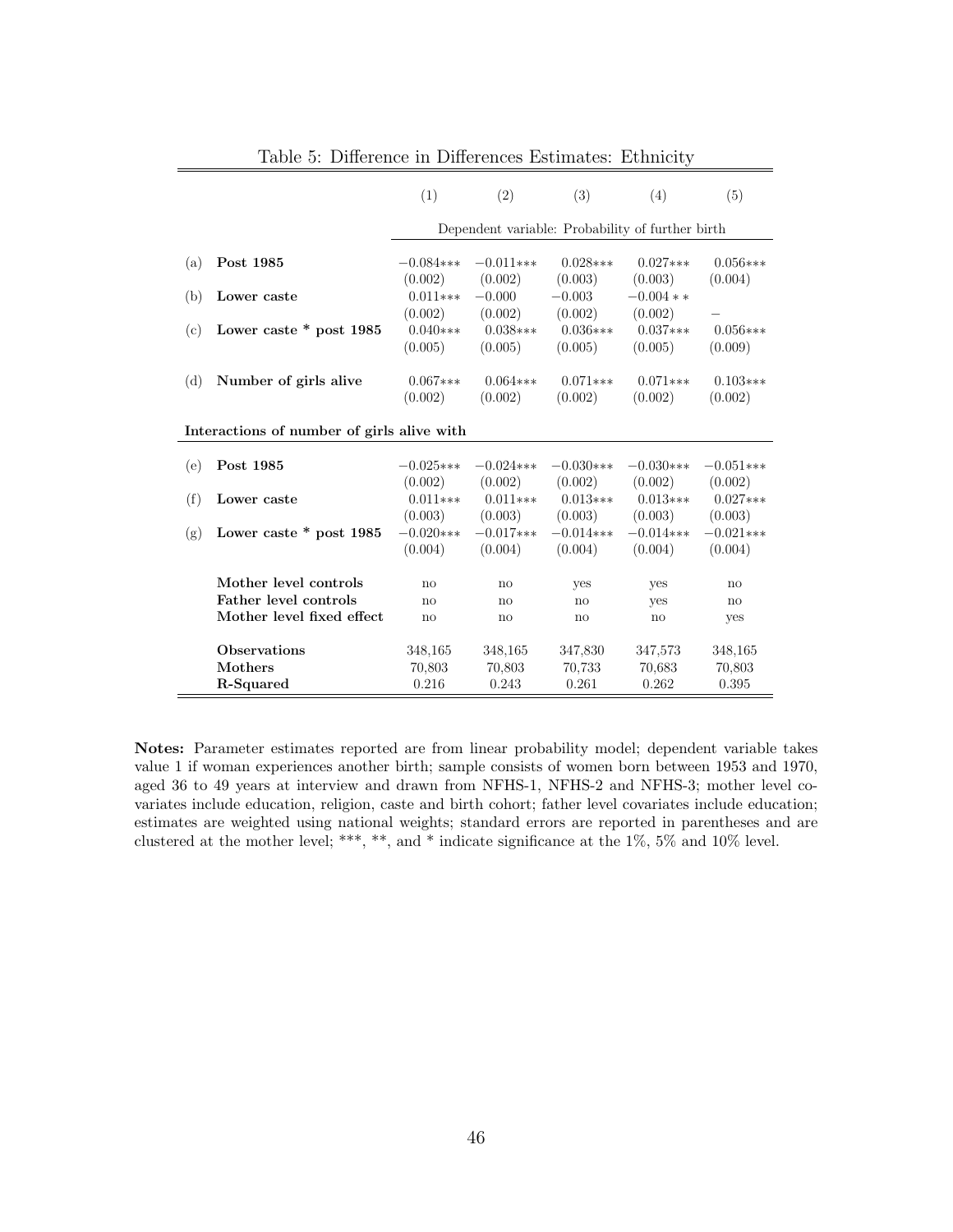|     |                                            | (1)                   | (2)                                              | (3)                   | (4)                    | (5)                   |
|-----|--------------------------------------------|-----------------------|--------------------------------------------------|-----------------------|------------------------|-----------------------|
|     |                                            |                       | Dependent variable: Probability of further birth |                       |                        |                       |
|     | Gender of firstborn                        |                       |                                                  |                       |                        |                       |
|     |                                            |                       |                                                  |                       |                        |                       |
| (a) | Firstborn is female $*$ post85             | $-0.014$<br>(0.013)   | $-0.015$<br>(0.014)                              | $-0.014$<br>(0.014)   | $-0.015$<br>(0.014)    | 0.002<br>(0.016)      |
| (b) | Number of girls alive                      | $0.022***$<br>(0.006) | $0.025***$<br>(0.006)                            | $0.026***$<br>(0.006) | $0.025***$<br>(0.006)  | $0.039***$<br>(0.007) |
|     | Interactions of number of girls alive with |                       |                                                  |                       |                        |                       |
| (c) | Firstborn is female * post85               | $-0.012$<br>(0.010)   | $-0.007$<br>(0.010)                              | $-0.007$<br>(0.010)   | $-0.008$<br>(0.010)    | $-0.008$<br>(0.011)   |
|     | Ethnicity                                  |                       |                                                  |                       |                        |                       |
| (d) | Lower caste * post85                       | $0.052***$<br>(0.017) | $0.059***$<br>(0.017)                            | $0.059***$<br>(0.017) | $0.059***$<br>(0.018)  | $0.074***$<br>(0.021) |
| (e) | Number of girls alive                      | $0.041***$<br>(0.003) | $0.042***$<br>(0.003)                            | $0.043***$<br>(0.004) | $0.043***$<br>(0.004)  | $0.056***$<br>(0.005) |
|     | Interactions of number of girls alive with |                       |                                                  |                       |                        |                       |
| (f) | Lower caste * post85                       | $-0.013$<br>(0.010)   | $-0.015$<br>(0.010)                              | $-0.014$<br>(0.010)   | $-0.014$<br>(0.010)    | $-0.017$<br>(0.012)   |
|     | Mother level controls                      | no                    | $\mathbf{no}$                                    | yes                   | yes                    | no                    |
|     | Father level controls                      | $\mathbf{no}$         | no                                               | no                    | yes                    | $\mathbf{no}$         |
|     | Mother level fixed effect                  | no                    | $\mathop{\mathrm{no}}$                           | no                    | $\mathop{\mathrm{no}}$ | yes                   |
|     | <b>Observations</b>                        | 41,646                | 41,646                                           | 41,529                | 41,330                 | 41,646                |
|     | Mothers                                    | 6,713                 | 6,713                                            | 6,694                 | 6,662                  | 6,713                 |
|     | R-Squared                                  | 0.212                 | 0.234                                            | 0.240                 | 0.240                  | 0.372                 |
|     |                                            |                       |                                                  |                       |                        |                       |

Table 6: Difference in Differences Estimates: Older Cohorts

Notes: Parameter estimates reported are from linear probability model; dependent variable takes value 1 if woman experiences another birth; sample consists of women born between 1942 and 1948, aged 36 to 49 years at interview and drawn from NFHS-1, NFHS-2 and NFHS-3; mother level covariates include education, religion, caste and birth cohort; father level covariates include education; estimates are weighted using national weights; standard errors are reported in parentheses and are clustered at the mother level; \*\*\*, \*\*, and \* indicate significance at the 1%, 5% and 10% levels.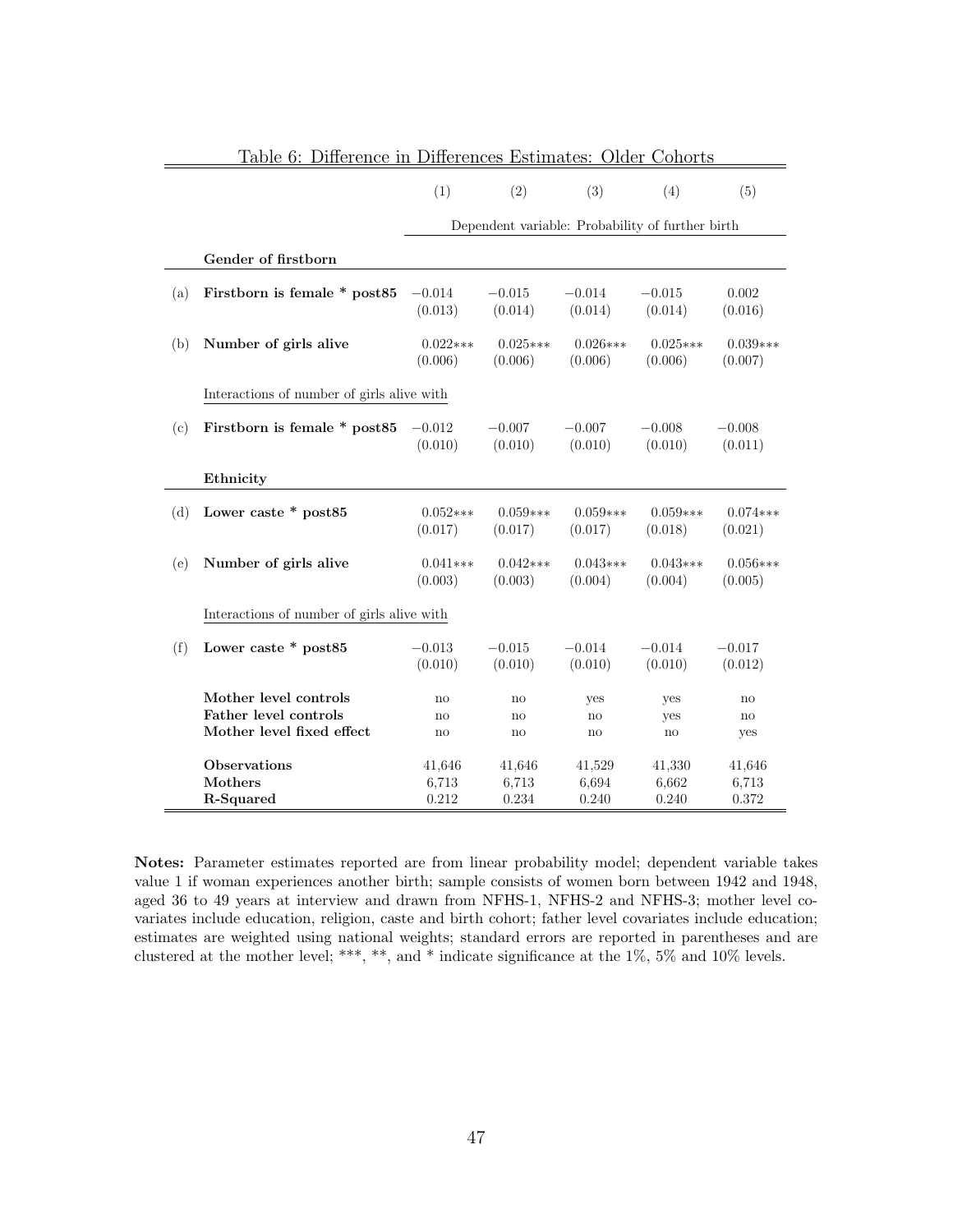|                                            |                         |                         | Table 7: Treatment Heterogeneity |                         |                         |                                                  |                                |                                 |                                |                                |
|--------------------------------------------|-------------------------|-------------------------|----------------------------------|-------------------------|-------------------------|--------------------------------------------------|--------------------------------|---------------------------------|--------------------------------|--------------------------------|
|                                            | $\bigoplus$             | $\widehat{\mathcal{C}}$ | ම                                | E                       | $\widetilde{\omega}$    | $\circledcirc$                                   | $\widehat{C}$                  | $\circledast$                   | $\circledcirc$                 | (10)                           |
|                                            | North                   | South                   | East                             | West                    | education<br>Primary    | No Primary<br>education                          | Above av<br>marriage<br>age at | marriage<br>Below av.<br>age at | Below av.<br>difference<br>age | Above av.<br>difference<br>age |
|                                            |                         |                         |                                  |                         |                         | Dependent variable: Probability of further birth |                                |                                 |                                |                                |
| is female                                  | $0.042***$              | (0.019)                 | (0.020)                          | $0.057***$              | $0.042***$              | $0.040***$                                       | $0.046***$                     | $0.037***$                      | $0.045***$                     | $0.035***$                     |
| (a) Post 1985 * firstborn                  | (0.012)                 | 0.025                   | $-0.007$                         | (0.015)                 | (0.014)                 | (0.009)                                          | (0.012)                        | (0.010)                         | $(0.011)$                      | (0.011)                        |
| (b) Number of girls alive                  | $0.051***$              | (0.009)                 | $0.030***$                       | $0.042***$              | $0.019***$              | $0.038***$                                       | (0.006)                        | $0.038***$                      | $0.030***$                     | $0.025***$                     |
|                                            | (0.005)                 | $-0.007$                | (0.009)                          | (0.006)                 | (0.007)                 | (0.004)                                          | 0.002                          | (0.004)                         | (0.005)                        | (0.005)                        |
| alive with<br>Interactions of Number girls |                         |                         |                                  |                         |                         |                                                  |                                |                                 |                                |                                |
| is female                                  | $-0.036***$             | $-0.029**$              | $-0.039***$                      | $-0.053***$             | $-0.060***$             | $-0.036***$                                      | $-0.073***$                    | $-0.033***$                     | $-0.051***$                    | $-0.040***$                    |
| (c) Post 1985 * firstborn                  | (0.008)                 | (0.013)                 | (0.013)                          | (0.010)                 | (0.010)                 | (0.006)                                          | (0.009)                        | (0.006)                         | (0.007)                        | (0.007)                        |
| Mother level fixed effect                  | yes                     | yes                     | yes                              | yes                     | yes                     | yes                                              | yes                            | yes                             | yes                            | yes                            |
| Mother level controls                      | $\frac{1}{2}$           | $\overline{\mathbf{n}}$ | $\overline{\mathbf{n}}$          | $\overline{\mathbf{a}}$ | $\overline{\mathbf{n}}$ | $\overline{\mathbf{n}}$                          | $\frac{1}{2}$                  | $\overline{\mathbf{n}}$         | $\overline{\mathbf{n}}$        | $\overline{\mathbf{n}}$        |
| Father level controls                      | $\overline{\mathbf{a}}$ | $\overline{\mathbf{n}}$ | $\overline{\mathbf{n}}$          | $\overline{\mathbf{n}}$ | $\overline{\mathbf{n}}$ | $\overline{\mathbf{n}}$                          | $\frac{1}{2}$                  | $\overline{\mathbf{n}}$         | $\overline{\mathbf{n}}$        | $\overline{\mathbf{n}}$        |
| Observations                               | 12,012                  | 41,880                  | 46,561                           | 57,929                  | 98,295                  | 151,940                                          | 110,224                        | 140,115                         | 118,824                        | 131,515                        |
| $R-Squared$                                | 68,814                  | 9,186                   | 8,735                            | 10,829                  | 21,360                  | 26,137                                           | 22,863                         | $24,\!655$                      | 22,233                         | 25,285                         |
| Mothers                                    | 0.384                   | 0.453                   | 0.400                            | 0.406                   | 0.456                   | 0.383                                            | 0.420                          | 0.385                           | 0.395                          | 0.389                          |

Notes: Parameter estimates reported are from linear probability model; dependent variable takes value 1 if woman experiences another birth; using national weights; standard errors are reported in parentheses and are clustered at the mother level; \*\*\*, \*\*, and \* indicate significance sample consists of women born between 1953 and 1970, aged 36 to 49 years at interview and drawn from NFHS-1, NFHS-2 and NFHS-3; mother level covariates include education, religion, caste and birth cohort; father level covariates include education; estimates are weighted mother level covariates include education, religion, caste and birth cohort; father level covariates include education; estimates are weighted using national weights; standard errors are reported in parentheses and are clustered at the mother level; \*\*\*, \*\*, and \* indicate significance Notes: Parameter estimates reported are from linear probability model; dependent variable takes value 1 if woman experiences another birth; sample consists of women born between 1953 and 1970, aged 36 to 49 years at interview and drawn from NFHS-1, NFHS-2 and NFHS-3; at the 1%, 5% and 10% levels. at the 1%, 5% and 10% levels.